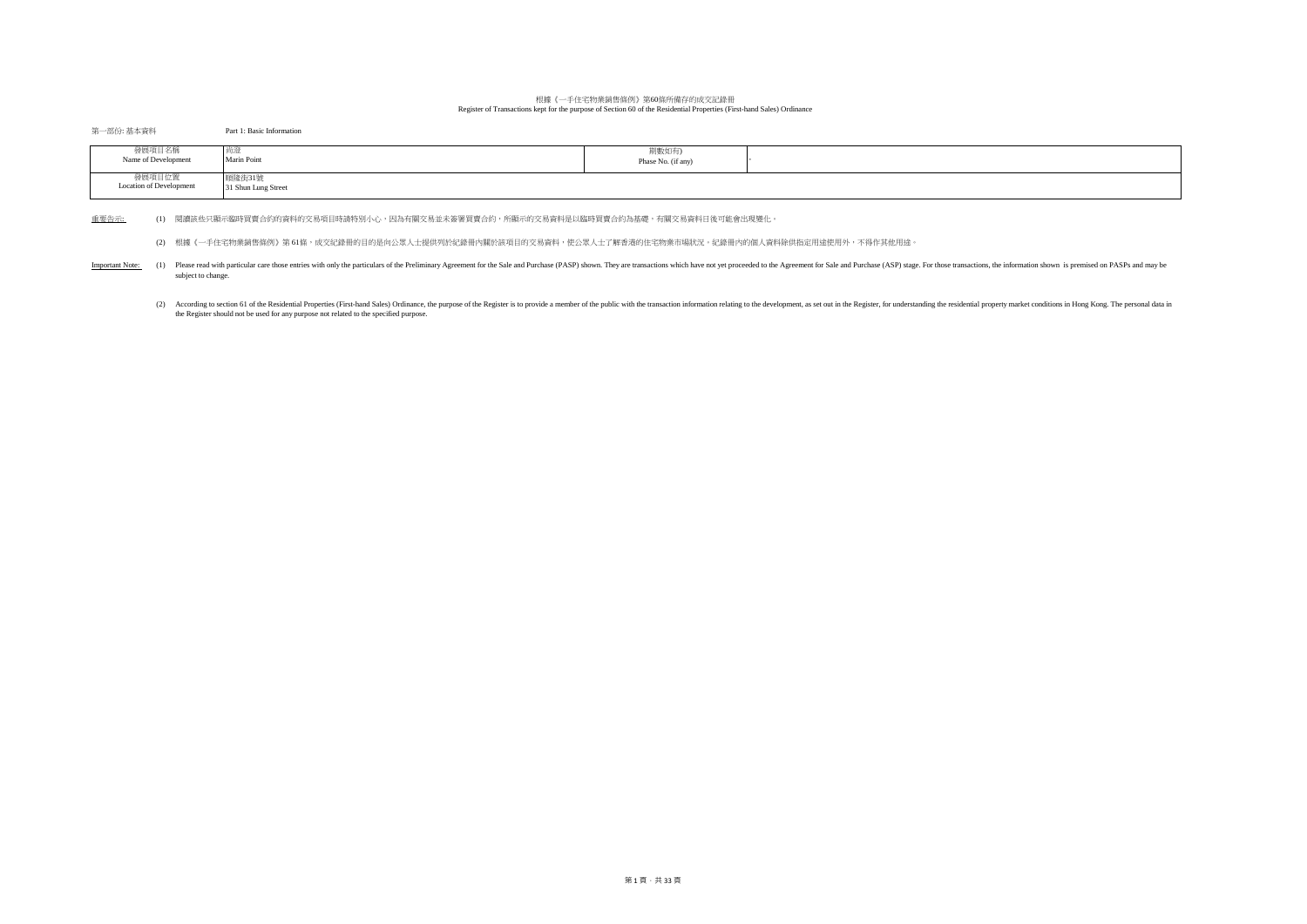| 第二部份: 交易資料                                                 |                                                               | Part 2: Information on Transactions                                                      |                    |                                                                                                                                                                       |              |                                         |                                         |                                                                                   |                                                                                                                                                                                                                                                                                                                                                                                                                                                       |                                                                         |
|------------------------------------------------------------|---------------------------------------------------------------|------------------------------------------------------------------------------------------|--------------------|-----------------------------------------------------------------------------------------------------------------------------------------------------------------------|--------------|-----------------------------------------|-----------------------------------------|-----------------------------------------------------------------------------------|-------------------------------------------------------------------------------------------------------------------------------------------------------------------------------------------------------------------------------------------------------------------------------------------------------------------------------------------------------------------------------------------------------------------------------------------------------|-------------------------------------------------------------------------|
| (A)<br>臨時買賣合約的日<br>(日-月-年)<br>Date of PASP<br>(DD-MM-YYYY) | (B)<br>買賣合約的日期<br>(日-月-年)<br>Date of ASP<br>(DD-MM-YYYY)      | (C)<br>终止買賣合約的日期<br>(如適用)<br>(日-月-年)<br>Date of termination of<br>ASP<br>(if applicable) |                    | (D)<br>住宅物業的描述<br>(如包括車位,請一併提供<br>有關車位的資料)<br>Description of Residential Property (if parking space is included,<br>please also provide details of the parking space) |              |                                         | (E)<br>成交金額<br><b>Transaction Price</b> | (F)<br>售價修改的<br>細節及日期<br>(日-月-年)<br>Details and Date<br>$(DD-MM-$<br>YYYY) of any | (G)<br>支付條款<br>Terms of Payment                                                                                                                                                                                                                                                                                                                                                                                                                       | (H)<br>買方是賣方的有關連人士<br>The purchaser<br>is a related party to the vendor |
|                                                            |                                                               | (DD-MM-YYYY)                                                                             | 大廈名稱<br>Tower Name | 樓層<br>Floor                                                                                                                                                           | 單位<br>Unit   | 車位(如有)<br>Car-parking<br>space (if any) |                                         | revision of price                                                                 |                                                                                                                                                                                                                                                                                                                                                                                                                                                       |                                                                         |
| $5 - 5 - 2017$                                             | 12-5-2017                                                     |                                                                                          | $\overline{1}$     | $\overline{1}$                                                                                                                                                        | D            |                                         | \$3,186,100                             |                                                                                   | (a) 價單第2號(A)付款方法:「90天成交」付款計劃 (照售價減4%)<br>Terms of Payment(A) of Price List No. 2: EM Payment - 90 days completion (Price less 4%)<br>(b) 2%售價折扣優惠作為「特別折扣」優惠<br>2% discount from The Price as Special Discount<br>(c) 3%售價折扣優惠作為「從價印花稅津貼」<br>3% discount from The Price as Ad Valorem Stamp Duty Subsidy Benefit<br>(d) 備用第二按揭貸款<br>Standby Second Mortgage Loan                                                                                       |                                                                         |
| $5 - 5 - 2017$                                             | 簽訂臨時買賣合約<br>後交易再未有進展<br>The PASP has not<br>proceeded further |                                                                                          | $\overline{1}$     | $\overline{2}$                                                                                                                                                        | $\mathbf{J}$ |                                         | \$4,158,500                             |                                                                                   | (a) 價單第1A號(B)付款方法:「120天成交」付款計劃 (照售價減4%)<br>Terms of Payment(B) of Price List No. 1A: EM Payment - 120 days completion (Price less 4%)<br>(b) 2%售價折扣優惠作為「特別折扣」優惠<br>2% discount from The Price as Special Discount<br>(c) 3%售價折扣優惠作為「從價印花稅津貼」<br>3% discount from The Price as Ad Valorem Stamp Duty Subsidy Benefit<br>(d) 特別備用按揭貸款<br>Special Standby Mortgage Loan                                                                                  |                                                                         |
| $5 - 5 - 2017$                                             | 12-5-2017                                                     |                                                                                          | $\overline{1}$     | $\overline{2}$                                                                                                                                                        | $\,$ K       |                                         | \$3,223,200                             |                                                                                   | (a) 價單第1A號(B)付款方法:「120天成交」付款計劃 (照售價減4%)<br>Terms of Payment(B) of Price List No. 1A: EM Payment - 120 days completion (Price less 4%)<br>(b) 2%售價折扣優惠作為「特別折扣」優惠<br>2% discount from The Price as Special Discount<br>(c) 3%售價折扣優惠作為「從價印花稅津貼」<br>3% discount from The Price as Ad Valorem Stamp Duty Subsidy Benefit<br>(d) 1%售價折扣優惠作為「家庭折扣優惠<br>1% discount from The Price as Family Subsidy Benefit<br>(e) 特別備用按揭貸款<br>Special Standby Mortgage Loan |                                                                         |
| $5 - 5 - 2017$                                             | 11-5-2017                                                     |                                                                                          | $\mathbf{1}$       | $\overline{\mathbf{3}}$                                                                                                                                               | $\mathbf D$  |                                         | \$3,726,700                             |                                                                                   | (a) 價單第2號(A)付款方法:「90天成交」付款計劃 (照售價減4%)<br>Terms of Payment(A) of Price List No. 2: EM Payment - 90 days completion (Price less 4%)<br>(b) 2%售價折扣優惠作為「特別折扣」優惠<br>2% discount from The Price as Special Discount<br>(c) 3%售價折扣優惠作為「從價印花稅津貼」<br>3% discount from The Price as Ad Valorem Stamp Duty Subsidy Benefit<br>(d) 備用第二按揭貸款<br>Standby Second Mortgage Loan                                                                                       |                                                                         |
| $5 - 5 - 2017$                                             | 12-5-2017                                                     |                                                                                          | $\overline{1}$     | $\mathbf{3}$                                                                                                                                                          | $\rm F$      |                                         | \$4,320,700                             |                                                                                   | (a) 價單第2號(B)付款方法:「120天成交」付款計劃 (照售價減4%)<br>Terms of Payment(B) of Price List No. 2: EM Payment - 120 days completion (Price less 4%)<br>(b) 2%售價折扣優惠作為「特別折扣」優惠<br>2% discount from The Price as Special Discount<br>(c) 3%售價折扣優惠作為「從價印花稅津貼」<br>3% discount from The Price as Ad Valorem Stamp Duty Subsidy Benefit<br>(d) 特別備用按揭貸款<br>Special Standby Mortgage Loan                                                                                    |                                                                         |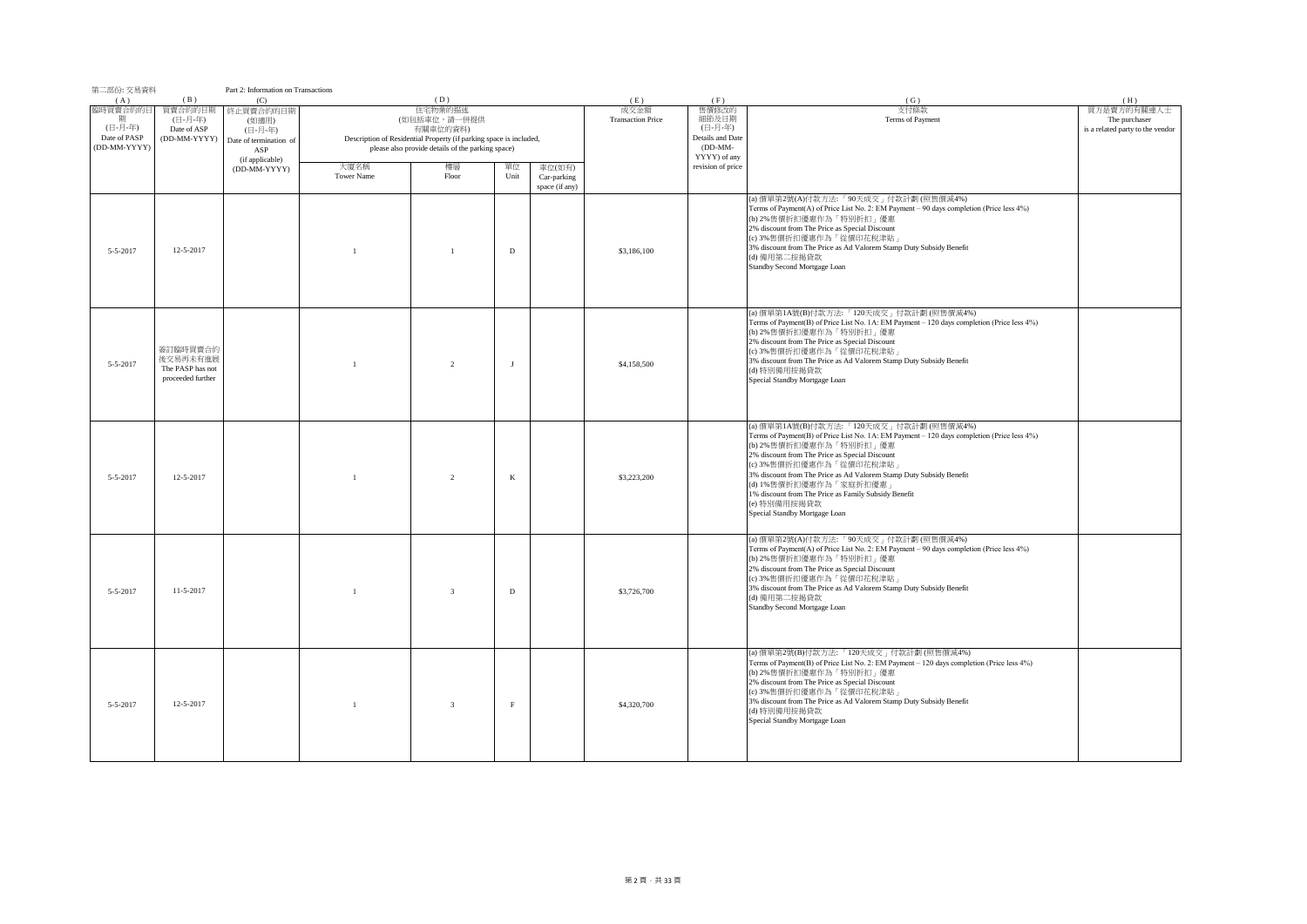| (A)                                                      | (B)                                                           | (C)                                                                               |                           | (D)                                                                                                                                                            |              |                                         | (E)                              | (F)                                                                      | (G)                                                                                                                                                                                                                                                                                                                                                                                                                          | (H)                                                              |
|----------------------------------------------------------|---------------------------------------------------------------|-----------------------------------------------------------------------------------|---------------------------|----------------------------------------------------------------------------------------------------------------------------------------------------------------|--------------|-----------------------------------------|----------------------------------|--------------------------------------------------------------------------|------------------------------------------------------------------------------------------------------------------------------------------------------------------------------------------------------------------------------------------------------------------------------------------------------------------------------------------------------------------------------------------------------------------------------|------------------------------------------------------------------|
| 臨時買賣合約的日<br>期<br>(日-月-年)<br>Date of PASP<br>(DD-MM-YYYY) | 買賣合約的日期<br>(日-月-年)<br>Date of ASP<br>(DD-MM-YYYY)             | 終止買賣合約的日期<br>(如適用)<br>(日-月-年)<br>Date of termination of<br>ASP<br>(if applicable) |                           | 住宅物業的描述<br>(如包括車位,請一併提供<br>有關車位的資料)<br>Description of Residential Property (if parking space is included,<br>please also provide details of the parking space) |              |                                         | 成交金額<br><b>Transaction Price</b> | 售價修改的<br>細節及日期<br>(日-月-年)<br>Details and Date<br>(DD-MM-<br>YYYY) of any | 支付條款<br>Terms of Payment                                                                                                                                                                                                                                                                                                                                                                                                     | 買方是賣方的有關連人士<br>The purchaser<br>is a related party to the vendor |
|                                                          |                                                               | (DD-MM-YYYY)                                                                      | 大廈名稱<br><b>Tower Name</b> | 樓層<br>Floor                                                                                                                                                    | 單位<br>Unit   | 車位(如有)<br>Car-parking<br>space (if any) |                                  | revision of price                                                        |                                                                                                                                                                                                                                                                                                                                                                                                                              |                                                                  |
| 5-5-2017                                                 | 12-5-2017                                                     |                                                                                   | $\overline{1}$            | $\overline{3}$                                                                                                                                                 | $\mathbf{J}$ |                                         | \$4,200,100                      |                                                                          | (a) 價單第2號(B)付款方法:「120天成交」付款計劃 (照售價減4%)<br>Terms of Payment(B) of Price List No. 2: EM Payment - 120 days completion (Price less 4%)<br>(b) 2%售價折扣優惠作為「特別折扣」優惠<br>2% discount from The Price as Special Discount<br>(c) 3%售價折扣優惠作為「從價印花稅津貼」<br>3% discount from The Price as Ad Valorem Stamp Duty Subsidy Benefit<br>(d) 特別備用按揭貸款<br>Special Standby Mortgage Loan                                                           |                                                                  |
| $5 - 5 - 2017$                                           | 12-5-2017                                                     |                                                                                   | $\mathbf{1}$              | -3                                                                                                                                                             | $\rm K$      |                                         | \$3,653,100                      |                                                                          | (a) 價單第2號(B)付款方法:「120天成交」付款計劃 (照售價減4%)<br>Terms of Payment(B) of Price List No. 2: EM Payment - 120 days completion (Price less 4%)<br>(b) 2%售價折扣優惠作為「特別折扣」優惠<br>2% discount from The Price as Special Discount<br>(c) 3%售價折扣優惠作為「從價印花稅津貼」<br>3% discount from The Price as Ad Valorem Stamp Duty Subsidy Benefit<br>(d) 特別備用按揭貸款<br>Special Standby Mortgage Loan                                                           |                                                                  |
| 5-5-2017                                                 | $11-5-2017$                                                   |                                                                                   |                           | 5                                                                                                                                                              | $\rm F$      |                                         | \$4,363,900                      |                                                                          | (a) 價單第2號(A)付款方法: 「90天成交」付款計劃 (照售價減4%)<br>Terms of Payment(A) of Price List No. 2: EM Payment - 90 days completion (Price less 4%)<br>(b) 2%售價折扣優惠作為「特別折扣」優惠<br>2% discount from The Price as Special Discount<br>(c) 3%售價折扣優惠作為「從價印花稅津貼」<br>3% discount from The Price as Ad Valorem Stamp Duty Subsidy Benefit<br>(d) 備用第二按揭貸款<br>Standby Second Mortgage Loan                                                             |                                                                  |
| $5 - 5 - 2017$                                           | 簽訂臨時買賣合約<br>後交易再未有進展<br>The PASP has not<br>proceeded further |                                                                                   |                           | 6                                                                                                                                                              | $\mathbf C$  |                                         | \$9,613,600                      |                                                                          | (a) 價單第1A號(B)付款方法:「90天成交」付款計劃 (照售價減4%)<br>Terms of Payment(B) of Price List No. 1A: EM Payment - 90 days completion (Price less 4%)<br>(b) 2%售價折扣優惠作為「特別折扣」優惠<br>2% discount from The Price as Special Discount<br>(c) 3%售價折扣優惠作為「從價印花稅津貼」<br>3% discount from The Price as Ad Valorem Stamp Duty Subsidy Benefit<br>(d) 備用第二按揭貸款<br>Standby Second Mortgage Loan<br>(e) 住宅車位優惠<br>Offer of Residential Car Parking Space(s) |                                                                  |
| $5 - 5 - 2017$                                           | 12-5-2017                                                     |                                                                                   | $\overline{2}$            | $\overline{1}$                                                                                                                                                 | $\rm F$      |                                         | \$3,297,100                      |                                                                          | (a) 價單第2號(A)付款方法:「90天成交」付款計劃 (照售價減4%)<br>Terms of Payment(A) of Price List No. 2: EM Payment - 90 days completion (Price less 4%)<br>(b) 2%售價折扣優惠作為「特別折扣」優惠<br>2% discount from The Price as Special Discount<br>(c) 3%售價折扣優惠作為「從價印花稅津貼」<br>3% discount from The Price as Ad Valorem Stamp Duty Subsidy Benefit<br>(d) 備用第二按揭貸款<br>Standby Second Mortgage Loan                                                              |                                                                  |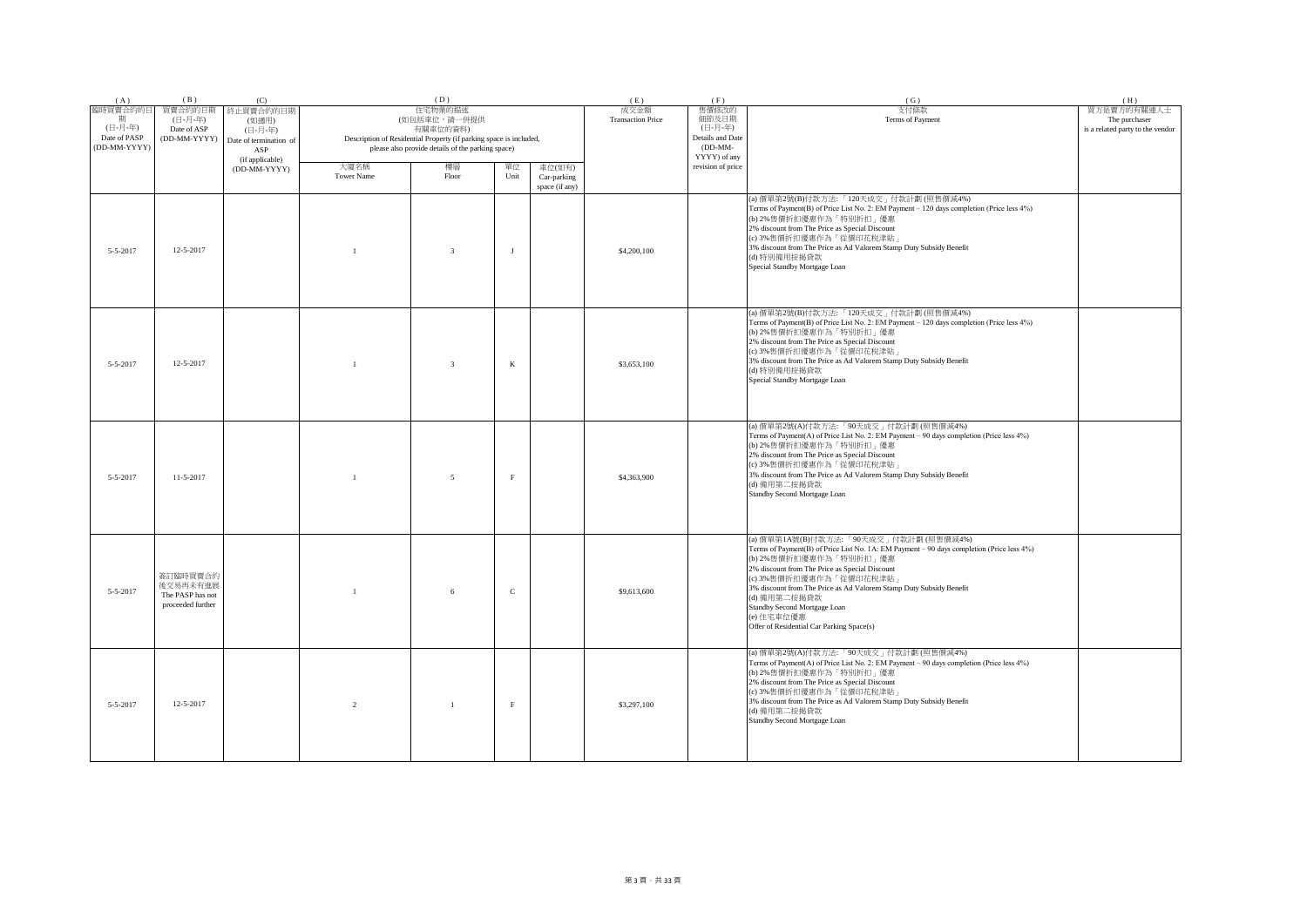| (A)                                                      | (B)                                               | (C)                                                                               |                           | (D)                                                                                                                                                            |             |                                         | (E)                              | (F)                                                                        | (G)                                                                                                                                                                                                                                                                                                                                                                  | (H)                                                              |
|----------------------------------------------------------|---------------------------------------------------|-----------------------------------------------------------------------------------|---------------------------|----------------------------------------------------------------------------------------------------------------------------------------------------------------|-------------|-----------------------------------------|----------------------------------|----------------------------------------------------------------------------|----------------------------------------------------------------------------------------------------------------------------------------------------------------------------------------------------------------------------------------------------------------------------------------------------------------------------------------------------------------------|------------------------------------------------------------------|
| 臨時買賣合約的日<br>期<br>(日-月-年)<br>Date of PASP<br>(DD-MM-YYYY) | 買賣合約的日期<br>(日-月-年)<br>Date of ASP<br>(DD-MM-YYYY) | 終止買賣合約的日期<br>(如適用)<br>(日-月-年)<br>Date of termination of<br>ASP<br>(if applicable) |                           | 住宅物業的描述<br>(如包括車位,請一併提供<br>有關車位的資料)<br>Description of Residential Property (if parking space is included,<br>please also provide details of the parking space) |             |                                         | 成交金額<br><b>Transaction Price</b> | 售價修改的<br>細節及日期<br>(日-月-年)<br>Details and Date<br>$(DD-MM-$<br>YYYY) of any | 支付條款<br>Terms of Payment                                                                                                                                                                                                                                                                                                                                             | 買方是賣方的有關連人士<br>The purchaser<br>is a related party to the vendor |
|                                                          |                                                   | (DD-MM-YYYY)                                                                      | 大廈名稱<br><b>Tower Name</b> | 樓層<br>Floor                                                                                                                                                    | 單位<br>Unit  | 車位(如有)<br>Car-parking<br>space (if any) |                                  | revision of price                                                          |                                                                                                                                                                                                                                                                                                                                                                      |                                                                  |
| 5-5-2017                                                 | $11-5-2017$                                       |                                                                                   | $\overline{2}$            | $\overline{1}$                                                                                                                                                 | ${\bf G}$   |                                         | \$2,858,800                      |                                                                            | (a) 價單第2號(A)付款方法:「90天成交」付款計劃 (照售價減4%)<br>Terms of Payment(A) of Price List No. 2: EM Payment - 90 days completion (Price less 4%)<br>(b) 2%售價折扣優惠作為「特別折扣」優惠<br>2% discount from The Price as Special Discount<br>(c) 3%售價折扣優惠作為「從價印花稅津貼」<br>3% discount from The Price as Ad Valorem Stamp Duty Subsidy Benefit<br>(d) 備用第二按揭貸款<br>Standby Second Mortgage Loan      |                                                                  |
| $5 - 5 - 2017$                                           | 12-5-2017                                         |                                                                                   | $\overline{2}$            | $\mathfrak{D}$                                                                                                                                                 | $\mathbf D$ |                                         | \$3,259,000                      |                                                                            | (a) 價單第1A號(B)付款方法:「120天成交」付款計劃 (照售價減4%)<br>Terms of Payment(B) of Price List No. 1A: EM Payment - 120 days completion (Price less 4%)<br>(b) 2%售價折扣優惠作為「特別折扣」優惠<br>2% discount from The Price as Special Discount<br>(c) 3%售價折扣優惠作為「從價印花稅津貼」<br>3% discount from The Price as Ad Valorem Stamp Duty Subsidy Benefit<br>(d) 特別備用按揭貸款<br>Special Standby Mortgage Loan |                                                                  |
| 5-5-2017                                                 | $12 - 5 - 2017$                                   |                                                                                   | $\overline{2}$            | $\overline{2}$                                                                                                                                                 | $_{\rm J}$  |                                         | \$2,718,500                      |                                                                            | (a) 價單第1A號(B)付款方法:「90天成交」付款計劃 (照售價減4%)<br>Terms of Payment(B) of Price List No. 1A: EM Payment - 90 days completion (Price less 4%)<br>(b) 2%售價折扣優惠作為「特別折扣」優惠<br>2% discount from The Price as Special Discount<br>(c) 3%售價折扣優惠作為「從價印花稅津貼」<br>3% discount from The Price as Ad Valorem Stamp Duty Subsidy Benefit<br>(d) 備用第二按揭貸款<br>Standby Second Mortgage Loan    |                                                                  |
| $5 - 5 - 2017$                                           | 12-5-2017                                         |                                                                                   | $\mathfrak{D}$            | $\mathfrak{D}$                                                                                                                                                 | $\,$ K      |                                         | \$2,570,100                      |                                                                            | (a) 價單第1A號(B)付款方法:「120天成交」付款計劃 (照售價減4%)<br>Terms of Payment(B) of Price List No. 1A: EM Payment - 120 days completion (Price less 4%)<br>(b) 2%售價折扣優惠作為「特別折扣」優惠<br>2% discount from The Price as Special Discount<br>(c) 3%售價折扣優惠作為「從價印花稅津貼」<br>3% discount from The Price as Ad Valorem Stamp Duty Subsidy Benefit<br>(d) 特別備用按揭貸款<br>Special Standby Mortgage Loan |                                                                  |
| $5 - 5 - 2017$                                           | 10-5-2017                                         |                                                                                   | $\overline{2}$            | $\mathfrak{D}$                                                                                                                                                 | L           |                                         | \$2,710,100                      |                                                                            | (a) 價單第1A號(C)付款方法: 建築期付款(照售價)<br>Terms of Payment(C) of Price List No. 1A: Stage Payment Plan (The Price)<br>(b) 2%售價折扣優惠作為「特別折扣」優惠<br>2% discount from The Price as Special Discount<br>(c) 3%售價折扣優惠作為「從價印花稅津貼」<br>3% discount from The Price as Ad Valorem Stamp Duty Subsidy Benefit                                                                              |                                                                  |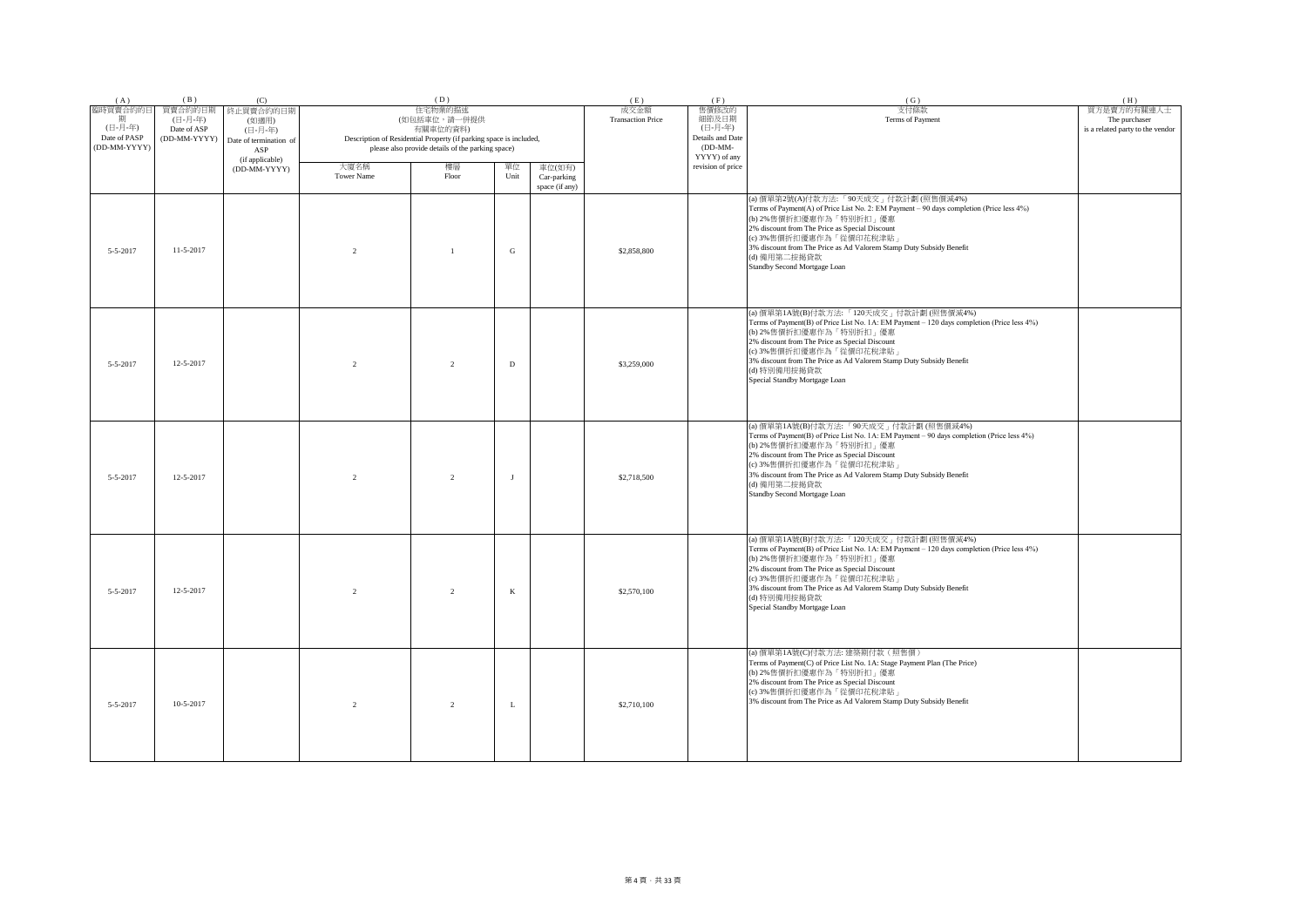| (A)                                                      | (B)                                               | (C)                                                                               |                           | (D)                                                                                                                                                            |             |                                         | (E)                              | (F)                                                                        | (G)                                                                                                                                                                                                                                                                                                                                                                  | (H)                                                              |
|----------------------------------------------------------|---------------------------------------------------|-----------------------------------------------------------------------------------|---------------------------|----------------------------------------------------------------------------------------------------------------------------------------------------------------|-------------|-----------------------------------------|----------------------------------|----------------------------------------------------------------------------|----------------------------------------------------------------------------------------------------------------------------------------------------------------------------------------------------------------------------------------------------------------------------------------------------------------------------------------------------------------------|------------------------------------------------------------------|
| 臨時買賣合約的日<br>期<br>(日-月-年)<br>Date of PASP<br>(DD-MM-YYYY) | 買賣合約的日期<br>(日-月-年)<br>Date of ASP<br>(DD-MM-YYYY) | 终止買賣合約的日期<br>(如適用)<br>(日-月-年)<br>Date of termination of<br>ASP<br>(if applicable) |                           | 住宅物業的描述<br>(如包括車位,請一併提供<br>有關車位的資料)<br>Description of Residential Property (if parking space is included,<br>please also provide details of the parking space) |             |                                         | 成交金額<br><b>Transaction Price</b> | 售價修改的<br>細節及日期<br>(日-月-年)<br>Details and Date<br>$(DD-MM-$<br>YYYY) of any | 支付條款<br>Terms of Payment                                                                                                                                                                                                                                                                                                                                             | 買方是賣方的有關連人士<br>The purchaser<br>is a related party to the vendor |
|                                                          |                                                   | (DD-MM-YYYY)                                                                      | 大廈名稱<br><b>Tower Name</b> | 樓層<br>Floor                                                                                                                                                    | 單位<br>Unit  | 車位(如有)<br>Car-parking<br>space (if any) |                                  | revision of price                                                          |                                                                                                                                                                                                                                                                                                                                                                      |                                                                  |
| $5 - 5 - 2017$                                           | 12-5-2017                                         |                                                                                   | $\overline{2}$            | $\overline{3}$                                                                                                                                                 | J           |                                         | \$2,745,700                      |                                                                            | (a) 價單第2號(A)付款方法:「90天成交」付款計劃 (照售價減4%)<br>Terms of Payment(A) of Price List No. 2: EM Payment - 90 days completion (Price less 4%)<br>(b) 2%售價折扣優惠作為「特別折扣」優惠<br>2% discount from The Price as Special Discount<br>(c) 3%售價折扣優惠作為「從價印花稅津貼」<br>3% discount from The Price as Ad Valorem Stamp Duty Subsidy Benefit<br>(d) 備用第二按揭貸款<br>Standby Second Mortgage Loan      |                                                                  |
| $5 - 5 - 2017$                                           | 12-5-2017                                         |                                                                                   | 2                         | $\overline{3}$                                                                                                                                                 | L           |                                         | \$2,622,000                      |                                                                            | (a) 價單第2號(B)付款方法:「120天成交」付款計劃(照售價減4%)<br>Terms of Payment(B) of Price List No. 2: EM Payment - 120 days completion (Price less 4%)<br>(b) 2%售價折扣優惠作為「特別折扣」優惠<br>2% discount from The Price as Special Discount<br>(c) 3%售價折扣優惠作為「從價印花稅津貼」<br>3% discount from The Price as Ad Valorem Stamp Duty Subsidy Benefit<br>(d) 特別備用按揭貸款<br>Special Standby Mortgage Loan    |                                                                  |
| 5-5-2017                                                 | 12-5-2017                                         |                                                                                   | $\overline{2}$            | 5                                                                                                                                                              | $\mathbf D$ |                                         | \$3,689,500                      |                                                                            | (a) 價單第2號(B)付款方法:「120天成交」付款計劃 (照售價減4%)<br>Terms of Payment(B) of Price List No. 2: EM Payment - 120 days completion (Price less 4%)<br>(b) 2%售價折扣優惠作為「特別折扣」優惠<br>2% discount from The Price as Special Discount<br>(c) 3%售價折扣優惠作為「從價印花稅津貼」<br>3% discount from The Price as Ad Valorem Stamp Duty Subsidy Benefit<br>(d) 特別備用按揭貸款<br>Special Standby Mortgage Loan   |                                                                  |
| $5 - 5 - 2017$                                           | 12-5-2017                                         |                                                                                   | $\overline{3}$            | $\overline{2}$                                                                                                                                                 | D           |                                         | \$3,657,600                      |                                                                            | (a) 價單第1A號(B)付款方法:「120天成交」付款計劃 (照售價減4%)<br>Terms of Payment(B) of Price List No. 1A: EM Payment - 120 days completion (Price less 4%)<br>(b) 2%售價折扣優惠作為「特別折扣」優惠<br>2% discount from The Price as Special Discount<br>(c) 3%售價折扣優惠作為「從價印花稅津貼」<br>3% discount from The Price as Ad Valorem Stamp Duty Subsidy Benefit<br>(d) 特別備用按揭貸款<br>Special Standby Mortgage Loan |                                                                  |
| $5 - 5 - 2017$                                           | $11 - 5 - 2017$                                   |                                                                                   | $\overline{3}$            | 2                                                                                                                                                              | $\mathbf E$ |                                         | \$5,436,000                      |                                                                            | (a) 價單第1A號(A)付款方法:「90天成交」付款計劃(照售價減4%)<br>Terms of Payment(A) of Price List No. 1A: EM Payment - 90 days completion (Price less 4%)<br>(b) 2%售價折扣優惠作為「特別折扣」優惠<br>2% discount from The Price as Special Discount<br>(c) 3%售價折扣優惠作為「從價印花稅津貼」<br>3% discount from The Price as Ad Valorem Stamp Duty Subsidy Benefit<br>(d) 備用第二按揭貸款<br>Standby Second Mortgage Loan     |                                                                  |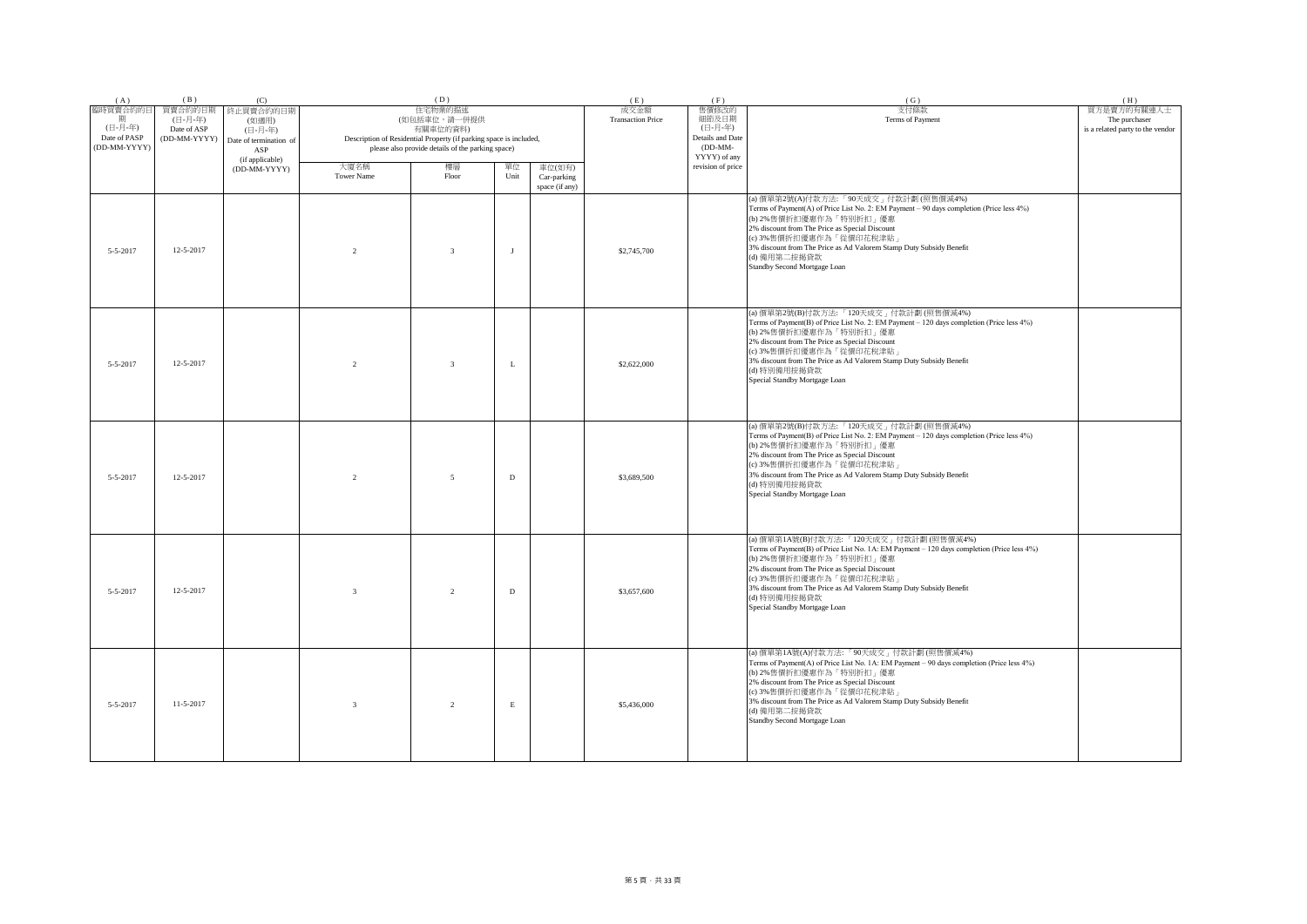| (A)                                                      | (B)                                               | (C)                                                                               |                           | (D)                                                                                                                                                            |              |                                         | (E)                              | (F)                                                                        | (G)                                                                                                                                                                                                                                                                                                                                                                  | (H)                                                              |
|----------------------------------------------------------|---------------------------------------------------|-----------------------------------------------------------------------------------|---------------------------|----------------------------------------------------------------------------------------------------------------------------------------------------------------|--------------|-----------------------------------------|----------------------------------|----------------------------------------------------------------------------|----------------------------------------------------------------------------------------------------------------------------------------------------------------------------------------------------------------------------------------------------------------------------------------------------------------------------------------------------------------------|------------------------------------------------------------------|
| 臨時買賣合約的日<br>期<br>(日-月-年)<br>Date of PASP<br>(DD-MM-YYYY) | 買賣合約的日期<br>(日-月-年)<br>Date of ASP<br>(DD-MM-YYYY) | 終止買賣合約的日期<br>(如適用)<br>(日-月-年)<br>Date of termination of<br>ASP<br>(if applicable) |                           | 住宅物業的描述<br>(如包括車位,請一併提供<br>有關車位的資料)<br>Description of Residential Property (if parking space is included,<br>please also provide details of the parking space) |              |                                         | 成交金額<br><b>Transaction Price</b> | 售價修改的<br>細節及日期<br>(日-月-年)<br>Details and Date<br>$(DD-MM-$<br>YYYY) of any | 支付條款<br>Terms of Payment                                                                                                                                                                                                                                                                                                                                             | 買方是賣方的有關連人士<br>The purchaser<br>is a related party to the vendor |
|                                                          |                                                   | (DD-MM-YYYY)                                                                      | 大廈名稱<br><b>Tower Name</b> | 樓層<br>Floor                                                                                                                                                    | 單位<br>Unit   | 車位(如有)<br>Car-parking<br>space (if any) |                                  | revision of price                                                          |                                                                                                                                                                                                                                                                                                                                                                      |                                                                  |
| 5-5-2017                                                 | $11-5-2017$                                       |                                                                                   | $\overline{3}$            | $\overline{2}$                                                                                                                                                 | ${\bf G}$    |                                         | \$3,307,100                      |                                                                            | (a) 價單第1A號(B)付款方法:「120天成交」付款計劃 (照售價減4%)<br>Terms of Payment(B) of Price List No. 1A: EM Payment - 120 days completion (Price less 4%)<br>(b) 2%售價折扣優惠作為「特別折扣」優惠<br>2% discount from The Price as Special Discount<br>(c) 3%售價折扣優惠作為「從價印花稅津貼」<br>3% discount from The Price as Ad Valorem Stamp Duty Subsidy Benefit<br>(d) 特別備用按揭貸款<br>Special Standby Mortgage Loan |                                                                  |
| $5 - 5 - 2017$                                           | 11-5-2017                                         |                                                                                   | $\overline{3}$            | 2                                                                                                                                                              | $\bf K$      |                                         | \$3,211,800                      |                                                                            | (a) 價單第1A號(A)付款方法:「90天成交」付款計劃 (照售價減4%)<br>Terms of Payment(A) of Price List No. 1A: EM Payment - 90 days completion (Price less 4%)<br>(b) 2%售價折扣優惠作為「特別折扣」優惠<br>2% discount from The Price as Special Discount<br>(c) 3%售價折扣優惠作為「從價印花稅津貼」<br>3% discount from The Price as Ad Valorem Stamp Duty Subsidy Benefit<br>(d) 備用第二按揭貸款<br>Standby Second Mortgage Loan    |                                                                  |
| 5-5-2017                                                 | $10 - 5 - 2017$                                   |                                                                                   | $\overline{\mathbf{3}}$   | $\overline{3}$                                                                                                                                                 | $\mathbf{A}$ |                                         | \$4,337,600                      |                                                                            | (a) 價單第2號(B)付款方法:「120天成交」付款計劃 (照售價減4%)<br>Terms of Payment(B) of Price List No. 2: EM Payment - 120 days completion (Price less 4%)<br>(b) 2%售價折扣優惠作為「特別折扣」優惠<br>2% discount from The Price as Special Discount<br>(c) 3%售價折扣優惠作為「從價印花稅津貼」<br>3% discount from The Price as Ad Valorem Stamp Duty Subsidy Benefit<br>(d) 特別備用按揭貸款<br>Special Standby Mortgage Loan   |                                                                  |
| $5 - 5 - 2017$                                           | 12-5-2017                                         |                                                                                   | $\overline{3}$            | 5                                                                                                                                                              | $\, {\bf B}$ |                                         | \$5,156,100                      |                                                                            | (a) 價單第2號(B)付款方法:「120天成交」付款計劃 (照售價減4%)<br>Terms of Payment(B) of Price List No. 2: EM Payment - 120 days completion (Price less 4%)<br>(b) 2%售價折扣優惠作為「特別折扣」優惠<br>2% discount from The Price as Special Discount<br>(c) 3%售價折扣優惠作為「從價印花稅津貼」<br>3% discount from The Price as Ad Valorem Stamp Duty Subsidy Benefit<br>(d) 特別備用按揭貸款<br>Special Standby Mortgage Loan   |                                                                  |
| $5 - 5 - 2017$                                           | $11 - 5 - 2017$                                   |                                                                                   | $\overline{3}$            | 5                                                                                                                                                              | $\mathbf C$  |                                         | \$6,164,700                      |                                                                            | (a) 價單第2號(B)付款方法:「120天成交」付款計劃 (照售價減4%)<br>Terms of Payment(B) of Price List No. 2: EM Payment - 120 days completion (Price less 4%)<br>(b) 2%售價折扣優惠作為「特別折扣」優惠<br>2% discount from The Price as Special Discount<br>(c) 3%售價折扣優惠作為「從價印花稅津貼」<br>3% discount from The Price as Ad Valorem Stamp Duty Subsidy Benefit<br>(d) 特別備用按揭貸款<br>Special Standby Mortgage Loan   |                                                                  |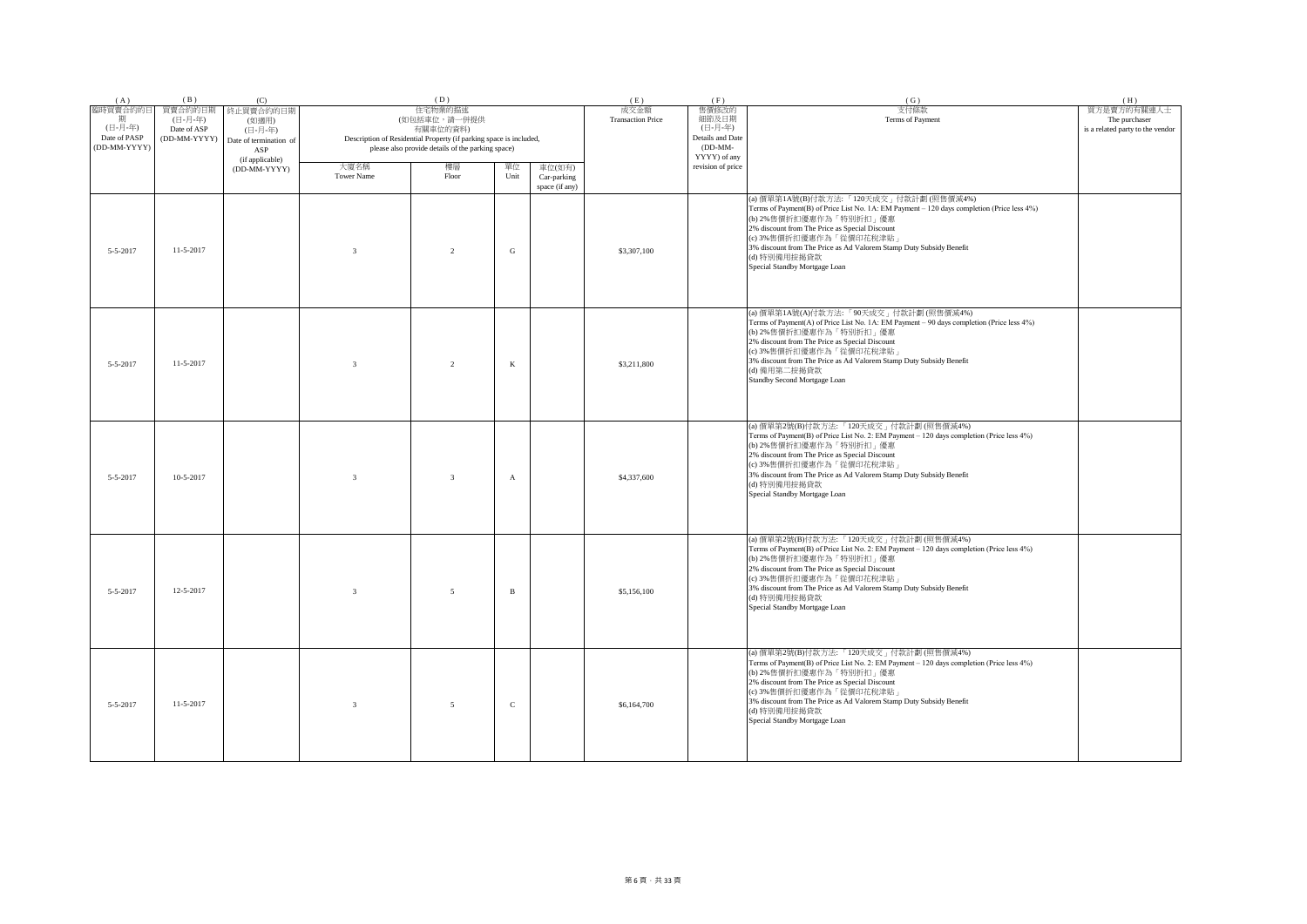| (A)                                                      | (B)                                               | (C)                                                                               |                           | (D)                                                                                                                                                            |             |                                         | (E)                              | (F)                                                                        | (G)                                                                                                                                                                                                                                                                                                                                                                | (H)                                                              |
|----------------------------------------------------------|---------------------------------------------------|-----------------------------------------------------------------------------------|---------------------------|----------------------------------------------------------------------------------------------------------------------------------------------------------------|-------------|-----------------------------------------|----------------------------------|----------------------------------------------------------------------------|--------------------------------------------------------------------------------------------------------------------------------------------------------------------------------------------------------------------------------------------------------------------------------------------------------------------------------------------------------------------|------------------------------------------------------------------|
| 臨時買賣合約的日<br>期<br>(日-月-年)<br>Date of PASP<br>(DD-MM-YYYY) | 買賣合約的日期<br>(日-月-年)<br>Date of ASP<br>(DD-MM-YYYY) | 终止買賣合約的日期<br>(如適用)<br>(日-月-年)<br>Date of termination of<br>ASP<br>(if applicable) |                           | 住宅物業的描述<br>(如包括車位,請一併提供<br>有關車位的資料)<br>Description of Residential Property (if parking space is included,<br>please also provide details of the parking space) |             |                                         | 成交金額<br><b>Transaction Price</b> | 售價修改的<br>細節及日期<br>(日-月-年)<br>Details and Date<br>$(DD-MM-$<br>YYYY) of any | 支付條款<br>Terms of Payment                                                                                                                                                                                                                                                                                                                                           | 買方是賣方的有關連人士<br>The purchaser<br>is a related party to the vendor |
|                                                          |                                                   | (DD-MM-YYYY)                                                                      | 大廈名稱<br><b>Tower Name</b> | 樓層<br>Floor                                                                                                                                                    | 單位<br>Unit  | 車位(如有)<br>Car-parking<br>space (if any) |                                  | revision of price                                                          |                                                                                                                                                                                                                                                                                                                                                                    |                                                                  |
| $5 - 5 - 2017$                                           | 12-5-2017                                         |                                                                                   | $\overline{3}$            | 5                                                                                                                                                              | D           |                                         | \$3,768,100                      |                                                                            | (a) 價單第2號(B)付款方法:「120天成交」付款計劃 (照售價減4%)<br>Terms of Payment(B) of Price List No. 2: EM Payment - 120 days completion (Price less 4%)<br>(b) 2%售價折扣優惠作為「特別折扣」優惠<br>2% discount from The Price as Special Discount<br>(c) 3%售價折扣優惠作為「從價印花稅津貼」<br>3% discount from The Price as Ad Valorem Stamp Duty Subsidy Benefit<br>(d) 特別備用按揭貸款<br>Special Standby Mortgage Loan |                                                                  |
| $5 - 5 - 2017$                                           | 12-5-2017                                         |                                                                                   | $\overline{3}$            | 5                                                                                                                                                              | $\mathbf E$ |                                         | \$5,600,200                      |                                                                            | (a) 價單第2號(A)付款方法:「90天成交」付款計劃 (照售價減4%)<br>Terms of Payment(A) of Price List No. 2: EM Payment - 90 days completion (Price less 4%)<br>(b) 2%售價折扣優惠作為「特別折扣」優惠<br>2% discount from The Price as Special Discount<br>(c) 3%售價折扣優惠作為「從價印花稅津貼」<br>3% discount from The Price as Ad Valorem Stamp Duty Subsidy Benefit<br>(d) 備用第二按揭貸款<br>Standby Second Mortgage Loan    |                                                                  |
| 5-5-2017                                                 | $11-5-2017$                                       |                                                                                   | 5                         | $\overline{1}$                                                                                                                                                 | $\mathbf E$ |                                         | \$3,848,100                      |                                                                            | (a) 價單第2號(B)付款方法:「120天成交」付款計劃 (照售價減4%)<br>Terms of Payment(B) of Price List No. 2: EM Payment - 120 days completion (Price less 4%)<br>(b) 2%售價折扣優惠作為「特別折扣」優惠<br>2% discount from The Price as Special Discount<br>(c) 3%售價折扣優惠作為「從價印花稅津貼」<br>3% discount from The Price as Ad Valorem Stamp Duty Subsidy Benefit<br>(d) 特別備用按揭貸款<br>Special Standby Mortgage Loan |                                                                  |
| $5 - 5 - 2017$                                           | 11-5-2017                                         |                                                                                   | 5                         | $\overline{1}$                                                                                                                                                 | L           |                                         | \$2,776,300                      |                                                                            | (a) 價單第2號(A)付款方法:「90天成交」付款計劃 (照售價減4%)<br>Terms of Payment(A) of Price List No. 2: EM Payment - 90 days completion (Price less 4%)<br>(b) 2%售價折扣優惠作為「特別折扣」優惠<br>2% discount from The Price as Special Discount<br>(c) 3%售價折扣優惠作為「從價印花稅津貼」<br>3% discount from The Price as Ad Valorem Stamp Duty Subsidy Benefit<br>(d) 備用第二按揭貸款<br>Standby Second Mortgage Loan    |                                                                  |
| $5 - 5 - 2017$                                           | $11 - 5 - 2017$                                   |                                                                                   | 5                         | $\overline{1}$                                                                                                                                                 | M           |                                         | \$4,707,100                      |                                                                            | (a) 價單第2號(A)付款方法:「90天成交」付款計劃 (照售價減4%)<br>Terms of Payment(A) of Price List No. 2: EM Payment - 90 days completion (Price less 4%)<br>(b) 2%售價折扣優惠作為「特別折扣」優惠<br>2% discount from The Price as Special Discount<br>(c) 3%售價折扣優惠作為「從價印花稅津貼」<br>3% discount from The Price as Ad Valorem Stamp Duty Subsidy Benefit<br>(d) 備用第二按揭貸款<br>Standby Second Mortgage Loan    |                                                                  |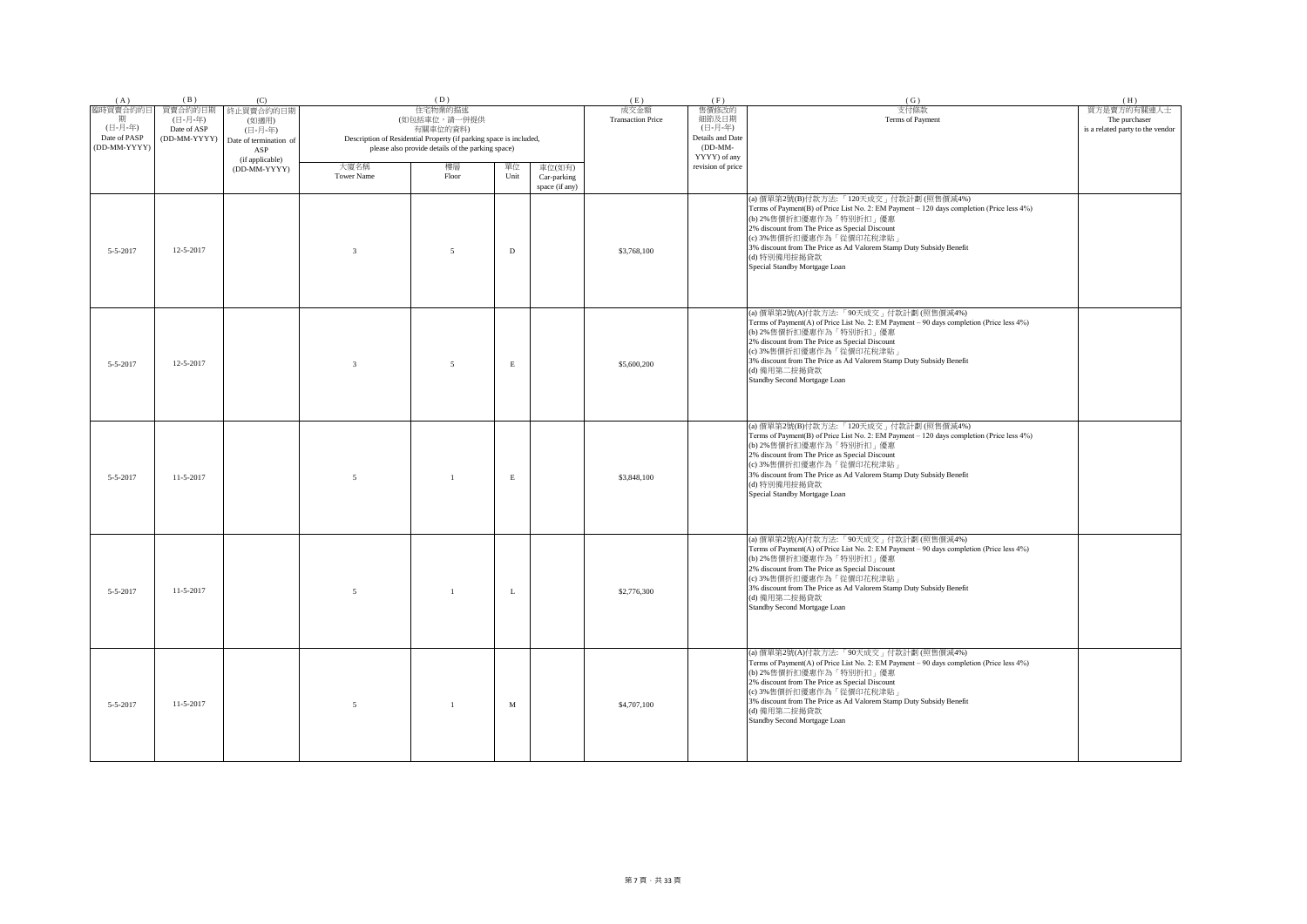| (A)                                                      | (B)                                               | (C)                                                                               |                           | (D)                                                                                                                                                            |              |                                         | (E)                              | (F)                                                                        | (G)                                                                                                                                                                                                                                                                                                                                                                  | (H)                                                              |
|----------------------------------------------------------|---------------------------------------------------|-----------------------------------------------------------------------------------|---------------------------|----------------------------------------------------------------------------------------------------------------------------------------------------------------|--------------|-----------------------------------------|----------------------------------|----------------------------------------------------------------------------|----------------------------------------------------------------------------------------------------------------------------------------------------------------------------------------------------------------------------------------------------------------------------------------------------------------------------------------------------------------------|------------------------------------------------------------------|
| 臨時買賣合約的日<br>期<br>(日-月-年)<br>Date of PASP<br>(DD-MM-YYYY) | 買賣合約的日期<br>(日-月-年)<br>Date of ASP<br>(DD-MM-YYYY) | 终止買賣合約的日期<br>(如適用)<br>(日-月-年)<br>Date of termination of<br>ASP<br>(if applicable) |                           | 住宅物業的描述<br>(如包括車位,請一併提供<br>有關車位的資料)<br>Description of Residential Property (if parking space is included,<br>please also provide details of the parking space) |              |                                         | 成交金額<br><b>Transaction Price</b> | 售價修改的<br>細節及日期<br>(日-月-年)<br>Details and Date<br>$(DD-MM-$<br>YYYY) of any | 支付條款<br>Terms of Payment                                                                                                                                                                                                                                                                                                                                             | 買方是賣方的有關連人士<br>The purchaser<br>is a related party to the vendor |
|                                                          |                                                   | (DD-MM-YYYY)                                                                      | 大廈名稱<br><b>Tower Name</b> | 樓層<br>Floor                                                                                                                                                    | 單位<br>Unit   | 車位(如有)<br>Car-parking<br>space (if any) |                                  | revision of price                                                          |                                                                                                                                                                                                                                                                                                                                                                      |                                                                  |
| $5 - 5 - 2017$                                           | 12-5-2017                                         |                                                                                   | 5                         | $\overline{2}$                                                                                                                                                 | $\, {\bf B}$ |                                         | \$4,966,500                      |                                                                            | (a) 價單第1A號(B)付款方法:「120天成交」付款計劃 (照售價減4%)<br>Terms of Payment(B) of Price List No. 1A: EM Payment - 120 days completion (Price less 4%)<br>(b) 2%售價折扣優惠作為「特別折扣」優惠<br>2% discount from The Price as Special Discount<br>(c) 3%售價折扣優惠作為「從價印花稅津貼」<br>3% discount from The Price as Ad Valorem Stamp Duty Subsidy Benefit<br>(d) 特別備用按揭貸款<br>Special Standby Mortgage Loan |                                                                  |
| $5 - 5 - 2017$                                           | 12-5-2017                                         |                                                                                   | 5                         | $\overline{2}$                                                                                                                                                 | $\mathbf D$  |                                         | \$3,211,800                      |                                                                            | (a) 價單第1A號(A)付款方法:「90天成交」付款計劃 (照售價減4%)<br>Terms of Payment(A) of Price List No. 1A: EM Payment - 90 days completion (Price less 4%)<br>(b) 2%售價折扣優惠作為「特別折扣」優惠<br>2% discount from The Price as Special Discount<br>(c) 3%售價折扣優惠作為「從價印花稅津貼」<br>3% discount from The Price as Ad Valorem Stamp Duty Subsidy Benefit<br>(d) 備用第二按揭貸款<br>Standby Second Mortgage Loan    |                                                                  |
| 5-5-2017                                                 | 12-5-2017                                         |                                                                                   | 5                         | $\overline{2}$                                                                                                                                                 | H            |                                         | \$3,385,600                      |                                                                            | (a) 價單第1A號(A)付款方法:「90天成交」付款計劃(照售價減4%)<br>Terms of Payment(A) of Price List No. 1A: EM Payment - 90 days completion (Price less 4%)<br>(b) 2%售價折扣優惠作為「特別折扣」優惠<br>2% discount from The Price as Special Discount<br>(c) 3%售價折扣優惠作為「從價印花稅津貼」<br>3% discount from The Price as Ad Valorem Stamp Duty Subsidy Benefit<br>(d) 備用第二按揭貸款<br>Standby Second Mortgage Loan     |                                                                  |
| $5 - 5 - 2017$                                           | 12-5-2017                                         |                                                                                   | 5                         | $\overline{2}$                                                                                                                                                 | $\mathbf{J}$ |                                         | \$2,816,600                      |                                                                            | (a) 價單第1A號(A)付款方法:「90天成交」付款計劃 (照售價減4%)<br>Terms of Payment(A) of Price List No. 1A: EM Payment - 90 days completion (Price less 4%)<br>(b) 2%售價折扣優惠作為「特別折扣」優惠<br>2% discount from The Price as Special Discount<br>(c) 3%售價折扣優惠作為「從價印花稅津貼」<br>3% discount from The Price as Ad Valorem Stamp Duty Subsidy Benefit<br>(d) 備用第二按揭貸款<br>Standby Second Mortgage Loan    |                                                                  |
| $5 - 5 - 2017$                                           | $11 - 5 - 2017$                                   |                                                                                   | 5                         | 2                                                                                                                                                              | $\bf K$      |                                         | \$3,067,000                      |                                                                            | (a) 價單第1A號(B)付款方法:「120天成交」付款計劃 (照售價減4%)<br>Terms of Payment(B) of Price List No. 1A: EM Payment - 120 days completion (Price less 4%)<br>(b) 2%售價折扣優惠作為「特別折扣」優惠<br>2% discount from The Price as Special Discount<br>(c) 3%售價折扣優惠作為「從價印花稅津貼」<br>3% discount from The Price as Ad Valorem Stamp Duty Subsidy Benefit<br>(d) 特別備用按揭貸款<br>Special Standby Mortgage Loan |                                                                  |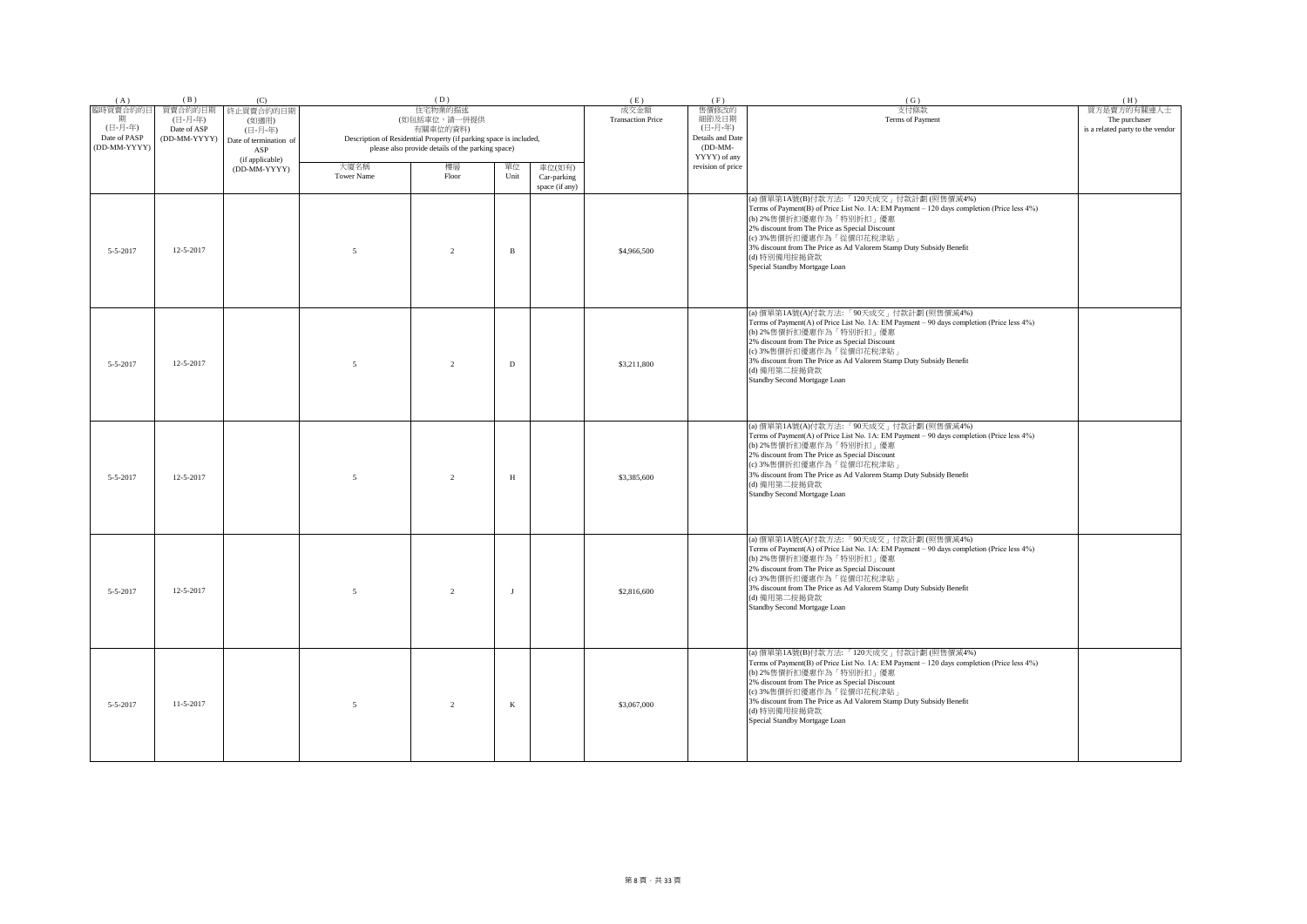| (A)                                                      | (B)                                               | (C)                                                                               |                          | (D)                                                                                                                                                            |             |                                         | (E)                              | (F)                                                                        | (G)                                                                                                                                                                                                                                                                                                                                                                                                                                                  | (H)                                                              |
|----------------------------------------------------------|---------------------------------------------------|-----------------------------------------------------------------------------------|--------------------------|----------------------------------------------------------------------------------------------------------------------------------------------------------------|-------------|-----------------------------------------|----------------------------------|----------------------------------------------------------------------------|------------------------------------------------------------------------------------------------------------------------------------------------------------------------------------------------------------------------------------------------------------------------------------------------------------------------------------------------------------------------------------------------------------------------------------------------------|------------------------------------------------------------------|
| 臨時買賣合約的日<br>期<br>(日-月-年)<br>Date of PASP<br>(DD-MM-YYYY) | 買賣合約的日期<br>(日-月-年)<br>Date of ASP<br>(DD-MM-YYYY) | 終止買賣合約的日期<br>(如適用)<br>(日-月-年)<br>Date of termination of<br>ASP<br>(if applicable) |                          | 住宅物業的描述<br>(如包括車位,請一併提供<br>有關車位的資料)<br>Description of Residential Property (if parking space is included,<br>please also provide details of the parking space) |             |                                         | 成交金額<br><b>Transaction Price</b> | 售價修改的<br>細節及日期<br>(日-月-年)<br>Details and Date<br>$(DD-MM-$<br>YYYY) of any | 支付條款<br>Terms of Payment                                                                                                                                                                                                                                                                                                                                                                                                                             | 買方是賣方的有關連人士<br>The purchaser<br>is a related party to the vendor |
|                                                          |                                                   | (DD-MM-YYYY)                                                                      | 大廈名稱<br>Tower Name       | 樓層<br>Floor                                                                                                                                                    | 單位<br>Unit  | 車位(如有)<br>Car-parking<br>space (if any) |                                  | revision of price                                                          |                                                                                                                                                                                                                                                                                                                                                                                                                                                      |                                                                  |
| 5-5-2017                                                 | 12-5-2017                                         |                                                                                   | $\overline{5}$           | $\overline{2}$                                                                                                                                                 | $\mathbf L$ |                                         | \$2,800,700                      |                                                                            | (a) 價單第1A號(B)付款方法:「120天成交」付款計劃(照售價減4%)<br>Terms of Payment(B) of Price List No. 1A: EM Payment - 120 days completion (Price less 4%)<br>(b) 2%售價折扣優惠作為「特別折扣」優惠<br>2% discount from The Price as Special Discount<br>(c) 3%售價折扣優惠作為「從價印花稅津貼」<br>3% discount from The Price as Ad Valorem Stamp Duty Subsidy Benefit<br>(d) 1%售價折扣優惠作為「家庭折扣優惠<br>1% discount from The Price as Family Subsidy Benefit<br>(e) 特別備用按揭貸款<br>Special Standby Mortgage Loan |                                                                  |
| $5 - 5 - 2017$                                           | 8-5-2017                                          |                                                                                   | $\overline{5}$           | $\mathfrak{D}$                                                                                                                                                 | M           |                                         | \$4,801,200                      |                                                                            | (a) 價單第1A號(A)付款方法:「90天成交」付款計劃 (照售價減4%)<br>Terms of Payment(A) of Price List No. 1A: EM Payment - 90 days completion (Price less 4%)<br>(b) 2%售價折扣優惠作為「特別折扣」優惠<br>2% discount from The Price as Special Discount<br>(c) 3%售價折扣優惠作為「從價印花稅津貼」<br>3% discount from The Price as Ad Valorem Stamp Duty Subsidy Benefit<br>(d) 備用第二按揭貸款<br>Standby Second Mortgage Loan                                                                                    |                                                                  |
| $5 - 5 - 2017$                                           | 12-5-2017                                         |                                                                                   | $\overline{5}$           | $\mathfrak{D}$                                                                                                                                                 | N           |                                         | \$3,476,300                      |                                                                            | (a) 價單第1A號(B)付款方法:「120天成交」付款計劃 (照售價減4%)<br>Terms of Payment(B) of Price List No. 1A: EM Payment - 120 days completion (Price less 4%)<br>(b) 2%售價折扣優惠作為「特別折扣」優惠<br>2% discount from The Price as Special Discount<br>(c) 3%售價折扣優惠作為「從價印花稅津貼」<br>3% discount from The Price as Ad Valorem Stamp Duty Subsidy Benefit<br>(d) 特別備用按揭貸款<br>Special Standby Mortgage Loan                                                                                 |                                                                  |
| $5 - 5 - 2017$                                           | 11-5-2017                                         |                                                                                   | $\overline{5}$           | $\overline{3}$                                                                                                                                                 | L           |                                         | \$2,828,700                      |                                                                            | (a) 價單第2號(A)付款方法:「90天成交」付款計劃 (照售價減4%)<br>Terms of Payment(A) of Price List No. 2: EM Payment - 90 days completion (Price less 4%)<br>(b) 2%售價折扣優惠作為「特別折扣」優惠<br>2% discount from The Price as Special Discount<br>(c) 3%售價折扣優惠作為「從價印花稅津貼」<br>3% discount from The Price as Ad Valorem Stamp Duty Subsidy Benefit<br>(d) 1%售價折扣優惠作為「家庭折扣優惠<br>1% discount from The Price as Family Subsidy Benefit<br>(e) 備用第二按揭貸款<br>Standby Second Mortgage Loan     |                                                                  |
| 5-5-2017                                                 | 12-5-2017                                         |                                                                                   | $\overline{\phantom{0}}$ | $\overline{3}$                                                                                                                                                 | $_{\rm M}$  |                                         | \$4,849,200                      |                                                                            | (a) 價單第2號(B)付款方法:「120天成交」付款計劃 (照售價減4%)<br>Terms of Payment(B) of Price List No. 2: EM Payment - 120 days completion (Price less 4%)<br>(b) 2%售價折扣優惠作為「特別折扣」優惠<br>2% discount from The Price as Special Discount<br>(c) 3%售價折扣優惠作為「從價印花稅津貼」<br>3% discount from The Price as Ad Valorem Stamp Duty Subsidy Benefit<br>(d) 特別備用按揭貸款<br>Special Standby Mortgage Loan                                                                                   |                                                                  |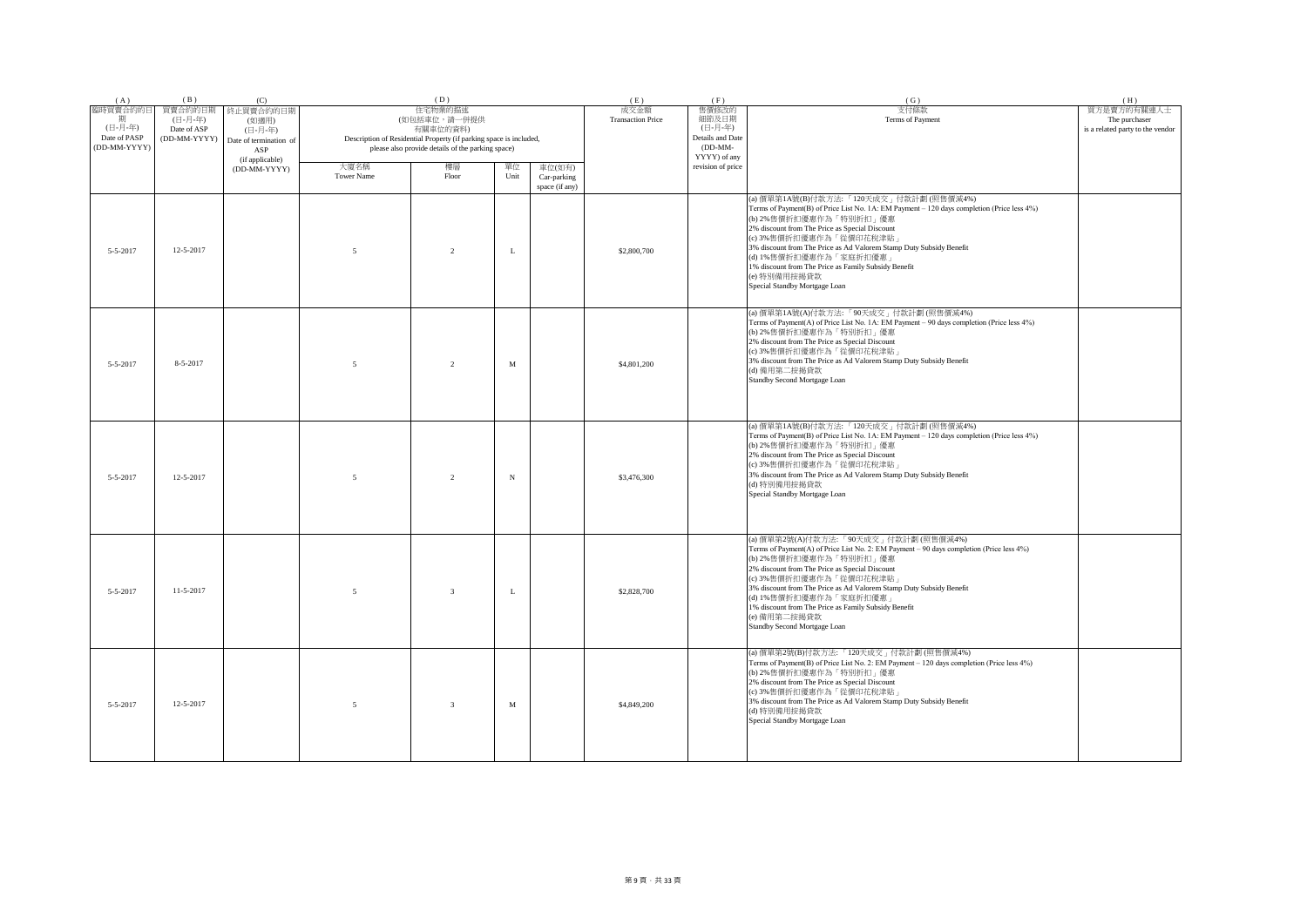| (A)                                                      | (B)                                               | (C)                                                                               |                    | (D)                                                                                                                                                            |             |                                         | (E)                              | (F)                                                                        | (G)                                                                                                                                                                                                                                                                                                                                                                                                                                                      | (H)                                                              |
|----------------------------------------------------------|---------------------------------------------------|-----------------------------------------------------------------------------------|--------------------|----------------------------------------------------------------------------------------------------------------------------------------------------------------|-------------|-----------------------------------------|----------------------------------|----------------------------------------------------------------------------|----------------------------------------------------------------------------------------------------------------------------------------------------------------------------------------------------------------------------------------------------------------------------------------------------------------------------------------------------------------------------------------------------------------------------------------------------------|------------------------------------------------------------------|
| 臨時買賣合約的日<br>期<br>(日-月-年)<br>Date of PASP<br>(DD-MM-YYYY) | 買賣合約的日期<br>(日-月-年)<br>Date of ASP<br>(DD-MM-YYYY) | 終止買賣合約的日期<br>(如適用)<br>(日-月-年)<br>Date of termination of<br>ASP<br>(if applicable) |                    | 住宅物業的描述<br>(如包括車位,請一併提供<br>有關車位的資料)<br>Description of Residential Property (if parking space is included,<br>please also provide details of the parking space) |             |                                         | 成交金額<br><b>Transaction Price</b> | 售價修改的<br>細節及日期<br>(日-月-年)<br>Details and Date<br>$(DD-MM-$<br>YYYY) of any | 支付條款<br>Terms of Payment                                                                                                                                                                                                                                                                                                                                                                                                                                 | 買方是賣方的有關連人士<br>The purchaser<br>is a related party to the vendor |
|                                                          |                                                   | (DD-MM-YYYY)                                                                      | 大廈名稱<br>Tower Name | 樓層<br>Floor                                                                                                                                                    | 單位<br>Unit  | 車位(如有)<br>Car-parking<br>space (if any) |                                  | revision of price                                                          |                                                                                                                                                                                                                                                                                                                                                                                                                                                          |                                                                  |
| 5-5-2017                                                 | $11-5-2017$                                       |                                                                                   | $\overline{5}$     | 5                                                                                                                                                              | $\mathbf L$ |                                         | \$2,857,000                      |                                                                            | (a) 價單第2號(A)付款方法:「90天成交」付款計劃 (照售價減4%)<br>Terms of Payment(A) of Price List No. 2: EM Payment - 90 days completion (Price less 4%)<br>(b) 2%售價折扣優惠作為「特別折扣」優惠<br>2% discount from The Price as Special Discount<br>(c) 3%售價折扣優惠作為「從價印花稅津貼」<br>3% discount from The Price as Ad Valorem Stamp Duty Subsidy Benefit<br>(d) 1%售價折扣優惠作為「家庭折扣優惠」<br>1% discount from The Price as Family Subsidy Benefit<br>(e) 備用第二按揭貸款<br>Standby Second Mortgage Loan        |                                                                  |
| $5 - 5 - 2017$                                           | $11 - 5 - 2017$                                   |                                                                                   | $\overline{5}$     | $\overline{5}$                                                                                                                                                 | M           |                                         | \$5,113,000                      |                                                                            | (a) 價單第2號(C)付款方法: 建築期付款(照售價)<br>Terms of Payment(C) of Price List No. 2: Stage Payment Plan (The Price)<br>(b) 2%售價折扣優惠作為「特別折扣」優惠<br>2% discount from The Price as Special Discount<br>(c) 3%售價折扣優惠作為「從價印花稅津貼」<br>3% discount from The Price as Ad Valorem Stamp Duty Subsidy Benefit                                                                                                                                                                    |                                                                  |
| $5 - 5 - 2017$                                           | 12-5-2017                                         |                                                                                   | $\overline{5}$     | 6                                                                                                                                                              | L           |                                         | \$2,885,500                      |                                                                            | (a) 價單第2號(B)付款方法:「120天成交」付款計劃 (照售價減4%)<br>Terms of Payment(B) of Price List No. 2: EM Payment - 120 days completion (Price less 4%)<br>(b) 2%售價折扣優惠作為「特別折扣」優惠<br>2% discount from The Price as Special Discount<br>(c) 3%售價折扣優惠作為「從價印花稅津貼」<br>3% discount from The Price as Ad Valorem Stamp Duty Subsidy Benefit<br>(d) (d) 1%售價折扣優惠作為「家庭折扣優惠」<br>1% discount from The Price as Family Subsidy Benefit<br>(e) 特別備用按揭貸款<br>Special Standby Mortgage Loan |                                                                  |
| $5 - 5 - 2017$                                           | 12-5-2017                                         |                                                                                   | $\overline{5}$     | 6                                                                                                                                                              | M           |                                         | \$5,109,800                      |                                                                            | (a) 價單第2號(C)付款方法: 建築期付款(照售價)<br>Terms of Payment(C) of Price List No. 2: Stage Payment Plan (The Price)<br>(b) 2%售價折扣優惠作為「特別折扣」優惠<br>2% discount from The Price as Special Discount<br>(c) 3%售價折扣優惠作為「從價印花稅津貼」<br>3% discount from The Price as Ad Valorem Stamp Duty Subsidy Benefit<br>(d) 1%售價折扣優惠作為「家庭折扣優惠<br>1% discount from The Price as Family Subsidy Benefit                                                                                   |                                                                  |
| $6 - 5 - 2017$                                           | 10-5-2017                                         |                                                                                   | $\overline{2}$     | $\overline{3}$                                                                                                                                                 | $\bf K$     |                                         | \$2,709,800                      |                                                                            | (a) 價單第2號(C)付款方法: 建築期付款 (照售價)<br>Terms of Payment(C) of Price List No. 2: Stage Payment Plan (The Price)<br>(b) 2%售價折扣優惠作為「特別折扣」優惠<br>2% discount from The Price as Special Discount<br>(c) 3%售價折扣優惠作為「從價印花稅津貼」<br>3% discount from The Price as Ad Valorem Stamp Duty Subsidy Benefit                                                                                                                                                                   |                                                                  |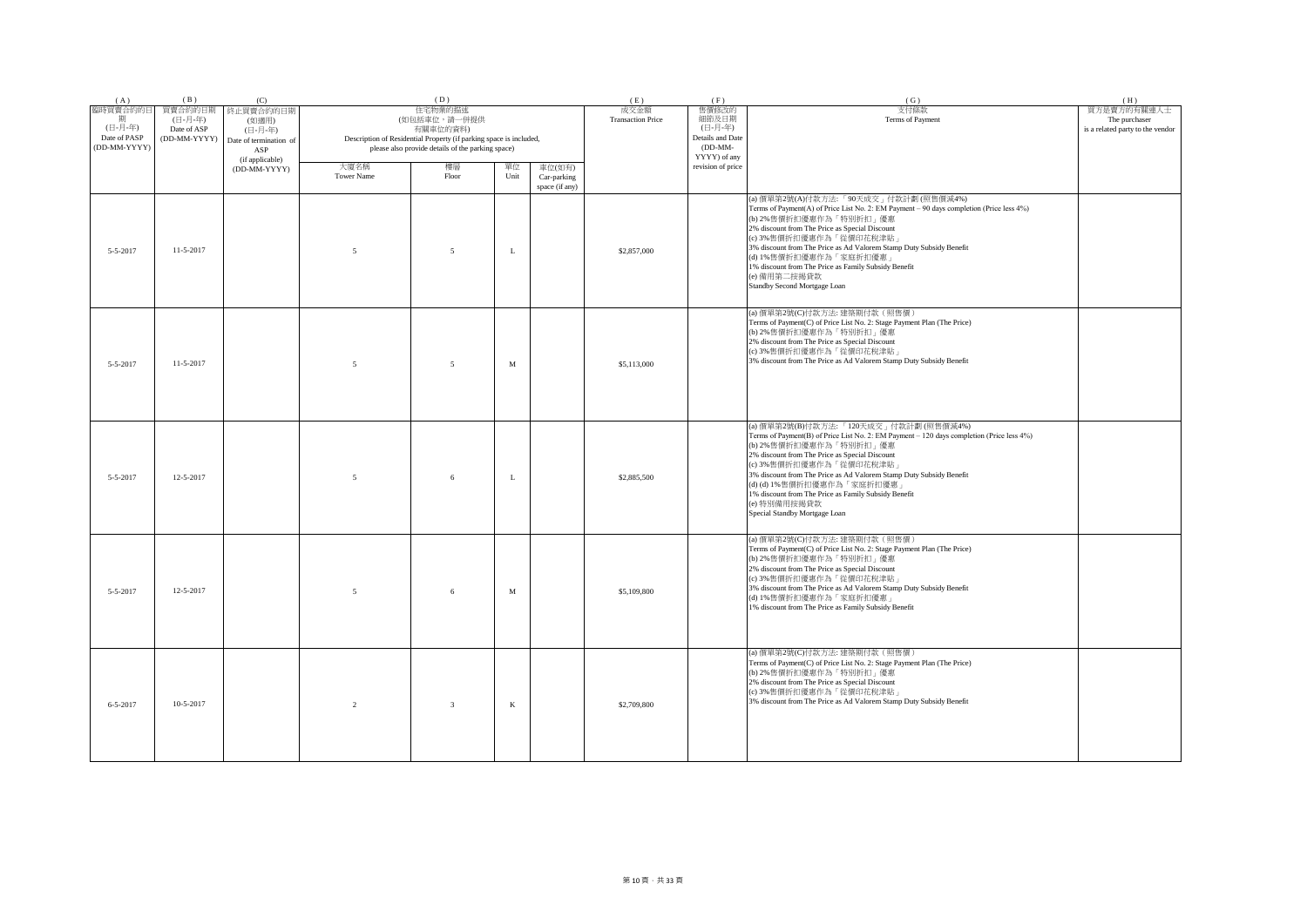| (A)                                                      | (B)                                               | (C)                                                                               |                           | (D)                                                                                                                                                            |              |                                         | (E)                              | (F)                                                                      | (G)                                                                                                                                                                                                                                                                                                                                                                | (H)                                                              |
|----------------------------------------------------------|---------------------------------------------------|-----------------------------------------------------------------------------------|---------------------------|----------------------------------------------------------------------------------------------------------------------------------------------------------------|--------------|-----------------------------------------|----------------------------------|--------------------------------------------------------------------------|--------------------------------------------------------------------------------------------------------------------------------------------------------------------------------------------------------------------------------------------------------------------------------------------------------------------------------------------------------------------|------------------------------------------------------------------|
| 臨時買賣合約的日<br>期<br>(日-月-年)<br>Date of PASP<br>(DD-MM-YYYY) | 買賣合約的日期<br>(日-月-年)<br>Date of ASP<br>(DD-MM-YYYY) | 終止買賣合約的日期<br>(如適用)<br>(日-月-年)<br>Date of termination of<br>ASP<br>(if applicable) |                           | 住宅物業的描述<br>(如包括車位,請一併提供<br>有關車位的資料)<br>Description of Residential Property (if parking space is included,<br>please also provide details of the parking space) |              |                                         | 成交金額<br><b>Transaction Price</b> | 售價修改的<br>細節及日期<br>(日-月-年)<br>Details and Date<br>(DD-MM-<br>YYYY) of any | 支付條款<br>Terms of Payment                                                                                                                                                                                                                                                                                                                                           | 買方是賣方的有關連人士<br>The purchaser<br>is a related party to the vendor |
|                                                          |                                                   | (DD-MM-YYYY)                                                                      | 大廈名稱<br><b>Tower Name</b> | 樓層<br>Floor                                                                                                                                                    | 單位<br>Unit   | 車位(如有)<br>Car-parking<br>space (if any) |                                  | revision of price                                                        |                                                                                                                                                                                                                                                                                                                                                                    |                                                                  |
| $6 - 5 - 2017$                                           | 12-5-2017                                         |                                                                                   | $\overline{3}$            | $\overline{3}$                                                                                                                                                 | $\, {\bf B}$ |                                         | \$5,105,100                      |                                                                          | (a) 價單第2號(B)付款方法:「120天成交」付款計劃 (照售價減4%)<br>Terms of Payment(B) of Price List No. 2: EM Payment - 120 days completion (Price less 4%)<br>(b) 2%售價折扣優惠作為「特別折扣」優惠<br>2% discount from The Price as Special Discount<br>(c) 3%售價折扣優惠作為「從價印花稅津貼」<br>3% discount from The Price as Ad Valorem Stamp Duty Subsidy Benefit<br>(d) 特別備用按揭貸款<br>Special Standby Mortgage Loan |                                                                  |
| $7 - 5 - 2017$                                           | 12-5-2017                                         |                                                                                   |                           | 6                                                                                                                                                              | $\rm F$      |                                         | \$4,407,500                      |                                                                          | (a) 價單第2號(A)付款方法:「90天成交」付款計劃 (照售價減4%)<br>Terms of Payment(A) of Price List No. 2: EM Payment - 90 days completion (Price less 4%)<br>(b) 2%售價折扣優惠作為「特別折扣」優惠<br>2% discount from The Price as Special Discount<br>(c) 3%售價折扣優惠作為「從價印花稅津貼」<br>3% discount from The Price as Ad Valorem Stamp Duty Subsidy Benefit<br>(d) 備用第二按揭貸款<br>Standby Second Mortgage Loan    |                                                                  |
| 8-5-2017                                                 | 15-5-2017                                         |                                                                                   | 5                         | $\overline{3}$                                                                                                                                                 | $\, {\rm H}$ |                                         | \$3,470,400                      |                                                                          | (a) 價單第2號(B)付款方法:「120天成交」付款計劃 (照售價減4%)<br>Terms of Payment(B) of Price List No. 2: EM Payment - 120 days completion (Price less 4%)<br>(b) 2%售價折扣優惠作為「特別折扣」優惠<br>2% discount from The Price as Special Discount<br>(c) 3%售價折扣優惠作為「從價印花稅津貼」<br>3% discount from The Price as Ad Valorem Stamp Duty Subsidy Benefit<br>(d) 特別備用按揭貸款<br>Special Standby Mortgage Loan |                                                                  |
| $10-5-2017$                                              | 16-5-2017                                         |                                                                                   | $\sim$                    | $\overline{1}$                                                                                                                                                 | H            |                                         | \$3,268,000                      |                                                                          | (a) 價單第2號(B)付款方法:「120天成交」付款計劃 (照售價減4%)<br>Terms of Payment(B) of Price List No. 2: EM Payment - 120 days completion (Price less 4%)<br>(b) 2%售價折扣優惠作為「特別折扣」優惠<br>2% discount from The Price as Special Discount<br>(c) 3%售價折扣優惠作為「從價印花稅津貼」<br>3% discount from The Price as Ad Valorem Stamp Duty Subsidy Benefit<br>(d) 特別備用按揭貸款<br>Special Standby Mortgage Loan |                                                                  |
| $10-5-2017$                                              | 17-5-2017                                         |                                                                                   | $\overline{5}$            | $\mathfrak{D}$                                                                                                                                                 | G            |                                         | \$3,087,900                      |                                                                          | (a) 價單第1B號(A)付款方法:「90天成交」付款計劃(照售價減4%)<br>Terms of Payment(A) of Price List No. 1B: EM Payment - 90 days completion (Price less 4%)<br>(b) 2%售價折扣優惠作為「特別折扣」優惠<br>2% discount from The Price as Special Discount<br>(c) 3%售價折扣優惠作為「從價印花稅津貼」<br>3% discount from The Price as Ad Valorem Stamp Duty Subsidy Benefit<br>(d) 備用第二按揭貸款<br>Standby Second Mortgage Loan   |                                                                  |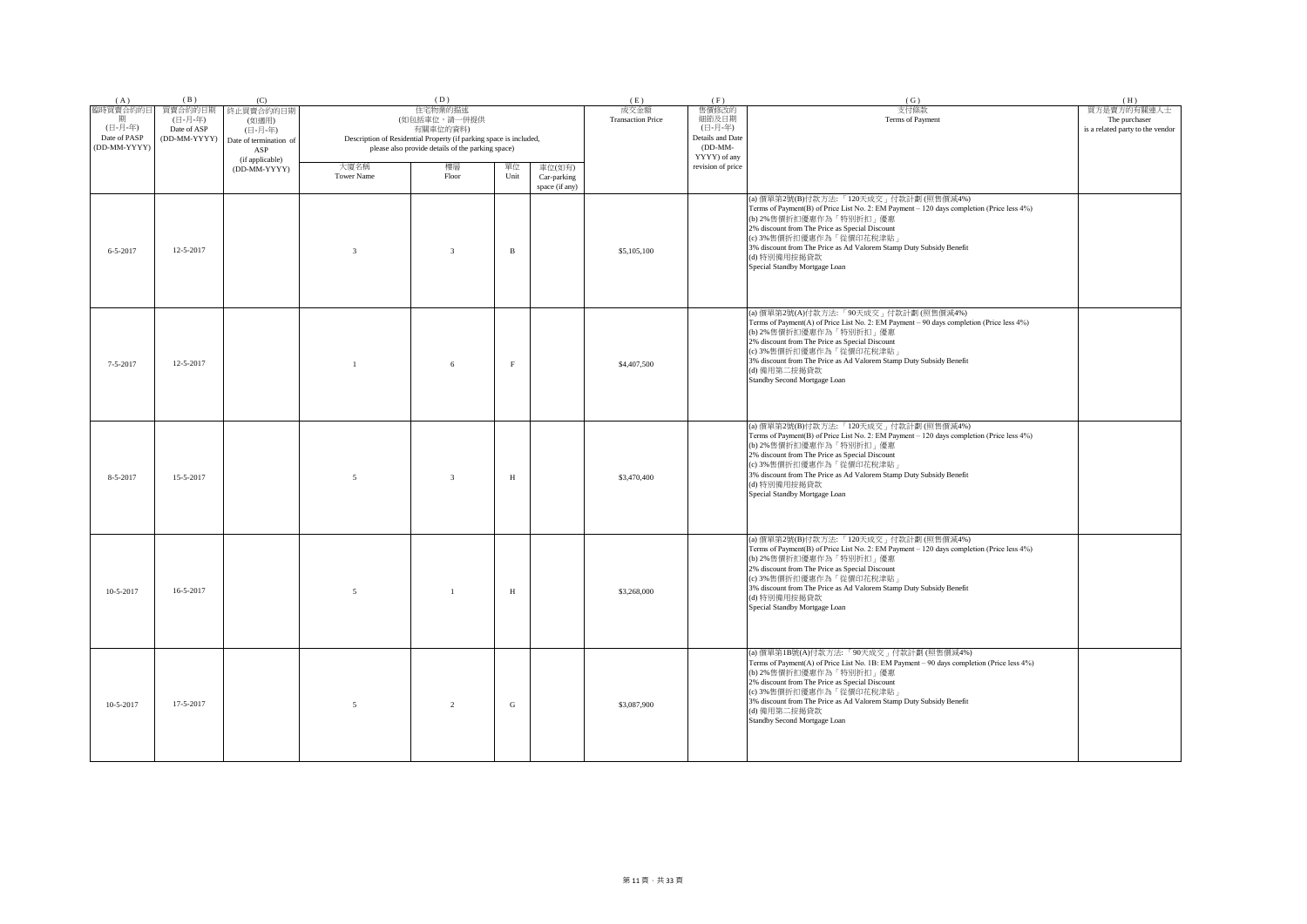| (A)                                                      | (B)                                               | (C)                                                                               |                    | (D)                                                                                                                                                            |             |                                         | (E)                              | (F)                                                                        | (G)                                                                                                                                                                                                                                                                                                                                                                                                         | (H)                                                              |
|----------------------------------------------------------|---------------------------------------------------|-----------------------------------------------------------------------------------|--------------------|----------------------------------------------------------------------------------------------------------------------------------------------------------------|-------------|-----------------------------------------|----------------------------------|----------------------------------------------------------------------------|-------------------------------------------------------------------------------------------------------------------------------------------------------------------------------------------------------------------------------------------------------------------------------------------------------------------------------------------------------------------------------------------------------------|------------------------------------------------------------------|
| 臨時買賣合約的日<br>期<br>(日-月-年)<br>Date of PASP<br>(DD-MM-YYYY) | 買賣合約的日期<br>(日-月-年)<br>Date of ASP<br>(DD-MM-YYYY) | 終止買賣合約的日期<br>(如適用)<br>(日-月-年)<br>Date of termination of<br>ASP<br>(if applicable) |                    | 住宅物業的描述<br>(如包括車位,請一併提供<br>有關車位的資料)<br>Description of Residential Property (if parking space is included,<br>please also provide details of the parking space) |             |                                         | 成交金額<br><b>Transaction Price</b> | 售價修改的<br>細節及日期<br>(日-月-年)<br>Details and Date<br>$(DD-MM-$<br>YYYY) of any | 支付條款<br>Terms of Payment                                                                                                                                                                                                                                                                                                                                                                                    | 買方是賣方的有關連人士<br>The purchaser<br>is a related party to the vendor |
|                                                          |                                                   | (DD-MM-YYYY)                                                                      | 大廈名稱<br>Tower Name | 樓層<br>Floor                                                                                                                                                    | 單位<br>Unit  | 車位(如有)<br>Car-parking<br>space (if any) |                                  | revision of price                                                          |                                                                                                                                                                                                                                                                                                                                                                                                             |                                                                  |
| 12-5-2017                                                | 19-5-2017                                         |                                                                                   | $\overline{2}$     | $\overline{2}$                                                                                                                                                 | ${\bf G}$   |                                         | \$3,133,400                      |                                                                            | (a) 價單第1B號(B)付款方法:「120天成交」付款計劃 (照售價減4%)<br>Terms of Payment(B) of Price List No. 1B: EM Payment - 120 days completion (Price less 4%)<br>(b) 2%售價折扣優惠作為「特別折扣」優惠<br>2% discount from The Price as Special Discount<br>(c) 3%售價折扣優惠作為「從價印花稅津貼」<br>3% discount from The Price as Ad Valorem Stamp Duty Subsidy Benefit<br>(d) 特別備用按揭貸款<br>Special Standby Mortgage Loan                                        |                                                                  |
| $12 - 5 - 2017$                                          | 19-5-2017                                         |                                                                                   | $\overline{1}$     | $\overline{5}$                                                                                                                                                 | D           |                                         | \$3,763,900                      |                                                                            | (a) 價單第2號(A)付款方法:「90天成交」付款計劃 (照售價減4%)<br>Terms of Payment(A) of Price List No. 2: EM Payment - 90 days completion (Price less 4%)<br>(b) 2%售價折扣優惠作為「特別折扣」優惠<br>2% discount from The Price as Special Discount<br>(c) 3%售價折扣優惠作為「從價印花稅津貼」<br>3% discount from The Price as Ad Valorem Stamp Duty Subsidy Benefit<br>(d) 備用第二按揭貸款<br>Standby Second Mortgage Loan                                             |                                                                  |
| 29-1-2018                                                | $5 - 2 - 2018$                                    |                                                                                   | $\mathfrak{D}$     | $\mathfrak{D}$                                                                                                                                                 | N           |                                         | \$3,350,000                      |                                                                            | (a) 價單第2E號(A)付款方法:「90天成交」付款計劃 (照售價減4%)<br>Terms of Payment(A) of Price List No. 2E: EM Payment - 90 days completion (Price less 4%)<br>(b) 2%售價折扣優惠作為「特別折扣」優惠<br>2% discount from The Price as Special Discount<br>(c) 3%售價折扣優惠作為「從價印花稅津貼」<br>3% discount from The Price as Ad Valorem Stamp Duty Subsidy Benefit<br>(d) 備用第二按揭貸款<br>Standby Second Mortgage Loan<br>(e) 租轉買優惠<br>Rent-to-Purchase Benefit  |                                                                  |
| 29-1-2018                                                | $2 - 2 - 2018$                                    |                                                                                   | $\overline{2}$     | $\overline{3}$                                                                                                                                                 | G           |                                         | \$3,164,700                      |                                                                            | (a) 價單第1G號(A)付款方法:「90天成交」付款計劃 (照售價減4%)<br>Terms of Payment(A) of Price List No. 1G: EM Payment - 90 days completion (Price less 4%)<br>(b) 2%售價折扣優惠作為「特別折扣」優惠<br>2% discount from The Price as Special Discount<br>(c) 3%售價折扣優惠作為「從價印花稅津貼」<br>3% discount from The Price as Ad Valorem Stamp Duty Subsidy Benefit<br>(d) 特別備用按揭貸款<br>Special Standby Mortgage Loan<br>(e) 租轉買優惠<br>Rent-to-Purchase Benefit |                                                                  |
| $30 - 1 - 2018$                                          | $6 - 2 - 2018$                                    |                                                                                   | $\overline{1}$     | $\overline{2}$                                                                                                                                                 | $\mathbf D$ |                                         | \$3,653,600                      |                                                                            | (a) 價單第1G號(A)付款方法:「90天成交」付款計劃 (照售價減4%)<br>Terms of Payment(A) of Price List No. 1G: EM Payment - 90 days completion (Price less 4%)<br>(b) 2%售價折扣優惠作為「特別折扣」優惠<br>2% discount from The Price as Special Discount<br>(c) 3%售價折扣優惠作為「從價印花稅津貼」<br>3% discount from The Price as Ad Valorem Stamp Duty Subsidy Benefit<br>(d) 特別備用按揭貸款<br>Special Standby Mortgage Loan<br>(e) 租轉買優惠<br>Rent-to-Purchase Benefit |                                                                  |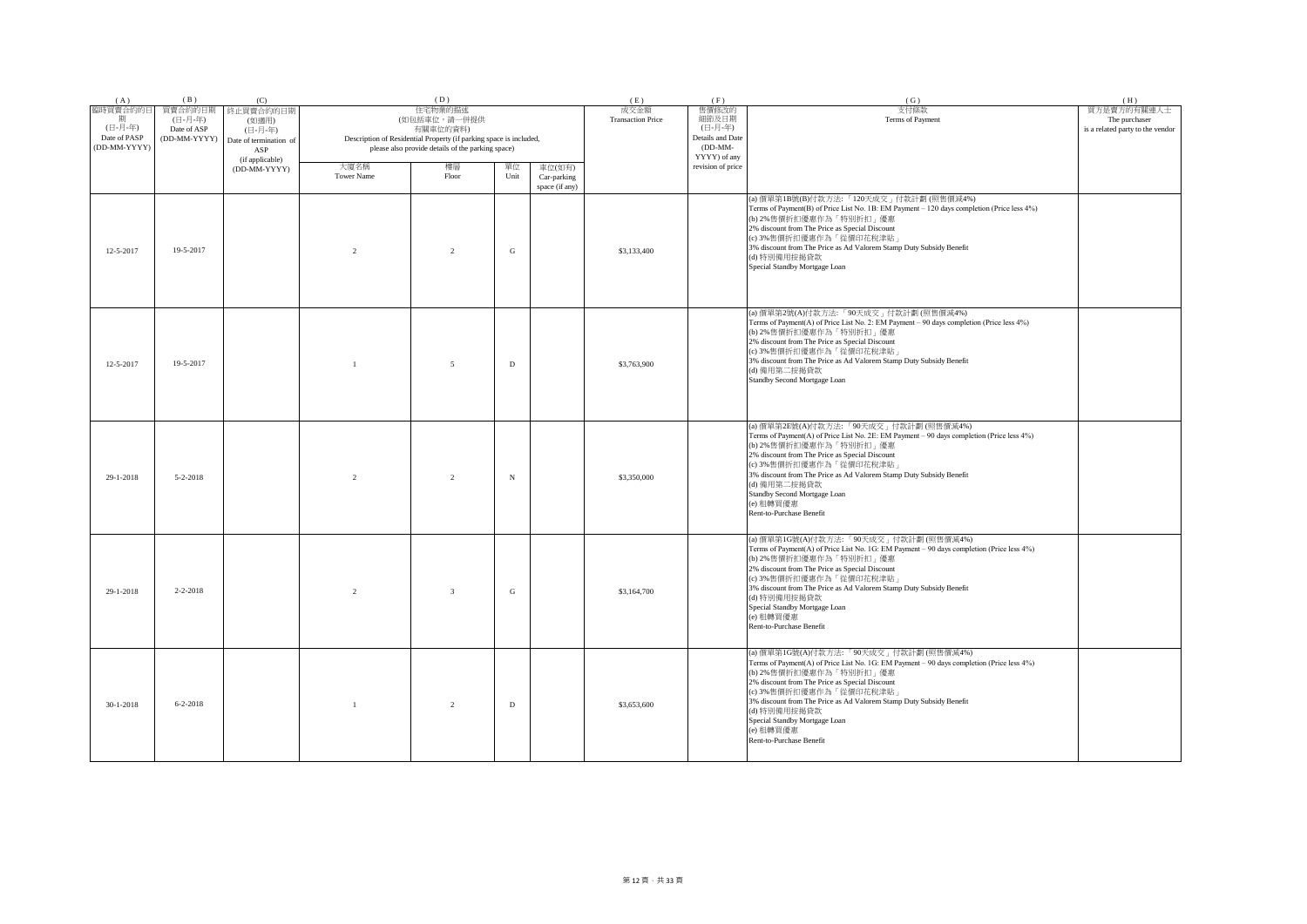| (A)                                                      | (B)                                               | (C)                                                                               |                           | (D)                                                                                                                                                            |              |                                         | (E)                              | (F)                                                                        | (G)                                                                                                                                                                                                                                                                                                                                                                                                                                                                                           | (H)                                                              |
|----------------------------------------------------------|---------------------------------------------------|-----------------------------------------------------------------------------------|---------------------------|----------------------------------------------------------------------------------------------------------------------------------------------------------------|--------------|-----------------------------------------|----------------------------------|----------------------------------------------------------------------------|-----------------------------------------------------------------------------------------------------------------------------------------------------------------------------------------------------------------------------------------------------------------------------------------------------------------------------------------------------------------------------------------------------------------------------------------------------------------------------------------------|------------------------------------------------------------------|
| 臨時買賣合約的日<br>期<br>(日-月-年)<br>Date of PASP<br>(DD-MM-YYYY) | 買賣合約的日期<br>(日-月-年)<br>Date of ASP<br>(DD-MM-YYYY) | 终止買賣合約的日期<br>(如適用)<br>(日-月-年)<br>Date of termination of<br>ASP<br>(if applicable) |                           | 住宅物業的描述<br>(如包括車位,請一併提供<br>有關車位的資料)<br>Description of Residential Property (if parking space is included,<br>please also provide details of the parking space) |              |                                         | 成交金額<br><b>Transaction Price</b> | 售價修改的<br>細節及日期<br>(日-月-年)<br>Details and Date<br>$(DD-MM-$<br>YYYY) of any | 支付條款<br>Terms of Payment                                                                                                                                                                                                                                                                                                                                                                                                                                                                      | 買方是賣方的有關連人士<br>The purchaser<br>is a related party to the vendor |
|                                                          |                                                   | (DD-MM-YYYY)                                                                      | 大廈名稱<br><b>Tower Name</b> | 樓層<br>Floor                                                                                                                                                    | 單位<br>Unit   | 車位(如有)<br>Car-parking<br>space (if any) |                                  | revision of price                                                          |                                                                                                                                                                                                                                                                                                                                                                                                                                                                                               |                                                                  |
| $7 - 2 - 2018$                                           | 14-2-2018                                         |                                                                                   |                           | $\overline{2}$                                                                                                                                                 | ${\rm G}$    |                                         | \$3,355,800                      |                                                                            | (a) 價單第1G號(A)付款方法:「90天成交」付款計劃(照售價減4%)<br>Terms of Payment(A) of Price List No. 1G: EM Payment - 90 days completion (Price less 4%)<br>(b) 2%售價折扣優惠作為「特別折扣」優惠<br>2% discount from The Price as Special Discount<br>(c) 3%售價折扣優惠作為「從價印花稅津貼」<br>3% discount from The Price as Ad Valorem Stamp Duty Subsidy Benefit<br>(d) 特別備用按揭貸款<br>Special Standby Mortgage Loan<br>(e) 租轉買優惠<br>Rent-to-Purchase Benefit                                                                                    |                                                                  |
| 23-2-2018                                                | $1 - 3 - 2018$                                    |                                                                                   | 3                         | 5                                                                                                                                                              | $\mathbf{A}$ |                                         | \$4,332,800                      |                                                                            | (a) 價單第2E號(A)付款方法:「90天成交」付款計劃 (照售價減4%)<br>Terms of Payment(A) of Price List No. 2E: EM Payment - 90 days completion (Price less 4%)<br>(b) 2%售價折扣優惠作為「特別折扣」優惠<br>2% discount from The Price as Special Discount<br>(c) 3%售價折扣優惠作為「從價印花稅津貼」<br>3% discount from The Price as Ad Valorem Stamp Duty Subsidy Benefit<br>(d) 1%售價折扣優惠作為「家庭折扣優惠」<br>1% discount from The Price as Family Subsidy Benefit<br>(e) 特別備用按揭貸款<br>Special Standby Mortgage Loan<br>(f) 租轉買優惠<br>Rent-to-Purchase Benefit |                                                                  |
| 8-3-2018                                                 | 15-3-2018                                         |                                                                                   | $\overline{2}$            | -1                                                                                                                                                             | $\mathbf E$  |                                         | \$3,904,700                      |                                                                            | (a) 價單第2E號(A)付款方法:「90天成交」付款計劃 (照售價減4%)<br>Terms of Payment(A) of Price List No. 2E: EM Payment - 90 days completion (Price less 4%)<br>(b) 2%售價折扣優惠作為「特別折扣」優惠<br>2% discount from The Price as Special Discount<br>(c) 3%售價折扣優惠作為「從價印花稅津貼」<br>3% discount from The Price as Ad Valorem Stamp Duty Subsidy Benefit<br>(d) 特別備用按揭貸款<br>Special Standby Mortgage Loan<br>(e) 租轉買優惠<br>Rent-to-Purchase Benefit                                                                                   |                                                                  |
| 14-4-2018                                                | 19-4-2018                                         |                                                                                   |                           | 5                                                                                                                                                              | $\mathbf{J}$ |                                         | \$4,242,000                      |                                                                            | (a) 價單第2E號(A)付款方法:「90天成交」付款計劃 (照售價減4%)<br>Terms of Payment(A) of Price List No. 2E: EM Payment - 90 days completion (Price less 4%)<br>(b) 2%售價折扣優惠作為「特別折扣」優惠<br>2% discount from The Price as Special Discount<br>(c) 3%售價折扣優惠作為「從價印花稅津貼」<br>3% discount from The Price as Ad Valorem Stamp Duty Subsidy Benefit<br>(d) 特別備用按揭貸款<br>Special Standby Mortgage Loan<br>(e) 租轉買優惠<br>Rent-to-Purchase Benefit                                                                                   |                                                                  |
| $1 - 5 - 2018$                                           | 8-5-2018                                          |                                                                                   | $\overline{5}$            | 5                                                                                                                                                              | $\, {\rm H}$ |                                         | \$3,558,100                      |                                                                            | (a) 價單第2E號(A)付款方法:「90天成交」付款計劃 (照售價減4%)<br>Terms of Payment(A) of Price List No. 2E: EM Payment - 90 days completion (Price less 4%)<br>(b) 2%售價折扣優惠作為「特別折扣」優惠<br>2% discount from The Price as Special Discount<br>(c) 3%售價折扣優惠作為「從價印花稅津貼」<br>3% discount from The Price as Ad Valorem Stamp Duty Subsidy Benefit<br>(d) 特別備用按揭貸款<br>Special Standby Mortgage Loan<br>(e) 租轉買優惠<br>Rent-to-Purchase Benefit                                                                                   |                                                                  |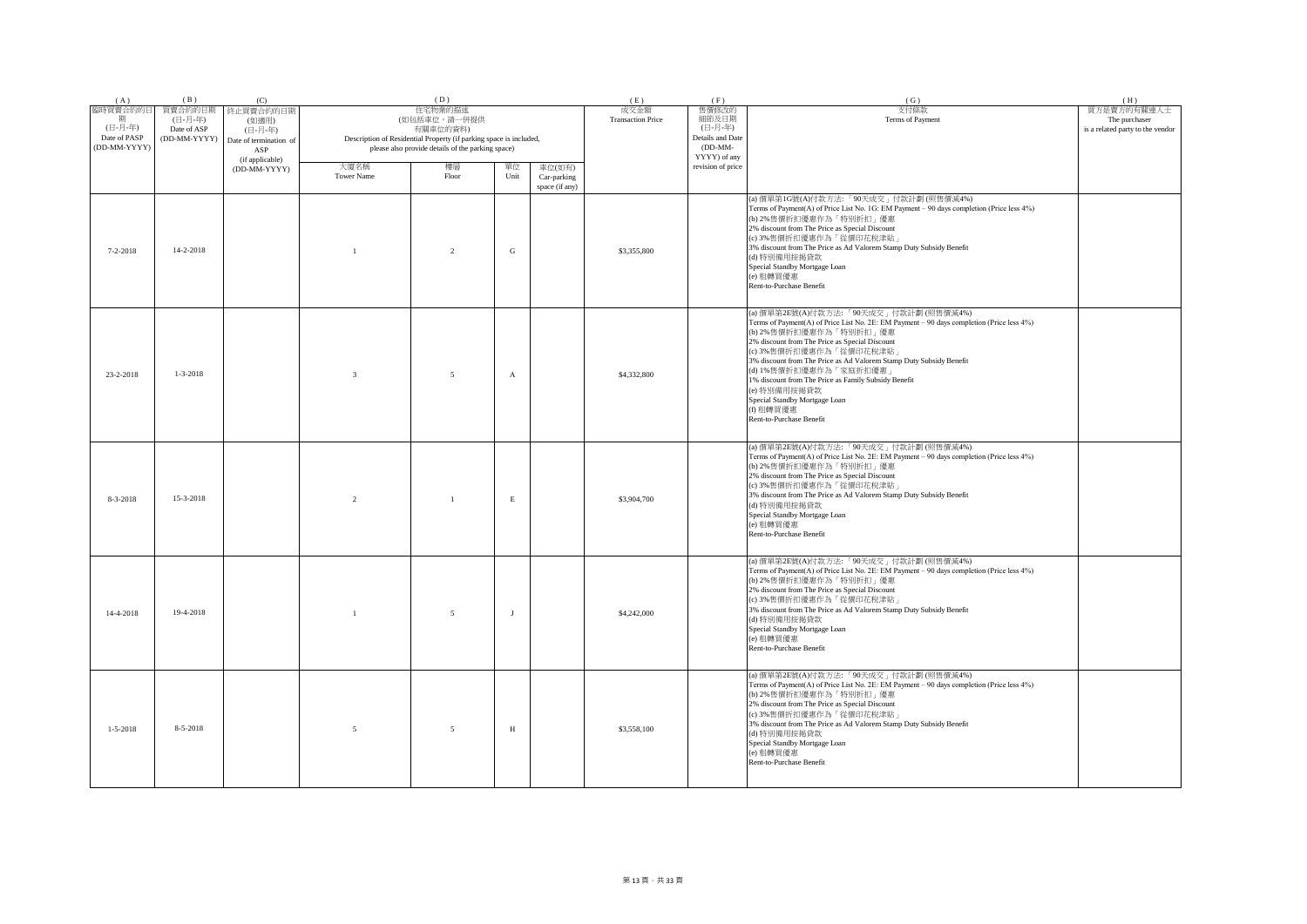| (A)                                                 | (B)                                               | (C)                                                                               |                                                                                                                                                     | (D)                      |              |                                         | (E)                                                                        | (F)                      | (G)                                                                                                                                                                                                                                                                                                                                                                                                                                                                                                                                                                                                                                                                                                                                                                                                                                              | (H) |
|-----------------------------------------------------|---------------------------------------------------|-----------------------------------------------------------------------------------|-----------------------------------------------------------------------------------------------------------------------------------------------------|--------------------------|--------------|-----------------------------------------|----------------------------------------------------------------------------|--------------------------|--------------------------------------------------------------------------------------------------------------------------------------------------------------------------------------------------------------------------------------------------------------------------------------------------------------------------------------------------------------------------------------------------------------------------------------------------------------------------------------------------------------------------------------------------------------------------------------------------------------------------------------------------------------------------------------------------------------------------------------------------------------------------------------------------------------------------------------------------|-----|
| 臨時買賣合約的日<br>(日-月-年)<br>Date of PASP<br>(DD-MM-YYYY) | 買賣合約的日期<br>(日-月-年)<br>Date of ASP<br>(DD-MM-YYYY) | 終止買賣合約的日期<br>(如適用)<br>(日-月-年)<br>Date of termination of<br>ASP<br>(if applicable) | (如包括車位,請一併提供<br>有關車位的資料)<br>Description of Residential Property (if parking space is included,<br>please also provide details of the parking space) |                          |              | 成交金額<br><b>Transaction Price</b>        | 售價修改的<br>細節及日期<br>(日-月-年)<br>Details and Date<br>$(DD-MM-$<br>YYYY) of any | 支付條款<br>Terms of Payment | 買方是賣方的有關連人士<br>The purchaser<br>is a related party to the vendor                                                                                                                                                                                                                                                                                                                                                                                                                                                                                                                                                                                                                                                                                                                                                                                 |     |
|                                                     |                                                   | (DD-MM-YYYY)                                                                      | 大廈名稱<br>Tower Name                                                                                                                                  | 樓層<br>Floor              | 單位<br>Unit   | 車位(如有)<br>Car-parking<br>space (if any) |                                                                            | revision of price        |                                                                                                                                                                                                                                                                                                                                                                                                                                                                                                                                                                                                                                                                                                                                                                                                                                                  |     |
| 17-9-2018                                           | 24-9-2018                                         |                                                                                   | $\mathcal{L}$                                                                                                                                       | 5                        | J            |                                         | \$3,100,000                                                                |                          | (a) 臨時訂金即樓價<br>5%於買方簽署臨時買賣合約時繳付,買方須於簽署臨時買賣合約的日期後五個工作天內簽署正<br>式買賣合約;<br>A preliminary deposit equivalent to 5% of the purchase price shall be paid upon signing of the preliminary<br>agreement for sale and purchase. The agreement for sale and purchase shall be signed by the Purchaser<br>within 5 working days after the date of signing of the preliminary agreement for sale and purchase.<br>(b) 樓價<br>95%餘款於買方簽署臨時買賣合約後六十天內繳付,或就其有能力將指明住宅物業有效地轉讓予<br>買方一事向買方發出通知的日期後的十四天內付清,以較早者為準<br>A balance of 95% of the purchase price shall be paid within 60 days after signing of the preliminary<br>agreement for sale and purchase or within 14 days after the date of the notification to the Purchaser that the<br>Vendor is in a position to validly assign the specified residential property to the Purchaser, whichever is<br>earlier. |     |
| 19-11-2018                                          | 26-11-2018                                        |                                                                                   | 2                                                                                                                                                   | 5                        | L            |                                         | \$2,620,000                                                                |                          | (a) 臨時訂金即樓價<br>5%於買方簽署臨時買賣合約時繳付,買方須於簽署臨時買賣合約的日期後五個工作天內簽署正<br>式買賣合約;<br>A preliminary deposit equivalent to 5% of the purchase price shall be paid upon signing of the preliminary<br>agreement for sale and purchase. The agreement for sale and purchase shall be signed by the Purchaser<br>within 5 working days after the date of signing of the preliminary agreement for sale and purchase.<br>(b) 機價<br>95%餘款於買方簽署臨時買賣合約後六十天內繳付,或就其有能力將指明住宅物業有效地轉讓予<br>買方一事向買方發出通知的日期後的十四天內付清,以較早者為準<br>A balance of 95% of the purchase price shall be paid within 60 days after signing of the preliminary<br>agreement for sale and purchase or within 14 days after the date of the notification to the Purchaser that the<br>Vendor is in a position to validly assign the specified residential property to the Purchaser, whichever is<br>earlier. |     |
| 10-12-2018                                          | 14-12-2018                                        |                                                                                   | $\gamma$                                                                                                                                            | $\overline{\phantom{0}}$ | $\bf K$      |                                         | \$2,660,000                                                                |                          | (a) 臨時訂金即樓價<br>5%於買方簽署臨時買賣合約時繳付,買方須於簽署臨時買賣合約的日期後五個工作天內簽署正<br>式買賣合約;<br>A preliminary deposit equivalent to 5% of the purchase price shall be paid upon signing of the preliminary<br>agreement for sale and purchase. The agreement for sale and purchase shall be signed by the Purchaser<br>within 5 working days after the date of signing of the preliminary agreement for sale and purchase.<br>(b) 樓價 95%餘款於買方簽署臨時買賣合約後六十天內繳付。<br>A balance of 95% of the purchase price shall be paid within 60 days after signing of the preliminary<br>agreement for sale and purchase.                                                                                                                                                                                                                                                                 |     |
| 12-12-2018                                          | 18-12-2018                                        |                                                                                   | $\mathfrak{D}$                                                                                                                                      | $\overline{1}$           | $\mathbf D$  |                                         | \$4,000,000                                                                |                          | (a) 臨時訂金即樓價<br>5%於買方簽署臨時買賣合約時繳付,買方須於簽署臨時買賣合約的日期後五個工作天內簽署正<br>式買賣合約;<br>A preliminary deposit equivalent to 5% of the purchase price shall be paid upon signing of the preliminary<br>agreement for sale and purchase. The agreement for sale and purchase shall be signed by the Purchaser<br>within 5 working days after the date of signing of the preliminary agreement for sale and purchase.<br>(b) 樓價 95%餘款於買方簽署臨時買賣合約後六十天內繳付。<br>A balance of 95% of the purchase price shall be paid within 60 days after signing of the preliminary<br>agreement for sale and purchase.<br>(c) 備用第一按揭貸款<br>Standby First Mortgage Loan                                                                                                                                                                                                                  |     |
| 28-12-2018                                          | $7 - 1 - 2019$                                    |                                                                                   | 5                                                                                                                                                   | $\overline{1}$           | $\mathbf{I}$ |                                         | \$2,860,000                                                                |                          | (a) 臨時訂金即樓價<br>5%於買方簽署臨時買賣合約時繳付,買方須於簽署臨時買賣合約的日期後五個工作天內簽署正<br>式買賣合約;<br>A preliminary deposit equivalent to 5% of the purchase price shall be paid upon signing of the preliminary<br>agreement for sale and purchase. The agreement for sale and purchase shall be signed by the Purchaser<br>within 5 working days after the date of signing of the preliminary agreement for sale and purchase.<br>(b) 樓價 95%餘款於買方簽署臨時買賣合約後六十天內繳付。<br>A balance of 95% of the purchase price shall be paid within 60 days after signing of the preliminary<br>agreement for sale and purchase.<br>(c) 備用第一按揭貸款<br>Standby First Mortgage Loan                                                                                                                                                                                                                  |     |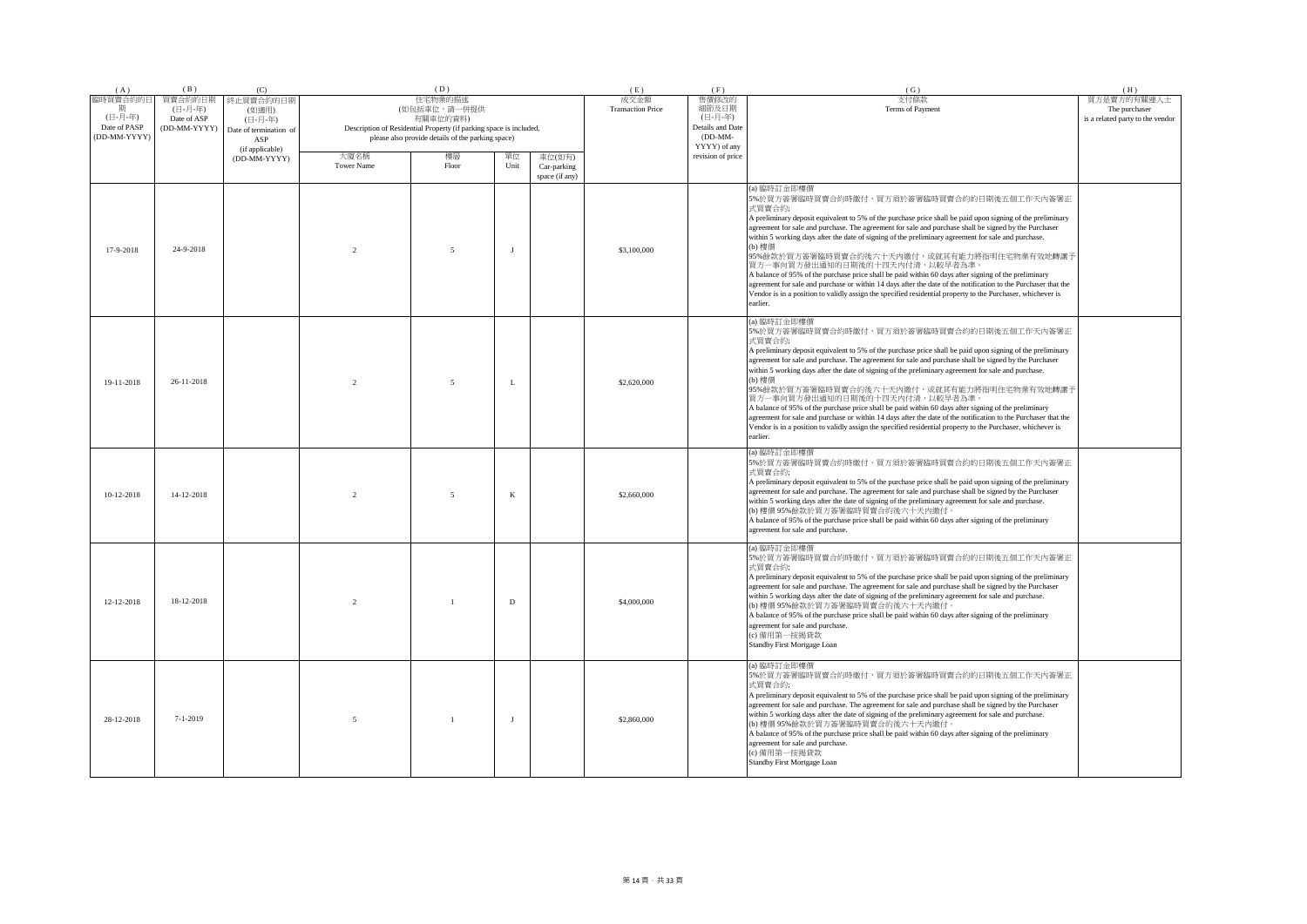| (A)                                                 | (B)                                               | (C)                                                                               |                   | (D)                                                                                                                                                                                          |              |                               | (E)<br>成交金額 | (F)                                                                        | (G)                                                                                                                                                                                                                                                                                                                                                                                                                                                                                                                                                                                                                             | (H)                                                              |
|-----------------------------------------------------|---------------------------------------------------|-----------------------------------------------------------------------------------|-------------------|----------------------------------------------------------------------------------------------------------------------------------------------------------------------------------------------|--------------|-------------------------------|-------------|----------------------------------------------------------------------------|---------------------------------------------------------------------------------------------------------------------------------------------------------------------------------------------------------------------------------------------------------------------------------------------------------------------------------------------------------------------------------------------------------------------------------------------------------------------------------------------------------------------------------------------------------------------------------------------------------------------------------|------------------------------------------------------------------|
| 臨時買賣合約的日<br>(日-月-年)<br>Date of PASP<br>(DD-MM-YYYY) | 買賣合約的日期<br>(日-月-年)<br>Date of ASP<br>(DD-MM-YYYY) | 終止買賣合約的日期<br>(如適用)<br>(日-月-年)<br>Date of termination of<br>ASP<br>(if applicable) |                   | 住宅物業的描述<br>(如包括車位,請一併提供<br>有關車位的資料)<br>Description of Residential Property (if parking space is included,<br>please also provide details of the parking space)<br>大廈名稱<br>樓層<br>單位<br>車位(如有) |              |                               |             | 售價修改的<br>細節及日期<br>(日-月-年)<br>Details and Date<br>$(DD-MM-$<br>YYYY) of any | 支付條款<br>Terms of Payment                                                                                                                                                                                                                                                                                                                                                                                                                                                                                                                                                                                                        | 買方是賣方的有關連人士<br>The purchaser<br>is a related party to the vendor |
|                                                     |                                                   | (DD-MM-YYYY)                                                                      | <b>Tower Name</b> | Floor                                                                                                                                                                                        | Unit         | Car-parking<br>space (if any) |             | revision of price                                                          |                                                                                                                                                                                                                                                                                                                                                                                                                                                                                                                                                                                                                                 |                                                                  |
| 18-1-2019                                           | $23 - 1 - 2019$                                   |                                                                                   | $\overline{2}$    | 3                                                                                                                                                                                            | $\mathbf D$  |                               | \$3,700,000 |                                                                            | (a) 臨時訂金即樓價<br>5%於買方簽署臨時買賣合約時繳付,買方須於簽署臨時買賣合約的日期後五個工作天內簽署正<br>式買賣合約;<br>A preliminary deposit equivalent to 5% of the purchase price shall be paid upon signing of the preliminary<br>agreement for sale and purchase. The agreement for sale and purchase shall be signed by the Purchaser<br>within 5 working days after the date of signing of the preliminary agreement for sale and purchase.<br>(b) 樓價 95%餘款於買方簽署臨時買賣合約後六十天內繳付。<br>A balance of 95% of the purchase price shall be paid within 60 days after signing of the preliminary<br>agreement for sale and purchase.<br>(c) 備用第一按揭貸款<br>Standby First Mortgage Loan |                                                                  |
| 22-2-2019                                           | 28-2-2019                                         |                                                                                   | $\overline{2}$    | $\overline{5}$                                                                                                                                                                               | $_{\rm N}$   |                               | \$3,600,000 |                                                                            | (a) 臨時訂金即樓價<br>5%於買方簽署臨時買賣合約時繳付,買方須於簽署臨時買賣合約的日期後五個工作天內簽署正<br>式買賣合約;<br>A preliminary deposit equivalent to 5% of the purchase price shall be paid upon signing of the preliminary<br>agreement for sale and purchase. The agreement for sale and purchase shall be signed by the Purchaser<br>within 5 working days after the date of signing of the preliminary agreement for sale and purchase.<br>(b) 樓價 95%餘款於買方簽署臨時買賣合約後六十天內繳付。<br>A balance of 95% of the purchase price shall be paid within 60 days after signing of the preliminary<br>agreement for sale and purchase.<br>(c) 備用第一按揭貸款<br>Standby First Mortgage Loan |                                                                  |
| $4 - 3 - 2019$                                      | 8-3-2019                                          |                                                                                   | $\overline{5}$    | 5                                                                                                                                                                                            | J            |                               | \$2,900,000 |                                                                            | (a) 臨時訂金即樓價<br>5%於買方簽署臨時買賣合約時繳付,買方須於簽署臨時買賣合約的日期後五個工作天內簽署正<br>式買賣合約;<br>A preliminary deposit equivalent to 5% of the purchase price shall be paid upon signing of the preliminary<br>agreement for sale and purchase. The agreement for sale and purchase shall be signed by the Purchaser<br>within 5 working days after the date of signing of the preliminary agreement for sale and purchase.<br>(b) 樓價 95%餘款於買方簽署臨時買賣合約後六十天內繳付,<br>A balance of 95% of the purchase price shall be paid within 60 days after signing of the preliminary<br>agreement for sale and purchase.<br>(c) 備用第一按揭貸款<br>Standby First Mortgage Loan |                                                                  |
| $11 - 3 - 2019$                                     | 18-3-2019                                         |                                                                                   | $\overline{2}$    | $\mathbf{3}$                                                                                                                                                                                 | H            |                               | \$3,555,000 |                                                                            | (a) 臨時訂金即樓價<br>5%於買方簽署臨時買賣合約時繳付,買方須於簽署臨時買賣合約的日期後五個工作天內簽署正<br>式買賣合約;<br>A preliminary deposit equivalent to 5% of the purchase price shall be paid upon signing of the preliminary<br>agreement for sale and purchase. The agreement for sale and purchase shall be signed by the Purchaser<br>within 5 working days after the date of signing of the preliminary agreement for sale and purchase.<br>(b) 樓價 95%餘款於買方簽署臨時買賣合約後六十天內繳付。<br>A balance of 95% of the purchase price shall be paid within 60 days after signing of the preliminary<br>agreement for sale and purchase.<br>(c) 備用第一按揭貸款<br>Standby First Mortgage Loan |                                                                  |
| 12-4-2019                                           | 18-4-2019                                         |                                                                                   | $\overline{3}$    | $\mathbf{3}$                                                                                                                                                                                 | $\mathbf{K}$ |                               | \$3,638,000 |                                                                            | (a) 臨時訂金即樓價<br>5%於買方簽署臨時買賣合約時繳付,買方須於簽署臨時買賣合約的日期後五個工作天內簽署正<br>式買賣合約;<br>A preliminary deposit equivalent to 5% of the purchase price shall be paid upon signing of the preliminary<br>agreement for sale and purchase. The agreement for sale and purchase shall be signed by the Purchaser<br>within 5 working days after the date of signing of the preliminary agreement for sale and purchase.<br>(b) 樓價 95%餘款於買方簽署臨時買賣合約後六十天內繳付。<br>A balance of 95% of the purchase price shall be paid within 60 days after signing of the preliminary<br>agreement for sale and purchase.<br>(c) 備用第一按揭貸款<br>Standby First Mortgage Loan |                                                                  |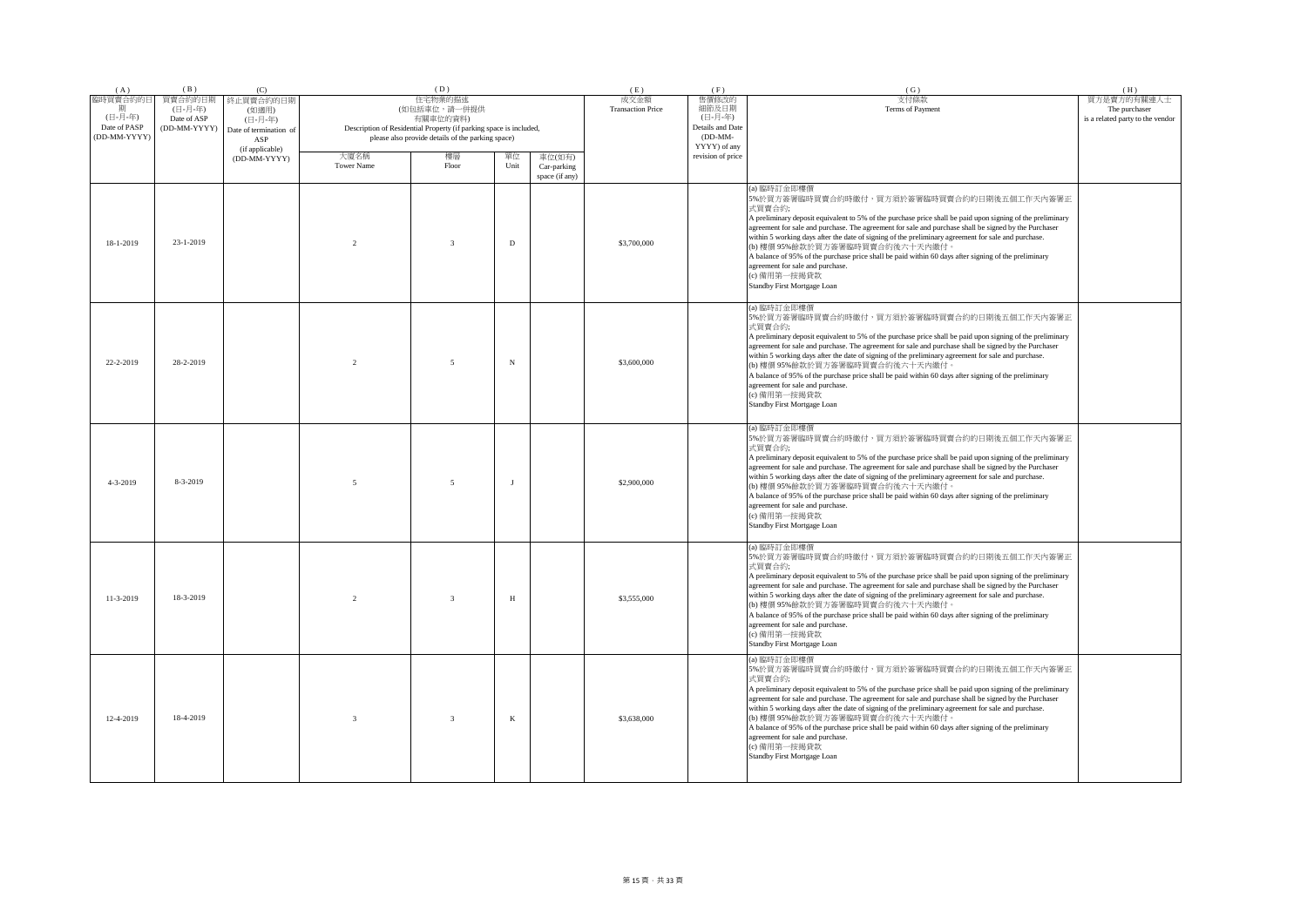| (A)                                                 | (B)                                               | (C)                                                                               |                                                                                                                                                                                                                                    | (D)                     |                               | (E)                              | (F)                                                                        | (G)                                                                                                                                                                                                                                                                                                                                                                                                                                                                                                                                                                                                                                | (H)                                                              |
|-----------------------------------------------------|---------------------------------------------------|-----------------------------------------------------------------------------------|------------------------------------------------------------------------------------------------------------------------------------------------------------------------------------------------------------------------------------|-------------------------|-------------------------------|----------------------------------|----------------------------------------------------------------------------|------------------------------------------------------------------------------------------------------------------------------------------------------------------------------------------------------------------------------------------------------------------------------------------------------------------------------------------------------------------------------------------------------------------------------------------------------------------------------------------------------------------------------------------------------------------------------------------------------------------------------------|------------------------------------------------------------------|
| 臨時買賣合約的日<br>(日-月-年)<br>Date of PASP<br>(DD-MM-YYYY) | 買賣合約的日期<br>(日-月-年)<br>Date of ASP<br>(DD-MM-YYYY) | 終止買賣合約的日期<br>(如適用)<br>(日-月-年)<br>Date of termination of<br>ASP<br>(if applicable) | 住宅物業的描述<br>(如包括車位,請一併提供<br>有關車位的資料)<br>Description of Residential Property (if parking space is included,<br>please also provide details of the parking space)<br>樓層<br>大廈名稱<br>單位<br>車位(如有)<br><b>Tower Name</b><br>Floor<br>Unit |                         |                               | 成交金額<br><b>Transaction Price</b> | 售價修改的<br>細節及日期<br>(日-月-年)<br>Details and Date<br>$(DD-MM-$<br>YYYY) of any | 支付條款<br>Terms of Payment                                                                                                                                                                                                                                                                                                                                                                                                                                                                                                                                                                                                           | 買方是賣方的有關連人士<br>The purchaser<br>is a related party to the vendor |
|                                                     |                                                   | (DD-MM-YYYY)                                                                      |                                                                                                                                                                                                                                    |                         | Car-parking<br>space (if any) |                                  | revision of price                                                          |                                                                                                                                                                                                                                                                                                                                                                                                                                                                                                                                                                                                                                    |                                                                  |
| 23-4-2019                                           | 30-4-2019                                         |                                                                                   | $\overline{\phantom{0}}$                                                                                                                                                                                                           | $\mathbf{3}$            | $\mathop{\hbox{\bf E}}$       | \$4,173,000                      |                                                                            | (a) 臨時訂金即樓價<br>5%於買方簽署臨時買賣合約時繳付,買方須於簽署臨時買賣合約的日期後五個工作天內簽署正<br>式買賣合約;<br>A preliminary deposit equivalent to 5% of the purchase price shall be paid upon signing of the preliminary<br>agreement for sale and purchase. The agreement for sale and purchase shall be signed by the Purchaser<br>within 5 working days after the date of signing of the preliminary agreement for sale and purchase.<br>(b) 樓價 95%餘款於買方簽署臨時買賣合約後六十天內繳付。<br>A balance of 95% of the purchase price shall be paid within 60 days after signing of the preliminary<br>agreement for sale and purchase.<br>(c) 備用第一按揭貸款<br>Standby First Mortgage Loan    |                                                                  |
| $6 - 5 - 2019$                                      | $10-5-2019$                                       |                                                                                   | $\overline{\phantom{0}}$                                                                                                                                                                                                           | $\overline{\mathbf{3}}$ | $\mathbf{I}$                  | \$2,948,000                      |                                                                            | (a) 臨時訂金即樓價<br>5%於買方簽署臨時買賣合約時繳付,買方須於簽署臨時買賣合約的日期後五個工作天內簽署正式<br>買賣合約;<br>A preliminary deposit equivalent to 5% of the purchase price shall be paid upon signing of the preliminary<br>agreement for sale and purchase. The agreement for sale and purchase shall be signed by the Purchaser<br>within 5 working days after the date of signing of the preliminary agreement for sale and purchase.<br>(b) 樓價 95% 餘款於買方簽署臨時買賣合約後六十天內繳付。<br>A balance of 95% of the purchase price shall be paid within 60 days after signing of the preliminary<br>agreement for sale and purchase.<br>(c) 備用第一按揭貸款<br>Standby First Mortgage Loan   |                                                                  |
| $10-5-2019$                                         | 17-5-2019                                         |                                                                                   | $\overline{5}$                                                                                                                                                                                                                     | 5                       | $\bf K$                       | \$3,130,000                      |                                                                            | (a) 臨時訂金即樓價<br>5%於買方簽署臨時買賣合約時繳付,買方須於簽署臨時買賣合約的日期後五個工作天內簽署正式<br>冒賣合約:<br>A preliminary deposit equivalent to 5% of the purchase price shall be paid upon signing of the preliminary<br>agreement for sale and purchase. The agreement for sale and purchase shall be signed by the Purchaser<br>within 5 working days after the date of signing of the preliminary agreement for sale and purchase.<br>(b) 樓價 95% 餘款於買方簽署臨時買賣合約後六十天內繳付。<br>A balance of 95% of the purchase price shall be paid within 60 days after signing of the preliminary<br>agreement for sale and purchase.<br>(c) 備用第一按揭貸款<br>Standby First Mortgage Loan   |                                                                  |
| 20-5-2019                                           | 27-5-2019                                         |                                                                                   | $\mathcal{R}$                                                                                                                                                                                                                      | 5                       | $_{\rm M}$                    | \$4,870,800                      |                                                                            | (a) 臨時訂金即樓價<br>5%於買方簽署臨時買賣合約時繳付,買方須於簽署臨時買賣合約的日期後五個工作天內簽署正<br>式買賣合約;<br>A preliminary deposit equivalent to 5% of the purchase price shall be paid upon signing of the preliminary<br>agreement for sale and purchase. The agreement for sale and purchase shall be signed by the Purchaser<br>within 5 working days after the date of signing of the preliminary agreement for sale and purchase.<br>(b) 樓價 95%餘款於買方簽署臨時買賣合約後九十天內繳付。<br>A balance of 95% of the purchase price shall be paid within 90 days after signing of the preliminary<br>agreement for sale and purchase.<br>(c) 備用第一按揭貸款<br>Standby First Mortgage Loan    |                                                                  |
| 21-5-2019                                           | 28-5-2019                                         |                                                                                   | $\sim$                                                                                                                                                                                                                             | 5                       | D                             | \$3,620,000                      |                                                                            | (a) 臨時訂金即樓價<br>5%於買方簽署臨時買賣合約時繳付,買方須於簽署臨時買賣合約的日期後五個工作天內簽署正<br>式買賣合約;<br>A preliminary deposit equivalent to 5% of the purchase price shall be paid upon signing of the preliminary<br>agreement for sale and purchase. The agreement for sale and purchase shall be signed by the Purchaser<br>within 5 working days after the date of signing of the preliminary agreement for sale and purchase.<br>(b) 樓價 95%餘款於買方簽署臨時買賣合約後二百一十天內繳付。<br>A balance of 95% of the purchase price shall be paid within 210 days after signing of the preliminary<br>agreement for sale and purchase.<br>(c) 備用第一按揭貸款<br>Standby First Mortgage Loan |                                                                  |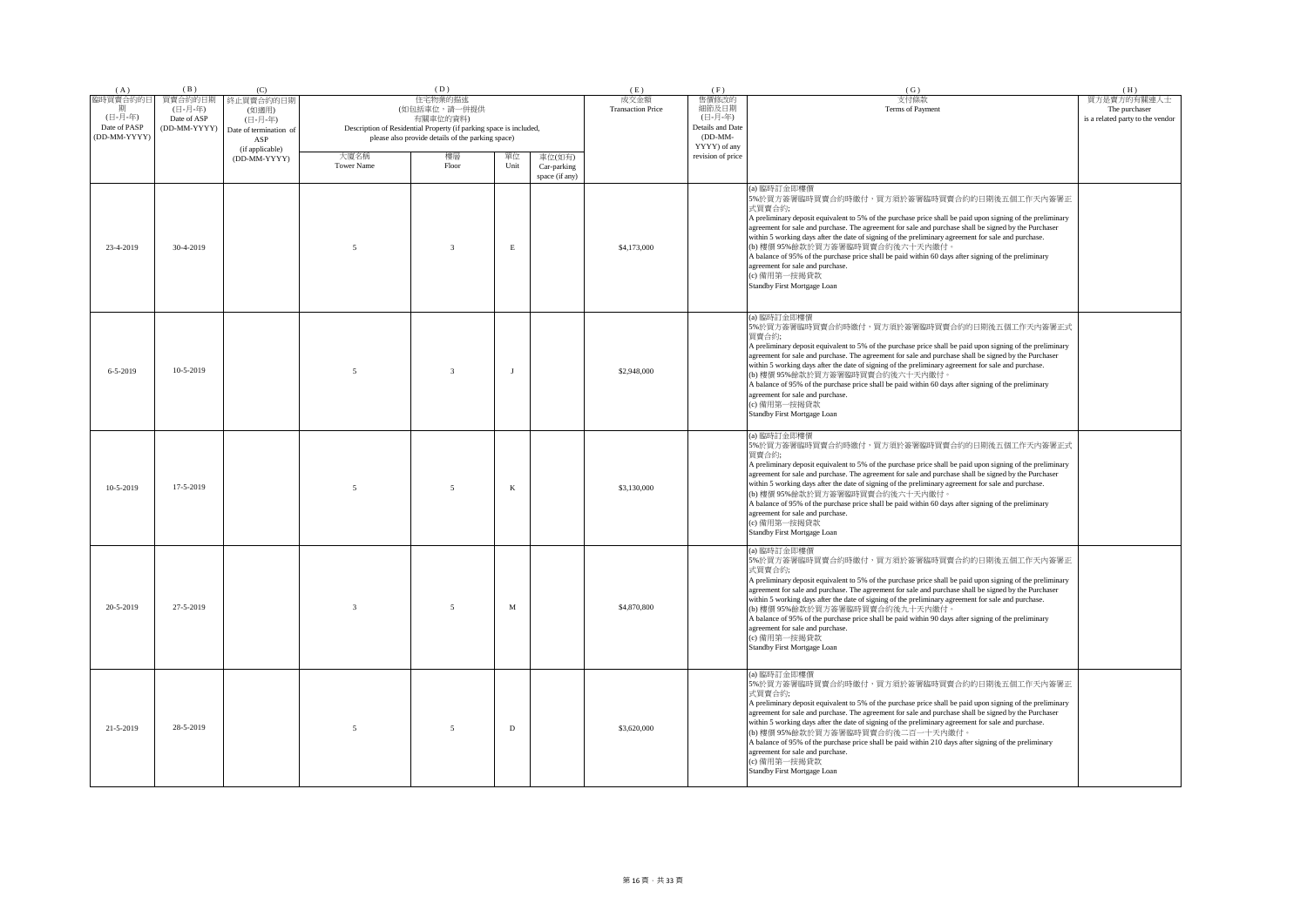| (A)                                                 | (B)                                               | (C)                                                                               |                | (D)                                                                                                                                                                                |             |                                         | (E)<br>成交金額 | (F)                                                                        | (G)                                                                                                                                                                                                                                                                                                                                                                                                                                                                                                                                                                                                                                                                                           | (H)                                                              |
|-----------------------------------------------------|---------------------------------------------------|-----------------------------------------------------------------------------------|----------------|------------------------------------------------------------------------------------------------------------------------------------------------------------------------------------|-------------|-----------------------------------------|-------------|----------------------------------------------------------------------------|-----------------------------------------------------------------------------------------------------------------------------------------------------------------------------------------------------------------------------------------------------------------------------------------------------------------------------------------------------------------------------------------------------------------------------------------------------------------------------------------------------------------------------------------------------------------------------------------------------------------------------------------------------------------------------------------------|------------------------------------------------------------------|
| 臨時買賣合約的日<br>(日-月-年)<br>Date of PASP<br>(DD-MM-YYYY) | 買賣合約的日期<br>(日-月-年)<br>Date of ASP<br>(DD-MM-YYYY) | 終止買賣合約的日期<br>(如適用)<br>(日-月-年)<br>Date of termination of<br>ASP<br>(if applicable) |                | 住宅物業的描述<br>(如包括車位,請一併提供<br>有關車位的資料)<br>Description of Residential Property (if parking space is included,<br>please also provide details of the parking space)<br>大廈名稱<br>樓層<br>單位 |             |                                         |             | 售價修改的<br>細節及日期<br>(日-月-年)<br>Details and Date<br>$(DD-MM-$<br>YYYY) of any | 支付條款<br>Terms of Payment                                                                                                                                                                                                                                                                                                                                                                                                                                                                                                                                                                                                                                                                      | 買方是賣方的有關連人士<br>The purchaser<br>is a related party to the vendor |
|                                                     |                                                   | (DD-MM-YYYY)                                                                      | Tower Name     | Floor                                                                                                                                                                              | Unit        | 車位(如有)<br>Car-parking<br>space (if any) |             | revision of price                                                          |                                                                                                                                                                                                                                                                                                                                                                                                                                                                                                                                                                                                                                                                                               |                                                                  |
| 21-5-2019                                           | 28-5-2019                                         |                                                                                   | 5              | 5                                                                                                                                                                                  | $\,$ E      |                                         | \$4,160,000 |                                                                            | (a) 臨時訂金即樓價<br>5%於買方簽署臨時買賣合約時繳付,買方須於簽署臨時買賣合約的日期後五個工作天內簽署正<br>式買賣合約;<br>A preliminary deposit equivalent to 5% of the purchase price shall be paid upon signing of the preliminary<br>agreement for sale and purchase. The agreement for sale and purchase shall be signed by the Purchaser<br>within 5 working days after the date of signing of the preliminary agreement for sale and purchase.<br>(b) 樓價 95%餘款於買方簽署臨時買賣合約後二百一十天內繳付。<br>A balance of 95% of the purchase price shall be paid within 210 days after signing of the preliminary<br>agreement for sale and purchase.<br>(c) 備用第一按揭貸款<br>Standby First Mortgage Loan                                                            |                                                                  |
| 27-5-2019                                           | $30 - 5 - 2019$                                   |                                                                                   |                | 5                                                                                                                                                                                  | $\mathbf E$ |                                         | \$5,600,000 |                                                                            | (a) 臨時訂金即樓價<br>5%於買方簽署臨時買賣合約時繳付,買方須於簽署臨時買賣合約的日期後五個工作天內簽署正<br>式買賣合約;<br>A preliminary deposit equivalent to 5% of the purchase price shall be paid upon signing of the preliminary<br>agreement for sale and purchase. The agreement for sale and purchase shall be signed by the Purchaser<br>within 5 working days after the date of signing of the preliminary agreement for sale and purchase.<br>(b) 樓價 95%餘款於買方簽署臨時買賣合約後一百八十天內繳付。<br>A balance of 95% of the purchase price shall be paid within 180 days after signing of the preliminary<br>agreement for sale and purchase.<br>(c) 備用第一按揭貸款<br>Standby First Mortgage Loan<br>(d) 住宅車位優惠<br>Offer of Residential Car Parking Space(s) |                                                                  |
| 27-5-2019                                           | 30-5-2019                                         |                                                                                   | $\mathfrak{D}$ | $\overline{5}$                                                                                                                                                                     | H           |                                         | \$3,450,000 |                                                                            | (a) 臨時訂金即樓價<br>5%於買方簽署臨時買賣合約時繳付,買方須於簽署臨時買賣合約的日期後五個工作天內簽署正<br>式買賣合約;<br>A preliminary deposit equivalent to 5% of the purchase price shall be paid upon signing of the preliminary<br>agreement for sale and purchase. The agreement for sale and purchase shall be signed by the Purchaser<br>within 5 working days after the date of signing of the preliminary agreement for sale and purchase.<br>(b) 樓價 95%餘款於買方簽署臨時買賣合約後一百八十天內繳付<br>A balance of 95% of the purchase price shall be paid within 180 days after signing of the preliminary<br>agreement for sale and purchase.<br>(c) 備用第一按揭貸款<br>Standby First Mortgage Loan                                                             |                                                                  |
| 27-5-2019                                           | $3 - 6 - 2019$                                    |                                                                                   | $\mathbf{3}$   | 6                                                                                                                                                                                  | M           |                                         | \$4,500,000 |                                                                            | (a) 臨時訂金即樓價<br>5%於買方簽署臨時買賣合約時繳付,買方須於簽署臨時買賣合約的日期後五個工作天內簽署正<br>式買賣合約;<br>A preliminary deposit equivalent to 5% of the purchase price shall be paid upon signing of the preliminary<br>agreement for sale and purchase. The agreement for sale and purchase shall be signed by the Purchaser<br>within 5 working days after the date of signing of the preliminary agreement for sale and purchase.<br>(b) 樓價 95%餘款於買方簽署臨時買賣合約後六十天內繳付。<br>A balance of 95% of the purchase price shall be paid within 60 days after signing of the preliminary<br>agreement for sale and purchase.<br>(c) 備用第一按揭貸款<br>Standby First Mortgage Loan                                                               |                                                                  |
| 29-5-2019                                           | $5 - 6 - 2019$                                    |                                                                                   |                | 5                                                                                                                                                                                  | $\mathsf C$ |                                         | \$5,600,000 |                                                                            | (a) 臨時訂金即樓價<br>5%於買方簽署臨時買賣合約時繳付,買方須於簽署臨時買賣合約的日期後五個工作天內簽署正<br>式買賣合約;<br>A preliminary deposit equivalent to 5% of the purchase price shall be paid upon signing of the preliminary<br>agreement for sale and purchase. The agreement for sale and purchase shall be signed by the Purchaser<br>within 5 working days after the date of signing of the preliminary agreement for sale and purchase.<br>(b) 樓價 95%餘款於買方簽署臨時買賣合約後一百八十天內繳付。<br>A balance of 95% of the purchase price shall be paid within 180 days after signing of the preliminary<br>agreement for sale and purchase.<br>(c) 備用第一按揭貸款<br>Standby First Mortgage Loan                                                            |                                                                  |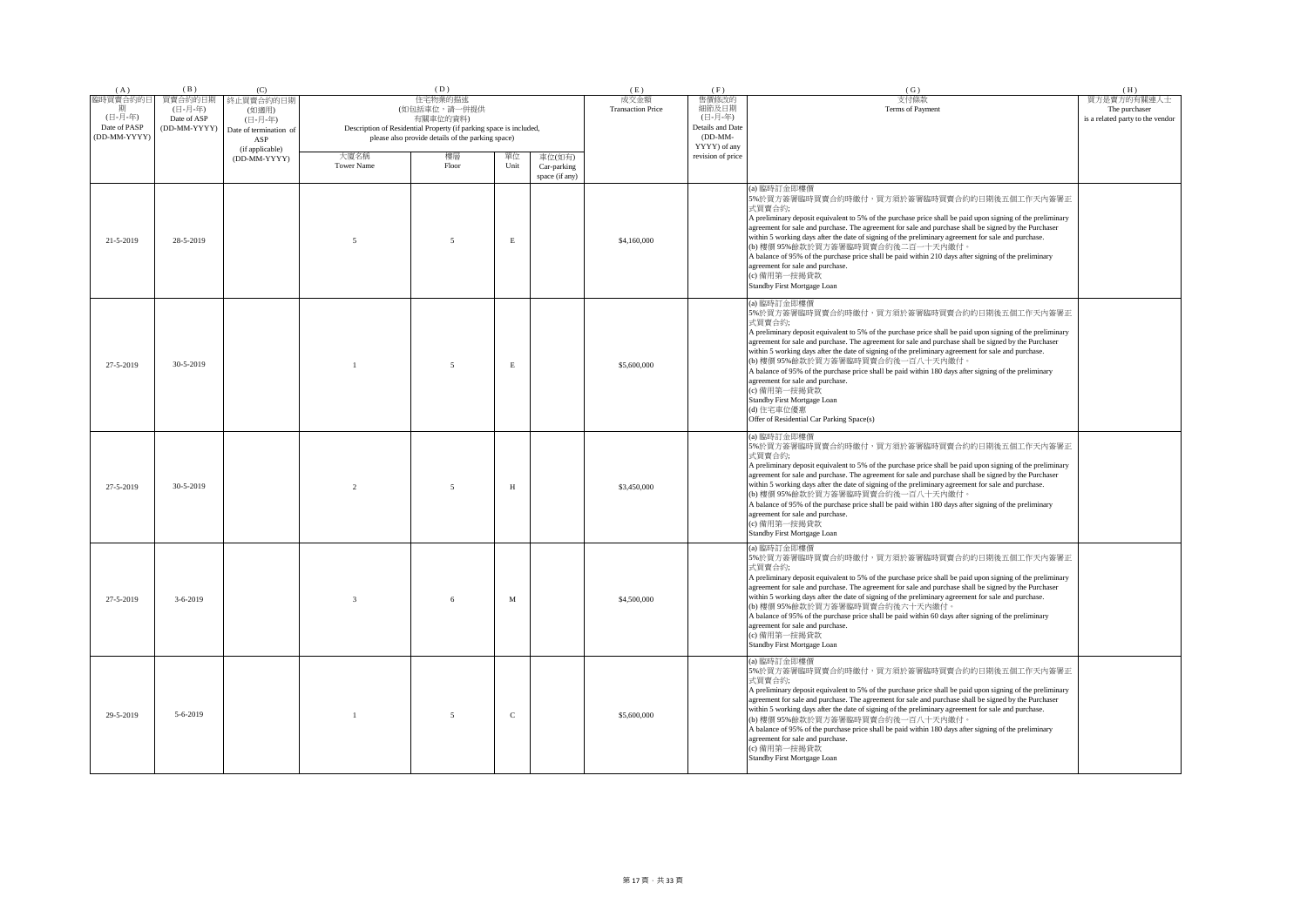| (A)                                                      | (B)                                               | (C)                                                            |                   | (D)                                                                                                                                                                                           |             |                               | (E)         | (F)                                                                        | (G)                                                                                                                                                                                                                                                                                                                                                                                                                                                                                                                                                                                                                                | (H)                                                              |
|----------------------------------------------------------|---------------------------------------------------|----------------------------------------------------------------|-------------------|-----------------------------------------------------------------------------------------------------------------------------------------------------------------------------------------------|-------------|-------------------------------|-------------|----------------------------------------------------------------------------|------------------------------------------------------------------------------------------------------------------------------------------------------------------------------------------------------------------------------------------------------------------------------------------------------------------------------------------------------------------------------------------------------------------------------------------------------------------------------------------------------------------------------------------------------------------------------------------------------------------------------------|------------------------------------------------------------------|
| 臨時買賣合約的日<br>期<br>(日-月-年)<br>Date of PASP<br>(DD-MM-YYYY) | 買賣合約的日期<br>(日-月-年)<br>Date of ASP<br>(DD-MM-YYYY) | 終止買賣合約的日期<br>(如適用)<br>(日-月-年)<br>Date of termination of<br>ASP |                   | 住宅物業的描述<br>(如包括車位,請一併提供<br>有關車位的資料)<br>Description of Residential Property (if parking space is included,<br>please also provide details of the parking space)<br>樓層<br>大廈名稱<br>單位.<br>車位(如有) |             |                               |             | 售價修改的<br>細節及日期<br>(日-月-年)<br>Details and Date<br>$(DD-MM-$<br>YYYY) of any | 支付條款<br>Terms of Payment                                                                                                                                                                                                                                                                                                                                                                                                                                                                                                                                                                                                           | 買方是賣方的有關連人士<br>The purchaser<br>is a related party to the vendor |
|                                                          |                                                   | (if applicable)<br>(DD-MM-YYYY)                                | <b>Tower Name</b> | Floor                                                                                                                                                                                         | Unit        | Car-parking<br>space (if any) |             | revision of price                                                          |                                                                                                                                                                                                                                                                                                                                                                                                                                                                                                                                                                                                                                    |                                                                  |
| 30-5-2019                                                | $6 - 6 - 2019$                                    |                                                                | $\overline{3}$    | $\overline{3}$                                                                                                                                                                                | $\mathbf E$ |                               | \$5,500,000 |                                                                            | (a) 臨時訂金即樓價<br>5%於買方簽署臨時買賣合約時繳付,買方須於簽署臨時買賣合約的日期後五個工作天內簽署正<br>式買賣合約;<br>A preliminary deposit equivalent to 5% of the purchase price shall be paid upon signing of the preliminary<br>agreement for sale and purchase. The agreement for sale and purchase shall be signed by the Purchaser<br>within 5 working days after the date of signing of the preliminary agreement for sale and purchase.<br>(b) 樓價 95%餘款於買方簽署臨時買賣合約後六十天內繳付。<br>A balance of 95% of the purchase price shall be paid within 60 days after signing of the preliminary<br>agreement for sale and purchase.<br>(c) 備用第一按揭貸款<br>Standby First Mortgage Loan    |                                                                  |
| 30-5-2019                                                | $6 - 6 - 2019$                                    |                                                                | $\mathcal{D}$     | $\mathfrak{D}$                                                                                                                                                                                | H           |                               | \$3,380,000 |                                                                            | (a) 臨時訂金即樓價<br>5%於買方簽署臨時買賣合約時繳付,買方須於簽署臨時買賣合約的日期後五個工作天內簽署正<br>式買賣合約;<br>A preliminary deposit equivalent to 5% of the purchase price shall be paid upon signing of the preliminary<br>agreement for sale and purchase. The agreement for sale and purchase shall be signed by the Purchaser<br>within 5 working days after the date of signing of the preliminary agreement for sale and purchase.<br>(b) 樓價 95%餘款於買方簽署臨時買賣合約後二百一十天內繳付。<br>A balance of 95% of the purchase price shall be paid within 210 days after signing of the preliminary<br>agreement for sale and purchase.<br>(c) 備用第一按揭貸款<br>Standby First Mortgage Loan |                                                                  |
| $11-6-2019$                                              | 18-6-2019                                         |                                                                | $\sim$            | $\overline{3}$                                                                                                                                                                                | $_{\rm N}$  |                               | \$3,576,900 |                                                                            | (a) 價單第3A號(A)付款方法:「60天成交」付款計劃 (照售價減2%)<br>Terms of Payment(A) of Price List No. 3A: - 60 days Completion Payment Plan (Price less 2%)<br>(b) 3%售價折扣優惠作為「特別折扣」優惠<br>3% discount from The Price as Special Discount<br>(c) 3%售價折扣優惠作為「從價印花稅津貼」<br>3% discount from The Price as Ad Valorem Stamp Duty Subsidy Benefit<br>(d)備用第一按揭貸款<br>Standby First Mortgage Loan                                                                                                                                                                                                                                                                  |                                                                  |
| 14-6-2019                                                | 21-6-2019                                         |                                                                | $\mathcal{L}$     | $\overline{\phantom{0}}$                                                                                                                                                                      | G           |                               | \$3,255,800 |                                                                            | (a) 價單第3A號(A)付款方法:「60天成交」付款計劃 (照售價減2%)<br>Terms of Payment(A) of Price List No. 3A: - 60 days Completion Payment Plan (Price less 2%)<br>(b) 3%售價折扣優惠作為「特別折扣」優惠<br>3% discount from The Price as Special Discount<br>(c) 3%售價折扣優惠作為「從價印花稅津貼」<br>3% discount from The Price as Ad Valorem Stamp Duty Subsidy Benefit<br>(d)備用第一按揭貸款<br>Standby First Mortgage Loan                                                                                                                                                                                                                                                                  |                                                                  |
| 30-10-2019                                               | $4-11-2019$                                       |                                                                | 2                 | $\overline{1}$                                                                                                                                                                                | J           |                               | \$2,662,100 |                                                                            | (a) 價單第3C號(A)付款方法:「60天成交」付款計劃 (照售價減2%)<br>Terms of Payment(A) of Price List No. 3C: - 60 days Completion Payment Plan (Price less 2%)<br>(b) 3%售價折扣優惠作為「特別折扣」優惠<br>3% discount from The Price as Special Discount<br>(c) 3%售價折扣優惠作為「從價印花稅津貼」<br>3% discount from The Price as Ad Valorem Stamp Duty Subsidy Benefit<br>(d)備用第一按揭貸款<br>Standby First Mortgage Loan                                                                                                                                                                                                                                                                  |                                                                  |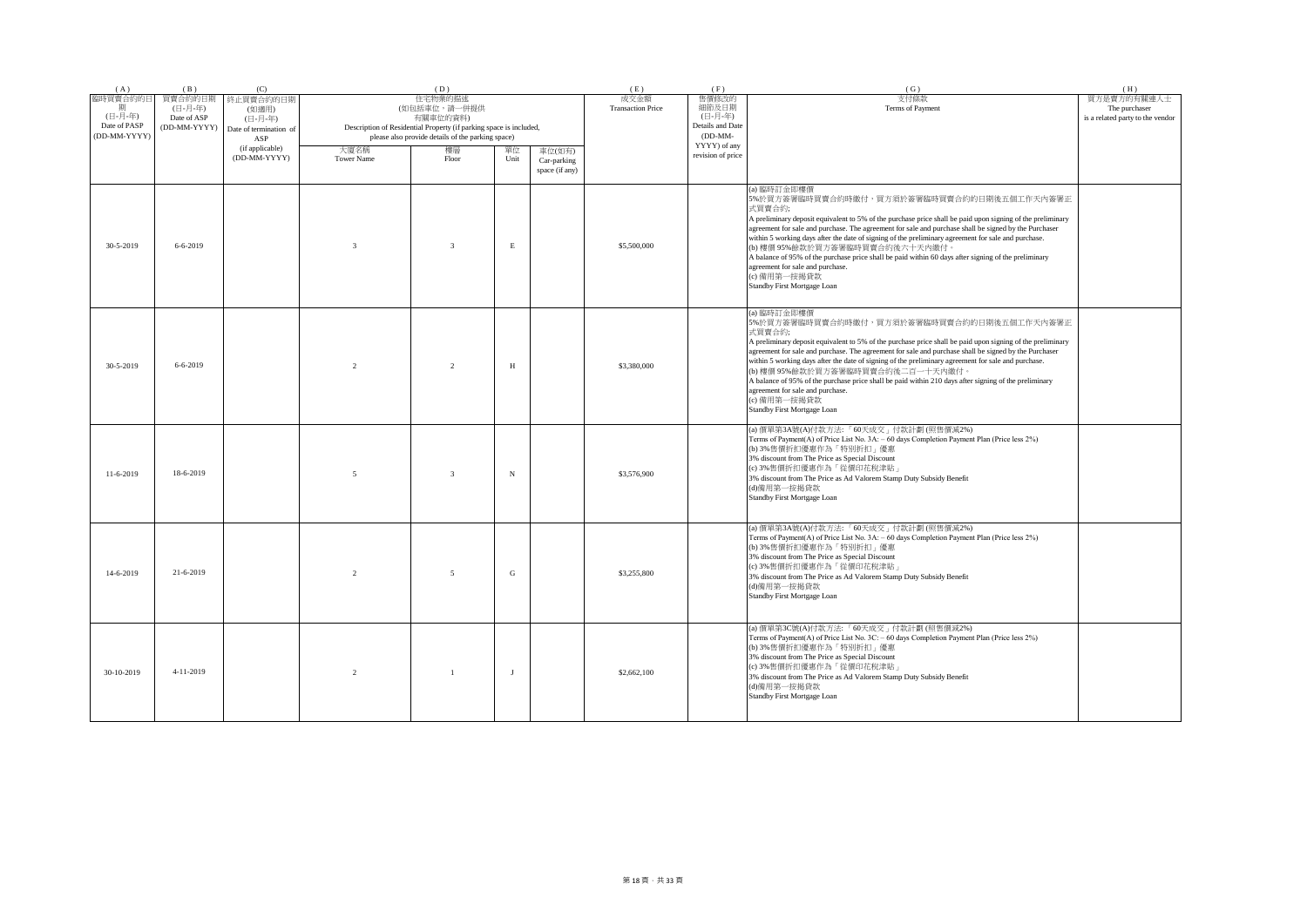| (A)                                                      | (B)                                               | (C)                                                                               |                           | (D)                                                                                                                                                            |              |                                         | (E)                              | (F)                                                                        | (G)                                                                                                                                                                                                                                                                                                                                                                                                           | (H)                                                              |
|----------------------------------------------------------|---------------------------------------------------|-----------------------------------------------------------------------------------|---------------------------|----------------------------------------------------------------------------------------------------------------------------------------------------------------|--------------|-----------------------------------------|----------------------------------|----------------------------------------------------------------------------|---------------------------------------------------------------------------------------------------------------------------------------------------------------------------------------------------------------------------------------------------------------------------------------------------------------------------------------------------------------------------------------------------------------|------------------------------------------------------------------|
| 臨時買賣合約的日<br>期<br>(日-月-年)<br>Date of PASP<br>(DD-MM-YYYY) | 買賣合約的日期<br>(日-月-年)<br>Date of ASP<br>(DD-MM-YYYY) | 終止買賣合約的日期<br>(如適用)<br>(日-月-年)<br>Date of termination of<br>ASP<br>(if applicable) |                           | 住宅物業的描述<br>(如包括車位,請一併提供<br>有關車位的資料)<br>Description of Residential Property (if parking space is included,<br>please also provide details of the parking space) |              |                                         | 成交金額<br><b>Transaction Price</b> | 售價修改的<br>細節及日期<br>(日-月-年)<br>Details and Date<br>$(DD-MM-$<br>YYYY) of any | 支付條款<br>Terms of Payment                                                                                                                                                                                                                                                                                                                                                                                      | 買方是賣方的有關連人士<br>The purchaser<br>is a related party to the vendor |
|                                                          |                                                   | (DD-MM-YYYY)                                                                      | 大廈名稱<br><b>Tower Name</b> | 樓層<br>Floor                                                                                                                                                    | 單位<br>Unit   | 車位(如有)<br>Car-parking<br>space (if any) |                                  | revision of price                                                          |                                                                                                                                                                                                                                                                                                                                                                                                               |                                                                  |
| 16-11-2019                                               | 22-11-2019                                        |                                                                                   | $\overline{5}$            | $\overline{3}$                                                                                                                                                 | $\mathbf{A}$ |                                         | \$4,059,200                      |                                                                            | (a) 價單第2J號(D)付款方法: 「60天成交」付款計劃 (照售價減2%)<br>Terms of Payment(D) of Price List No. 2J: - 60 days Completion Payment Plan (Price less 2%)<br>(b) 3%售價折扣優惠作為「特別折扣」優惠<br>3% discount from The Price as Special Discount<br>(c) 3%售價折扣優惠作為「從價印花稅津貼」<br>3% discount from The Price as Ad Valorem Stamp Duty Subsidy Benefit<br>(d)備用第一按揭貸款 或 備用第二按揭貸款<br>Standby First Mortgage Loan or Standby Second Mortgage Loan |                                                                  |
| $9 - 12 - 2019$                                          | 16-12-2019                                        |                                                                                   | $\mathbf{3}$              | $\overline{3}$                                                                                                                                                 | D            |                                         | \$3,838,200                      |                                                                            | (a) 價單第3D號(D)付款方法:「60天成交」付款計劃(照售價減2%)<br>Terms of Payment(D) of Price List No. 3D: - 60 days Completion Payment Plan (Price less 2%)<br>(b) 3%售價折扣優惠作為「特別折扣」優惠<br>3% discount from The Price as Special Discount<br>(c) 3%售價折扣優惠作為「從價印花稅津貼<br>3% discount from The Price as Ad Valorem Stamp Duty Subsidy Benefit<br>(d)備用第一按揭貸款 或 備用第二按揭貸款<br>Standby First Mortgage Loan or Standby Second Mortgage Loan    |                                                                  |
| $9 - 12 - 2019$                                          | 16-12-2019                                        |                                                                                   | $\overline{5}$            | $\mathcal{L}$                                                                                                                                                  | $\mathbf{A}$ |                                         | \$4,019,100                      |                                                                            | (a) 價單第1L號(D)付款方法:「60天成交」付款計劃 (照售價減2%)<br>Terms of Payment(D) of Price List No. 1L: - 60 days Completion Payment Plan (Price less 2%)<br>(b) 3%售價折扣優惠作為「特別折扣」優惠<br>3% discount from The Price as Special Discount<br>(c) 3%售價折扣優惠作為「從價印花稅津貼」<br>3% discount from The Price as Ad Valorem Stamp Duty Subsidy Benefit<br>(d)備用第一按揭貸款 或 備用第二按揭貸款<br>Standby First Mortgage Loan or Standby Second Mortgage Loan  |                                                                  |
| 13-12-2019                                               | 19-12-2019                                        |                                                                                   | $\overline{5}$            | $\mathcal{R}$                                                                                                                                                  | $\mathbf{K}$ |                                         | \$3,149,160<br>\$3,149,100       |                                                                            | (a) 價單第3D號(D)付款方法:「60天成交」付款計劃(照售價減2%)<br>Terms of Payment(D) of Price List No. 3D: - 60 days Completion Payment Plan (Price less 2%)<br>(b) 3%售價折扣優惠作為「特別折扣」優惠<br>3% discount from The Price as Special Discount<br>(c) 3%售價折扣優惠作為「從價印花稅津貼」<br>3% discount from The Price as Ad Valorem Stamp Duty Subsidy Benefit<br>(d)備用第一按揭貸款 或 備用第二按揭貸款<br>Standby First Mortgage Loan or Standby Second Mortgage Loan   |                                                                  |
| 20-12-2019                                               | 30-12-2019                                        |                                                                                   | 2                         | $\overline{1}$                                                                                                                                                 | L            |                                         | \$2,542,500                      |                                                                            | (a) 價單第3D號(D)付款方法:「60天成交」付款計劃(照售價減2%)<br>Terms of Payment(D) of Price List No. 3D: - 60 days Completion Payment Plan (Price less 2%)<br>(b) 3%售價折扣優惠作為「特別折扣」優惠<br>3% discount from The Price as Special Discount<br>(c) 3%售價折扣優惠作為「從價印花稅津貼」<br>3% discount from The Price as Ad Valorem Stamp Duty Subsidy Benefit<br>(d)備用第一按揭貸款 或 備用第二按揭貸款<br>Standby First Mortgage Loan or Standby Second Mortgage Loan   |                                                                  |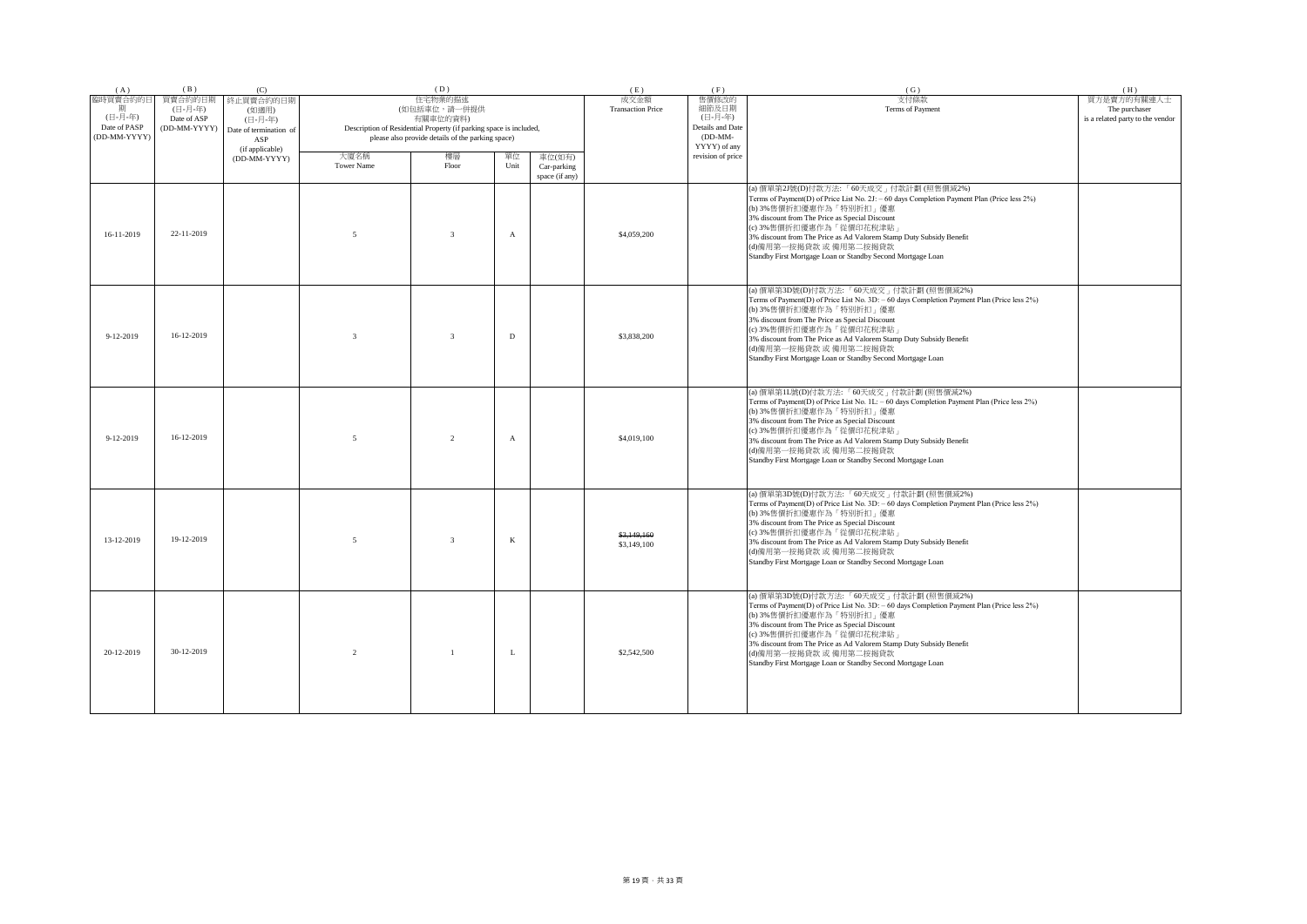| (A)                                                      | (B)                                               | (C)                                                                               |                                                                                                                                                                                              | (D)            |            |                               | (E)                              | (F)                                                                        | (G)                                                                                                                                                                                                                                                                                                                                                                                                                                                                    | (H)                                                              |
|----------------------------------------------------------|---------------------------------------------------|-----------------------------------------------------------------------------------|----------------------------------------------------------------------------------------------------------------------------------------------------------------------------------------------|----------------|------------|-------------------------------|----------------------------------|----------------------------------------------------------------------------|------------------------------------------------------------------------------------------------------------------------------------------------------------------------------------------------------------------------------------------------------------------------------------------------------------------------------------------------------------------------------------------------------------------------------------------------------------------------|------------------------------------------------------------------|
| 臨時買賣合約的日<br>期<br>(日-月-年)<br>Date of PASP<br>(DD-MM-YYYY) | 買賣合約的日期<br>(日-月-年)<br>Date of ASP<br>(DD-MM-YYYY) | 終止買賣合約的日期<br>(如適用)<br>(日-月-年)<br>Date of termination of<br>ASP<br>(if applicable) | 住宅物業的描述<br>(如包括車位,請一併提供<br>有關車位的資料)<br>Description of Residential Property (if parking space is included,<br>please also provide details of the parking space)<br>大廈名稱<br>樓層<br>單位<br>車位(如有) |                |            |                               | 成交金額<br><b>Transaction Price</b> | 售價修改的<br>細節及日期<br>(日-月-年)<br>Details and Date<br>$(DD-MM-$<br>YYYY) of any | 支付條款<br>Terms of Payment                                                                                                                                                                                                                                                                                                                                                                                                                                               | 買方是賣方的有關連人士<br>The purchaser<br>is a related party to the vendor |
|                                                          |                                                   | (DD-MM-YYYY)                                                                      | <b>Tower Name</b>                                                                                                                                                                            | Floor          | Unit       | Car-parking<br>space (if any) |                                  | revision of price                                                          |                                                                                                                                                                                                                                                                                                                                                                                                                                                                        |                                                                  |
| 30-12-2019                                               | $7 - 1 - 2020$                                    |                                                                                   |                                                                                                                                                                                              | $\overline{2}$ | $_{\rm H}$ |                               | \$3,470,800                      |                                                                            | (a) 價單第1L號(D)付款方法:「60天成交」付款計劃 (照售價減2%)<br>Terms of Payment(D) of Price List No. 1L: - 60 days Completion Payment Plan (Price less 2%)<br>(b) 3%售價折扣優惠作為「特別折扣」優惠<br>3% discount from The Price as Special Discount<br>(c) 3%售價折扣優惠作為「從價印花稅津貼」<br>3% discount from The Price as Ad Valorem Stamp Duty Subsidy Benefit<br>(d)備用第一按揭貸款 或 備用第二按揭貸款<br>Standby First Mortgage Loan or Standby Second Mortgage Loan                                                           |                                                                  |
| 30-12-2019                                               | $6 - 1 - 2020$                                    |                                                                                   |                                                                                                                                                                                              | $\overline{3}$ | $_{\rm N}$ |                               | \$3,583,000                      |                                                                            | (a) 價單第3D號(D)付款方法:「60天成交」付款計劃 (照售價減2%)<br>Terms of Payment(D) of Price List No. 3D: - 60 days Completion Payment Plan (Price less 2%)<br>(b) 3%售價折扣優惠作為「特別折扣」優惠<br>3% discount from The Price as Special Discount<br>(c) 3%售價折扣優惠作為「從價印花稅津貼」<br>3% discount from The Price as Ad Valorem Stamp Duty Subsidy Benefit<br>(d)備用第一按揭貸款 或 備用第二按揭貸款<br>Standby First Mortgage Loan or Standby Second Mortgage Loan                                                           |                                                                  |
| 31-12-2019                                               | $8 - 1 - 2020$                                    |                                                                                   | $\mathcal{D}$                                                                                                                                                                                | 6              | L          |                               | \$2,725,500                      |                                                                            | (a) 價單第3D號(D)付款方法:「60天成交」付款計劃(照售價減2%)<br>Terms of Payment(D) of Price List No. 3D: - 60 days Completion Payment Plan (Price less 2%)<br>(b) 3%售價折扣優惠作為「特別折扣」優惠<br>3% discount from The Price as Special Discount<br>(c) 3%售價折扣優惠作為「從價印花稅津貼」<br>3% discount from The Price as Ad Valorem Stamp Duty Subsidy Benefit<br>(d)備用第一按揭貸款 或 備用第二按揭貸款<br>Standby First Mortgage Loan or Standby Second Mortgage Loan                                                            |                                                                  |
| $2 - 1 - 2020$                                           | $9 - 1 - 2020$                                    |                                                                                   | $\mathfrak{D}$                                                                                                                                                                               | $\mathbf{1}$   | K          |                               | \$2,598,900                      |                                                                            | (a) 價單第3D號(D)付款方法:「60天成交」付款計劃(照售價減2%)<br>Terms of Payment(D) of Price List No. 3D: - 60 days Completion Payment Plan (Price less 2%)<br>(b) 3%售價折扣優惠作為「從價印花稅津貼」<br>3% discount from The Price as Ad Valorem Stamp Duty Subsidy Benefit<br>(c) 備用第一按揭貸款 或 備用第二按揭貸款<br>Standby First Mortgage Loan or Standby Second Mortgage Loan                                                                                                                                       |                                                                  |
| $13 - 1 - 2020$                                          | $20 - 1 - 2020$                                   |                                                                                   | $\overline{\phantom{0}}$                                                                                                                                                                     | 6              | K          |                               | \$3,175,800                      |                                                                            | (a) 價單第3E號(D)付款方法:「60天成交」付款計劃 (照售價減2%)<br>Terms of Payment(D) of Price List No. 3E: - 60 days Completion Payment Plan (Price less 2%)<br>(b) 3%售價折扣優惠作為「特別折扣」優惠<br>3% discount from The Price as Special Discount<br>(c) 3%售價折扣優惠作為「從價印花稅津貼」<br>3% discount from The Price as Ad Valorem Stamp Duty Subsidy Benefit<br>(d)備用第一按揭貸款 或 備用第二按揭貸款<br>Standby First Mortgage Loan or Standby Second Mortgage Loan                                                           |                                                                  |
| $13 - 1 - 2020$                                          | $20 - 1 - 2020$                                   |                                                                                   | $\mathfrak{D}$                                                                                                                                                                               | 6              | D          |                               | \$6,205,200                      |                                                                            | (a) 價單第1M號(D)付款方法:「60天成交」付款計劃(照售價減2%)<br>Terms of Payment(D) of Price List No. 1M: - 60 days Completion Payment Plan (Price less 2%)<br>(b) 3%售價折扣優惠作為「特別折扣」優惠<br>3% discount from The Price as Special Discount<br>(c) 3%售價折扣優惠作為「從價印花稅津貼」<br>3% discount from The Price as Ad Valorem Stamp Duty Subsidy Benefit<br>(d)備用第一按揭貸款 或 備用第二按揭貸款<br>Standby First Mortgage Loan or Standby Second Mortgage Loan<br>(e) 住宅車位優惠<br>Offer of Residential Car Parking Space(s) |                                                                  |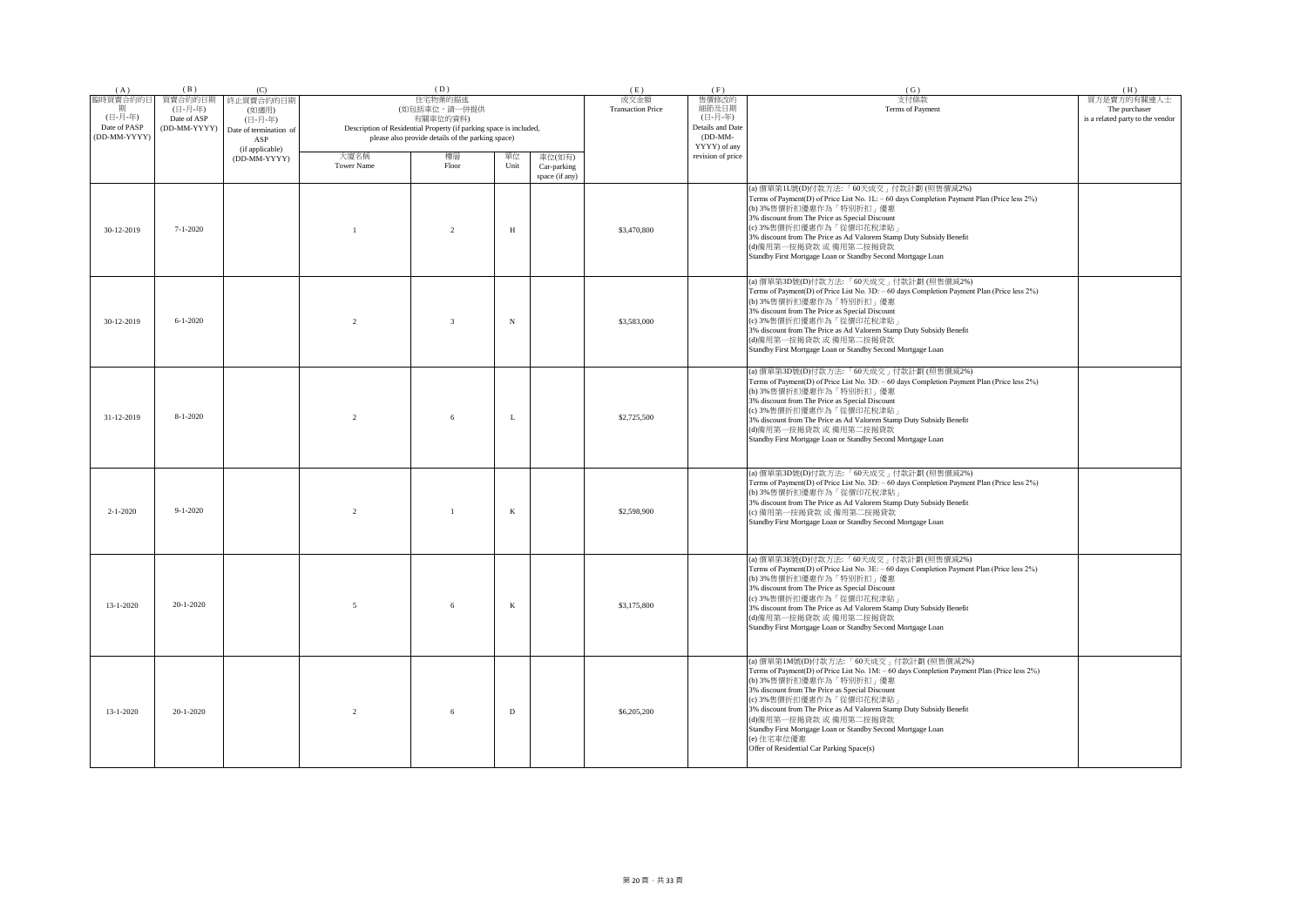| (A)                                                      | (B)                                               | (C)                                                                                               |                | (D)                                                                                                                                                                  |      |                               | (E)                              | (F)                                                                                             | (G)                                                                                                                                                                                                                                                                                                                                                                                                                                                                                                                                                                                                                                                                      | (H)                                                              |
|----------------------------------------------------------|---------------------------------------------------|---------------------------------------------------------------------------------------------------|----------------|----------------------------------------------------------------------------------------------------------------------------------------------------------------------|------|-------------------------------|----------------------------------|-------------------------------------------------------------------------------------------------|--------------------------------------------------------------------------------------------------------------------------------------------------------------------------------------------------------------------------------------------------------------------------------------------------------------------------------------------------------------------------------------------------------------------------------------------------------------------------------------------------------------------------------------------------------------------------------------------------------------------------------------------------------------------------|------------------------------------------------------------------|
| 臨時買賣合約的日<br>期<br>(日-月-年)<br>Date of PASP<br>(DD-MM-YYYY) | 買賣合約的日期<br>(日-月-年)<br>Date of ASP<br>(DD-MM-YYYY) | 終止買賣合約的日期<br>(如適用)<br>(日-月-年)<br>Date of termination of<br>ASP<br>(if applicable)<br>(DD-MM-YYYY) | 大廈名稱           | 住宅物業的描述<br>(如包括車位,請一併提供<br>有關車位的資料)<br>Description of Residential Property (if parking space is included,<br>please also provide details of the parking space)<br>樓層 | 單位   | 車位(如有)                        | 成交金額<br><b>Transaction Price</b> | 售價修改的<br>細節及日期<br>(日-月-年)<br>Details and Date<br>$(DD-MM-$<br>YYYY) of any<br>revision of price | 支付條款<br>Terms of Payment                                                                                                                                                                                                                                                                                                                                                                                                                                                                                                                                                                                                                                                 | 買方是賣方的有關連人士<br>The purchaser<br>is a related party to the vendor |
|                                                          |                                                   |                                                                                                   | Tower Name     | Floor                                                                                                                                                                | Unit | Car-parking<br>space (if any) |                                  |                                                                                                 |                                                                                                                                                                                                                                                                                                                                                                                                                                                                                                                                                                                                                                                                          |                                                                  |
| $13 - 1 - 2020$                                          | $20 - 1 - 2020$                                   |                                                                                                   | $\mathcal{R}$  | $\mathfrak{D}$                                                                                                                                                       | H    |                               | \$3,420,500                      |                                                                                                 | (a) 價單第1M號(D)付款方法:「60天成交」付款計劃(照售價減2%)<br>Terms of Payment(D) of Price List No. 1M: - 60 days Completion Payment Plan (Price less 2%)<br>(b) 3%售價折扣優惠作為「特別折扣」優惠<br>3% discount from The Price as Special Discount<br>(c) 3%售價折扣優惠作為「從價印花稅津貼」<br>3% discount from The Price as Ad Valorem Stamp Duty Subsidy Benefit<br>(d)備用第一按揭貸款 或 備用第二按揭貸款<br>Standby First Mortgage Loan or Standby Second Mortgage Loan                                                                                                                                                                                                                                                              |                                                                  |
| $17 - 1 - 2020$                                          | $24 - 1 - 2020$                                   |                                                                                                   | $\mathfrak{D}$ | 6                                                                                                                                                                    | K    |                               | \$2,697,400                      |                                                                                                 | (a) 價單第3E號(D)付款方法:「60天成交」付款計劃 (照售價減2%)<br>Terms of Payment(D) of Price List No. 3E: - 60 days Completion Payment Plan (Price less 2%)<br>(b) 3%售價折扣優惠作為「特別折扣」優惠<br>3% discount from The Price as Special Discount<br>(c) 3%售價折扣優惠作為「從價印花稅津貼」<br>3% discount from The Price as Ad Valorem Stamp Duty Subsidy Benefit<br>(d)備用第一按揭貸款 或 備用第二按揭貸款<br>Standby First Mortgage Loan or Standby Second Mortgage Loan                                                                                                                                                                                                                                                             |                                                                  |
| $17 - 1 - 2020$                                          | 23-1-2020                                         |                                                                                                   | $\mathcal{R}$  | $\mathbf{1}$                                                                                                                                                         | E    |                               | \$5,800,000                      |                                                                                                 | (a) 臨時訂金即樓價<br>5%於買方簽署臨時買賣合約時繳付,買方須於簽署臨時買賣合約的日期後五個工作天內簽署正<br>式買賣合約;<br>A preliminary deposit equivalent to 5% of the purchase price shall be paid upon signing of the preliminary<br>agreement for sale and purchase. The agreement for sale and purchase shall be signed by the Purchaser<br>within 5 working days after the date of signing of the preliminary agreement for sale and purchase.<br>(b) 樓價 95%餘款於買方簽署臨時買賣合約後六十天內繳付。<br>A balance of 95% of the purchase price shall be paid within 60 days after signing of the preliminary<br>agreement for sale and purchase.<br>(c) 備用第一按揭貸款<br>Standby First Mortgage Loan<br>(d) 置業傢俱優惠<br>House Furniture Benefit |                                                                  |
| $24 - 1 - 2020$                                          | $4 - 2 - 2020$                                    |                                                                                                   |                | $\mathbf{1}$                                                                                                                                                         | Е    |                               | \$5,450,000                      |                                                                                                 | (a) 臨時訂金即樓價<br>5%於買方簽署臨時買賣合約時繳付,買方須於簽署臨時買賣合約的日期後五個工作天內簽署正<br>式買賣合約;<br>A preliminary deposit equivalent to 5% of the purchase price shall be paid upon signing of the preliminary<br>agreement for sale and purchase. The agreement for sale and purchase shall be signed by the Purchaser<br>within 5 working days after the date of signing of the preliminary agreement for sale and purchase.<br>(b) 樓價 95%餘款於買方簽署臨時買賣合約後九十天內繳付。<br>A balance of 95% of the purchase price shall be paid within 90 days after signing of the preliminary<br>agreement for sale and purchase.<br>(c) 備用第一按揭貸款<br>Standby First Mortgage Loan                                          |                                                                  |
| $5 - 2 - 2020$                                           | $12 - 2 - 2020$                                   |                                                                                                   |                | 5                                                                                                                                                                    | K    |                               | \$3,730,100                      |                                                                                                 | (a) 價單第2K號(D)付款方法:「60天成交」付款計劃 (照售價減2%)<br>Terms of Payment(D) of Price List No. 2K: - 60 days Completion Payment Plan (Price less 2%)<br>(b) 3%售價折扣優惠作為「特別折扣」優惠<br>3% discount from The Price as Special Discount<br>(c) 3%售價折扣優惠作為「從價印花稅津貼」<br>3% discount from The Price as Ad Valorem Stamp Duty Subsidy Benefit<br>(d)備用第一按揭貸款 或 備用第二按揭貸款<br>Standby First Mortgage Loan or Standby Second Mortgage Loan                                                                                                                                                                                                                                                             |                                                                  |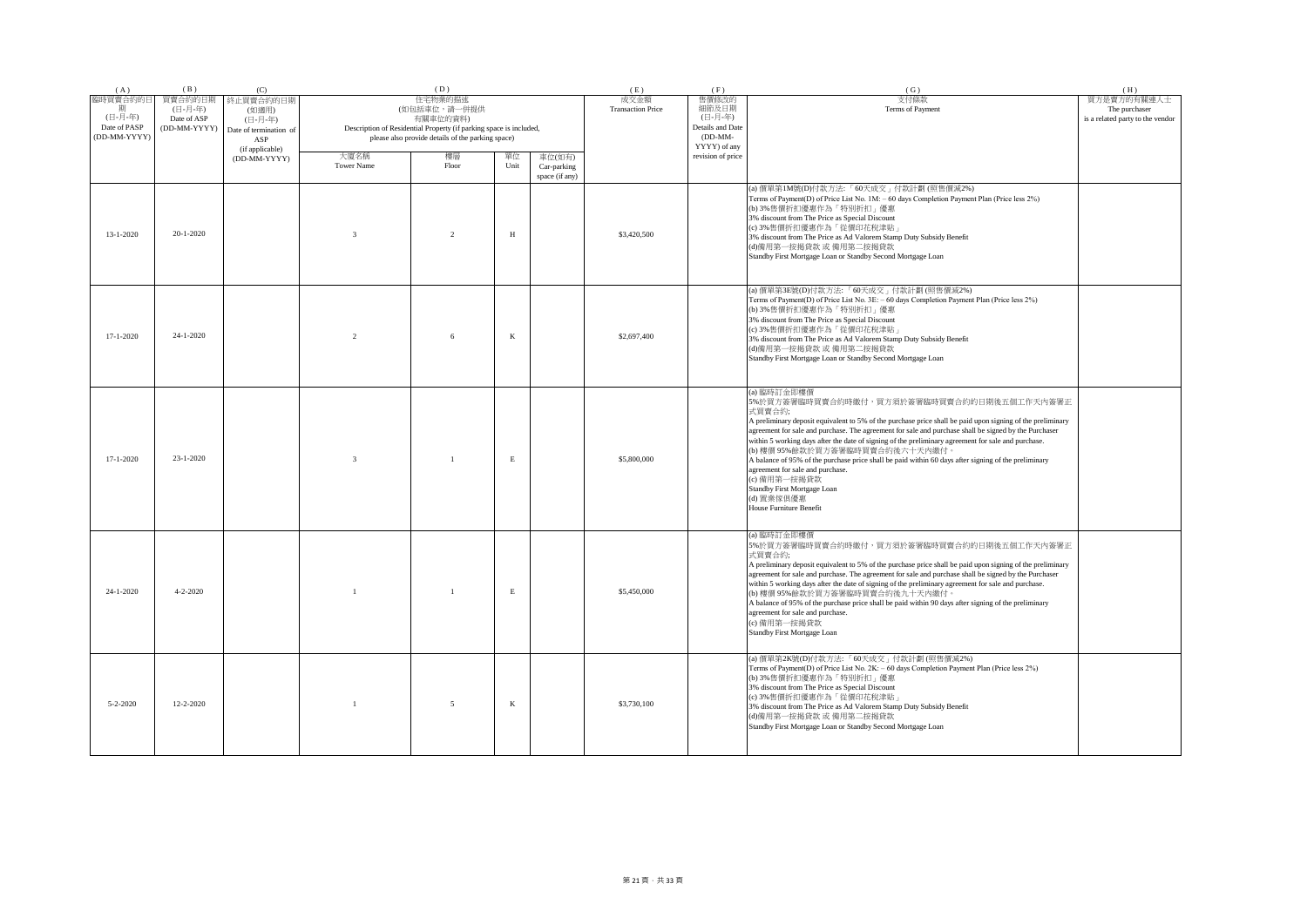| (A)                                                      | (B)                                               | (C)                                                            |                                                                                                                                                                | (D)            |               |                                         | (E)                                                                        | (F)                      | (G)                                                                                                                                                                                                                                                                                                                                                                                                                                                                                                                                                                                                                                                                                           | (H) |
|----------------------------------------------------------|---------------------------------------------------|----------------------------------------------------------------|----------------------------------------------------------------------------------------------------------------------------------------------------------------|----------------|---------------|-----------------------------------------|----------------------------------------------------------------------------|--------------------------|-----------------------------------------------------------------------------------------------------------------------------------------------------------------------------------------------------------------------------------------------------------------------------------------------------------------------------------------------------------------------------------------------------------------------------------------------------------------------------------------------------------------------------------------------------------------------------------------------------------------------------------------------------------------------------------------------|-----|
| 臨時買賣合約的日<br>期<br>(日-月-年)<br>Date of PASP<br>(DD-MM-YYYY) | 買賣合約的日期<br>(日-月-年)<br>Date of ASP<br>(DD-MM-YYYY) | 終止買賣合約的日期<br>(如適用)<br>(日-月-年)<br>Date of termination of<br>ASP | 住宅物業的描述<br>(如包括車位,請一併提供<br>有關車位的資料)<br>Description of Residential Property (if parking space is included,<br>please also provide details of the parking space) |                |               | 成交金額<br><b>Transaction Price</b>        | 售價修改的<br>細節及日期<br>(日-月-年)<br>Details and Date<br>$(DD-MM-$<br>YYYY) of any | 支付條款<br>Terms of Payment | 買方是賣方的有關連人士<br>The purchaser<br>is a related party to the vendor                                                                                                                                                                                                                                                                                                                                                                                                                                                                                                                                                                                                                              |     |
|                                                          |                                                   | (if applicable)<br>(DD-MM-YYYY)                                | 大廈名稱<br><b>Tower Name</b>                                                                                                                                      | 樓層<br>Floor    | 單位<br>Unit    | 車位(如有)<br>Car-parking<br>space (if any) |                                                                            | revision of price        |                                                                                                                                                                                                                                                                                                                                                                                                                                                                                                                                                                                                                                                                                               |     |
| 24-3-2020                                                | 31-3-2020                                         |                                                                | $\mathbf{3}$                                                                                                                                                   | 6              | $\mathcal{C}$ |                                         | \$9,200,000                                                                |                          | (a) 臨時訂金即樓價<br>5%於買方簽署臨時買賣合約時繳付,買方須於簽署臨時買賣合約的日期後五個工作天內簽署正<br>式買賣合約;<br>A preliminary deposit equivalent to 5% of the purchase price shall be paid upon signing of the preliminary<br>agreement for sale and purchase. The agreement for sale and purchase shall be signed by the Purchaser<br>within 5 working days after the date of signing of the preliminary agreement for sale and purchase.<br>(b) 樓價 95%餘款於買方簽署臨時買賣合約後六十天內繳付。<br>A balance of 95% of the purchase price shall be paid within 60 days after signing of the preliminary<br>agreement for sale and purchase.<br>(c) 住宅車位優惠<br>Offer of Residential Car Parking Space(s)                                                   |     |
| 24-3-2020                                                | 31-3-2020                                         |                                                                | $\mathbf{3}$                                                                                                                                                   | 6              | D             |                                         | \$9,300,000                                                                |                          | (a) 臨時訂金即樓價<br>5%於買方簽署臨時買賣合約時繳付,買方須於簽署臨時買賣合約的日期後五個工作天內簽署正<br>式買賣合約;<br>A preliminary deposit equivalent to 5% of the purchase price shall be paid upon signing of the preliminary<br>agreement for sale and purchase. The agreement for sale and purchase shall be signed by the Purchaser<br>within 5 working days after the date of signing of the preliminary agreement for sale and purchase.<br>(b) 樓價 95%餘款於買方簽署臨時買賣合約後六十天內繳付。<br>A balance of 95% of the purchase price shall be paid within 60 days after signing of the preliminary<br>agreement for sale and purchase.<br>(c) 住宅車位優惠<br>Offer of Residential Car Parking Space(s)                                                   |     |
| $31 - 3 - 2020$                                          | $7 - 4 - 2020$                                    |                                                                | 2                                                                                                                                                              | $\overline{1}$ | H             |                                         | \$3,265,000                                                                |                          | (a) 臨時訂金即樓價<br>5%於買方簽署臨時買賣合約時繳付,買方須於簽署臨時買賣合約的日期後五個工作天內簽署正<br>式買賣合約;<br>A preliminary deposit equivalent to 5% of the purchase price shall be paid upon signing of the preliminary<br>agreement for sale and purchase. The agreement for sale and purchase shall be signed by the Purchaser<br>within 5 working days after the date of signing of the preliminary agreement for sale and purchase.<br>(b) 樓價 95%餘款於買方簽署臨時買賣合約後一百八十天內繳付。<br>A balance of 95% of the purchase price shall be paid within 180 days after signing of the preliminary<br>agreement for sale and purchase.<br>(c) 備用第一按揭貸款<br>Standby First Mortgage Loan<br>(d) 住宅車位優惠<br>Offer of Residential Car Parking Space(s) |     |
| 27-4-2020                                                | $6 - 5 - 2020$                                    |                                                                | $\sim$                                                                                                                                                         | $\overline{1}$ | D             |                                         | \$3,810,000                                                                |                          | (a) 臨時訂金即樓價<br>5%於買方簽署臨時買賣合約時繳付,買方須於簽署臨時買賣合約的日期後五個工作天內簽署正<br>式買賣合約;<br>A preliminary deposit equivalent to 5% of the purchase price shall be paid upon signing of the preliminary<br>agreement for sale and purchase. The agreement for sale and purchase shall be signed by the Purchaser<br>within 5 working days after the date of signing of the preliminary agreement for sale and purchase.<br>(b) 樓價 95%餘款於買方簽署臨時買賣合約後九十天內繳付。<br>A balance of 95% of the purchase price shall be paid within 90 days after signing of the preliminary<br>agreement for sale and purchase.                                                                                                              |     |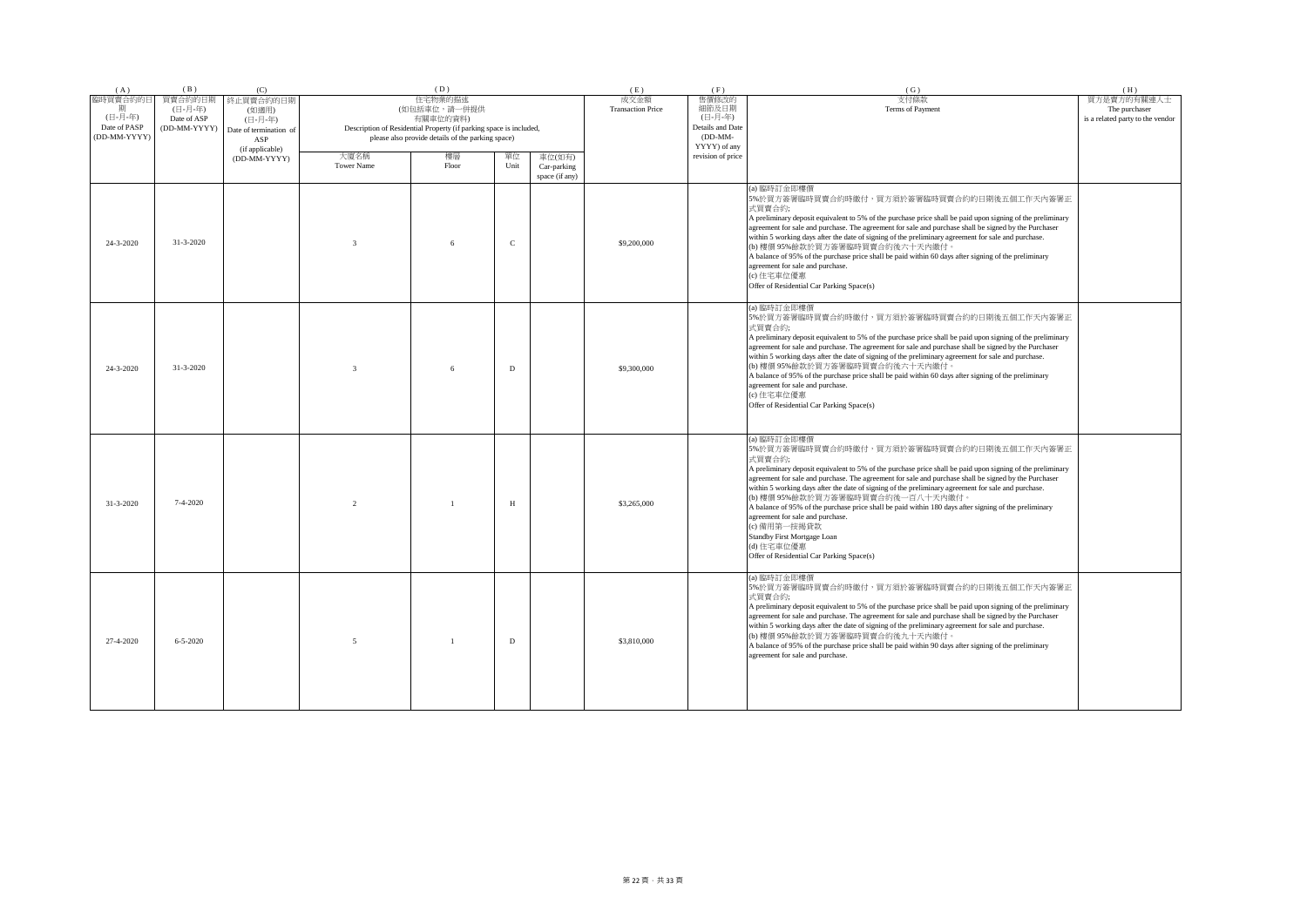| (A)             | (B)                | (C)                    |                   | (D)                                                                |              |                       | (E)                              | (F)                               | (G)                                                                                                                                                                                                                                                                                                                                                                                                                                                                                                                                                                                                                                | (H)                              |
|-----------------|--------------------|------------------------|-------------------|--------------------------------------------------------------------|--------------|-----------------------|----------------------------------|-----------------------------------|------------------------------------------------------------------------------------------------------------------------------------------------------------------------------------------------------------------------------------------------------------------------------------------------------------------------------------------------------------------------------------------------------------------------------------------------------------------------------------------------------------------------------------------------------------------------------------------------------------------------------------|----------------------------------|
| 臨時買賣合約的日        | 買賣合約的日期<br>(日-月-年) | 終止買賣合約的日期<br>(如適用)     |                   | 住宅物業的描述<br>(如包括車位,請一併提供                                            |              |                       | 成交金額<br><b>Transaction Price</b> | 售價修改的<br>細節及日期                    | 支付條款<br>Terms of Payment                                                                                                                                                                                                                                                                                                                                                                                                                                                                                                                                                                                                           | 買方是賣方的有關連人士<br>The purchaser     |
| (日-月-年)         | Date of ASP        | (日-月-年)                |                   | 有關車位的資料)                                                           |              |                       |                                  | (日-月-年)                           |                                                                                                                                                                                                                                                                                                                                                                                                                                                                                                                                                                                                                                    | is a related party to the vendor |
| Date of PASP    | (DD-MM-YYYY)       | Date of termination of |                   | Description of Residential Property (if parking space is included, |              |                       |                                  | Details and Date                  |                                                                                                                                                                                                                                                                                                                                                                                                                                                                                                                                                                                                                                    |                                  |
| (DD-MM-YYYY)    |                    | ASP                    |                   | please also provide details of the parking space)                  |              |                       |                                  | $(DD-MM-$                         |                                                                                                                                                                                                                                                                                                                                                                                                                                                                                                                                                                                                                                    |                                  |
|                 |                    | (if applicable)        | 大廈名稱              | 樓層                                                                 | 單位           |                       |                                  | YYYY) of any<br>revision of price |                                                                                                                                                                                                                                                                                                                                                                                                                                                                                                                                                                                                                                    |                                  |
|                 |                    | (DD-MM-YYYY)           | <b>Tower Name</b> | Floor                                                              | Unit         | 車位(如有)<br>Car-parking |                                  |                                   |                                                                                                                                                                                                                                                                                                                                                                                                                                                                                                                                                                                                                                    |                                  |
|                 |                    |                        |                   |                                                                    |              | space (if any)        |                                  |                                   |                                                                                                                                                                                                                                                                                                                                                                                                                                                                                                                                                                                                                                    |                                  |
| 13-5-2020       | 20-5-2020          |                        | $\overline{5}$    |                                                                    | F            |                       | \$3,260,000                      |                                   | (a) 臨時訂金即樓價<br>5%於買方簽署臨時買賣合約時繳付,買方須於簽署臨時買賣合約的日期後五個工作天內簽署正<br>式買賣合約;<br>A preliminary deposit equivalent to 5% of the purchase price shall be paid upon signing of the preliminary<br>agreement for sale and purchase. The agreement for sale and purchase shall be signed by the Purchaser<br>within 5 working days after the date of signing of the preliminary agreement for sale and purchase.<br>(b) 樓價 95%餘款於買方簽署臨時買賣合約後一百八十天內繳付。<br>A balance of 95% of the purchase price shall be paid within 180 days after signing of the preliminary<br>agreement for sale and purchase.<br>(c) 備用第一按揭貸款<br>Standby First Mortgage Loan |                                  |
| 18-5-2020       | 25-5-2020          |                        | $\overline{5}$    | $\overline{5}$                                                     | ${\bf G}$    |                       | \$3,208,900                      |                                   | (a) 價單第3F號(A)付款方法: 「60天成交」付款計劃 (照售價減2%)<br>Terms of Payment(A) of Price List No. 3F: - 60 days Completion Payment Plan (Price less 2%)<br>(b) 3%售價折扣優惠作為「特別折扣」優惠<br>3% discount from The Price as Special Discount<br>(c) 3%售價折扣優惠作為「從價印花稅津貼」<br>3% discount from The Price as Ad Valorem Stamp Duty Subsidy Benefit<br>(d)備用第一按揭貸款 或 備用第二按揭貸款<br>Standby First Mortgage Loan or Standby Second Mortgage Loan                                                                                                                                                                                                                      |                                  |
| 22-5-2020       | 27-5-2020          |                        | $\mathfrak{D}$    | $\mathbf{3}$                                                       | $\,$ E       |                       | \$4,246,200                      |                                   | (a) 價單第2L號(A)付款方法:「60天成交」付款計劃 (照售價減2%)<br>Terms of Payment(A) of Price List No. 2L: - 60 days Completion Payment Plan (Price less 2%)<br>(b) 3%售價折扣優惠作為「特別折扣」優惠<br>3% discount from The Price as Special Discount<br>(c) 3%售價折扣優惠作為「從價印花稅津貼」<br>3% discount from The Price as Ad Valorem Stamp Duty Subsidy Benefit<br>(d)備用第一按揭貸款 或 備用第二按揭貸款<br>Standby First Mortgage Loan or Standby Second Mortgage Loan                                                                                                                                                                                                                       |                                  |
| $16 - 6 - 2020$ | 23-6-2020          |                        | $\overline{2}$    | $\overline{2}$                                                     | $\,$ E       |                       | \$4,204,200                      |                                   | (a) 價單第1N號(A)付款方法:「60天成交」付款計劃 (照售價減2%)<br>Terms of Payment(A) of Price List No. 1N: - 60 days Completion Payment Plan (Price less 2%)<br>(b) 3%售價折扣優惠作為「特別折扣」優惠<br>3% discount from The Price as Special Discount<br>(c) 3%售價折扣優惠作為「從價印花稅津貼」<br>3% discount from The Price as Ad Valorem Stamp Duty Subsidy Benefit<br>(d)備用第一按揭貸款 或 備用第二按揭貸款<br>Standby First Mortgage Loan or Standby Second Mortgage Loan                                                                                                                                                                                                                       |                                  |
| 21-6-2020       | 29-6-2020          |                        | $\mathbf{3}$      |                                                                    | $\mathbf{A}$ |                       | \$4,473,500                      |                                   | (a) 價單第2L號(A)付款方法:「60天成交」付款計劃 (照售價減2%)<br>Terms of Payment(A) of Price List No. 2L: - 60 days Completion Payment Plan (Price less 2%)<br>(b) 3%售價折扣優惠作為「特別折扣」優惠<br>3% discount from The Price as Special Discount<br>(c) 3%售價折扣優惠作為「從價印花稅津貼」<br>3% discount from The Price as Ad Valorem Stamp Duty Subsidy Benefit<br>(d)備用第一按揭貸款 或 備用第二按揭貸款<br>Standby First Mortgage Loan or Standby Second Mortgage Loan                                                                                                                                                                                                                       |                                  |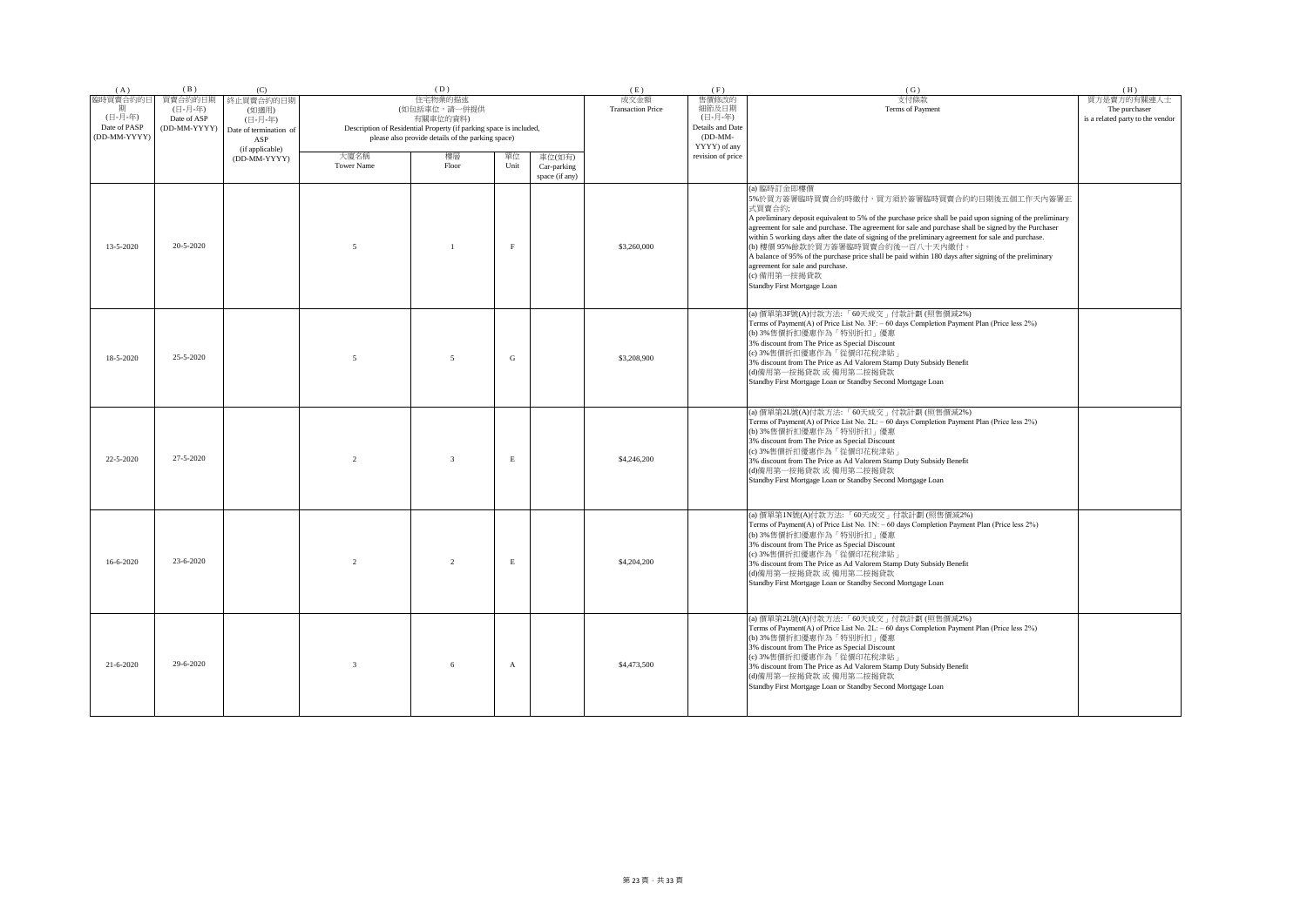| (A)                                                 | (B)                                               | (C)                                                                               |                           | (D)                                                                                                                                                            |             |                                         | (E)                              | (F)                                                                        | (G)                                                                                                                                                                                                                                                                                                                                                                                                           | (H)                                                              |
|-----------------------------------------------------|---------------------------------------------------|-----------------------------------------------------------------------------------|---------------------------|----------------------------------------------------------------------------------------------------------------------------------------------------------------|-------------|-----------------------------------------|----------------------------------|----------------------------------------------------------------------------|---------------------------------------------------------------------------------------------------------------------------------------------------------------------------------------------------------------------------------------------------------------------------------------------------------------------------------------------------------------------------------------------------------------|------------------------------------------------------------------|
| 臨時買賣合約的日<br>(日-月-年)<br>Date of PASP<br>(DD-MM-YYYY) | 買賣合約的日期<br>(日-月-年)<br>Date of ASP<br>(DD-MM-YYYY) | 終止買賣合約的日期<br>(如適用)<br>(日-月-年)<br>Date of termination of<br>ASP<br>(if applicable) |                           | 住宅物業的描述<br>(如包括車位,請一併提供<br>有關車位的資料)<br>Description of Residential Property (if parking space is included,<br>please also provide details of the parking space) |             |                                         | 成交金額<br><b>Transaction Price</b> | 售價修改的<br>細節及日期<br>(日-月-年)<br>Details and Date<br>$(DD-MM-$<br>YYYY) of any | 支付條款<br>Terms of Payment                                                                                                                                                                                                                                                                                                                                                                                      | 買方是賣方的有關連人士<br>The purchaser<br>is a related party to the vendor |
|                                                     |                                                   | (DD-MM-YYYY)                                                                      | 大廈名稱<br><b>Tower Name</b> | 樓層<br>Floor                                                                                                                                                    | 單位<br>Unit  | 車位(如有)<br>Car-parking<br>space (if any) |                                  | revision of price                                                          |                                                                                                                                                                                                                                                                                                                                                                                                               |                                                                  |
| 24-6-2020                                           | $2 - 7 - 2020$                                    |                                                                                   | $\overline{5}$            | $\overline{1}$                                                                                                                                                 | $_{\rm N}$  |                                         | \$3,471,100                      |                                                                            | (a) 價單第3F號(A)付款方法:「60天成交」付款計劃(照售價減2%)<br>Terms of Payment(A) of Price List No. 3F: - 60 days Completion Payment Plan (Price less 2%)<br>(b) 3%售價折扣優惠作為「特別折扣」優惠<br>3% discount from The Price as Special Discount<br>(c) 3%售價折扣優惠作為「從價印花稅津貼」<br>3% discount from The Price as Ad Valorem Stamp Duty Subsidy Benefit<br>(d)備用第一按揭貸款 或 備用第二按揭貸款<br>Standby First Mortgage Loan or Standby Second Mortgage Loan   |                                                                  |
| 24-6-2020                                           | $2 - 7 - 2020$                                    |                                                                                   | $\overline{3}$            | $\sim$                                                                                                                                                         | G           |                                         | \$3,436,200                      |                                                                            | (a) 價單第3F號(A)付款方法:「60天成交」付款計劃(照售價減2%)<br>Terms of Payment(A) of Price List No. 3F: - 60 days Completion Payment Plan (Price less 2%)<br>(b) 3%售價折扣優惠作為「特別折扣」優惠<br>3% discount from The Price as Special Discount<br>(c) 3%售價折扣優惠作為「從價印花稅津貼」<br>3% discount from The Price as Ad Valorem Stamp Duty Subsidy Benefit<br>(d)備用第一按揭貸款 或 備用第二按揭貸款<br>Standby First Mortgage Loan or Standby Second Mortgage Loan   |                                                                  |
| $3 - 7 - 2020$                                      | $9 - 7 - 2020$                                    |                                                                                   | $\overline{3}$            |                                                                                                                                                                | $\mathbf C$ |                                         | \$5,699,700                      |                                                                            | (a) 價單第2M號(A)付款方法:「60天成交」付款計劃(照售價減2%)<br>Terms of Payment(A) of Price List No. 2M: - 60 days Completion Payment Plan (Price less 2%)<br>(b) 3%售價折扣優惠作為「特別折扣」優惠<br>3% discount from The Price as Special Discount<br>(c) 3%售價折扣優惠作為「從價印花稅津貼」<br>3% discount from The Price as Ad Valorem Stamp Duty Subsidy Benefit<br>(d)備用第一按揭貸款 或 備用第二按揭貸款<br>Standby First Mortgage Loan or Standby Second Mortgage Loan   |                                                                  |
| 21-7-2020                                           | 28-7-2020                                         |                                                                                   | $\overline{5}$            | $\overline{3}$                                                                                                                                                 | B           |                                         | \$5,108,700                      |                                                                            | (a) 價單第3G號(A)付款方法:「60天成交」付款計劃(照售價減2%)<br>Terms of Payment(A) of Price List No. 3G: - 60 days Completion Payment Plan (Price less 2%)<br>(b) 3%售價折扣優惠作為「特別折扣」優惠<br>3% discount from The Price as Special Discount<br>(c) 3%售價折扣優惠作為「從價印花稅津貼<br>3% discount from The Price as Ad Valorem Stamp Duty Subsidy Benefit<br>(d)備用第一按揭貸款 或 備用第二按揭貸款<br>Standby First Mortgage Loan or Standby Second Mortgage Loan    |                                                                  |
| 5-8-2020                                            | 12-8-2020                                         |                                                                                   | 2                         | $\overline{1}$                                                                                                                                                 | $_{\rm N}$  |                                         | \$3,261,900                      |                                                                            | (a) 價單第3G號(A)付款方法: 「60天成交」付款計劃 (照售價減2%)<br>Terms of Payment(A) of Price List No. 3G: - 60 days Completion Payment Plan (Price less 2%)<br>(b) 3%售價折扣優惠作為「特別折扣」優惠<br>3% discount from The Price as Special Discount<br>(c) 3%售價折扣優惠作為「從價印花稅津貼」<br>3% discount from The Price as Ad Valorem Stamp Duty Subsidy Benefit<br>(d)備用第一按揭貸款 或 備用第二按揭貸款<br>Standby First Mortgage Loan or Standby Second Mortgage Loan |                                                                  |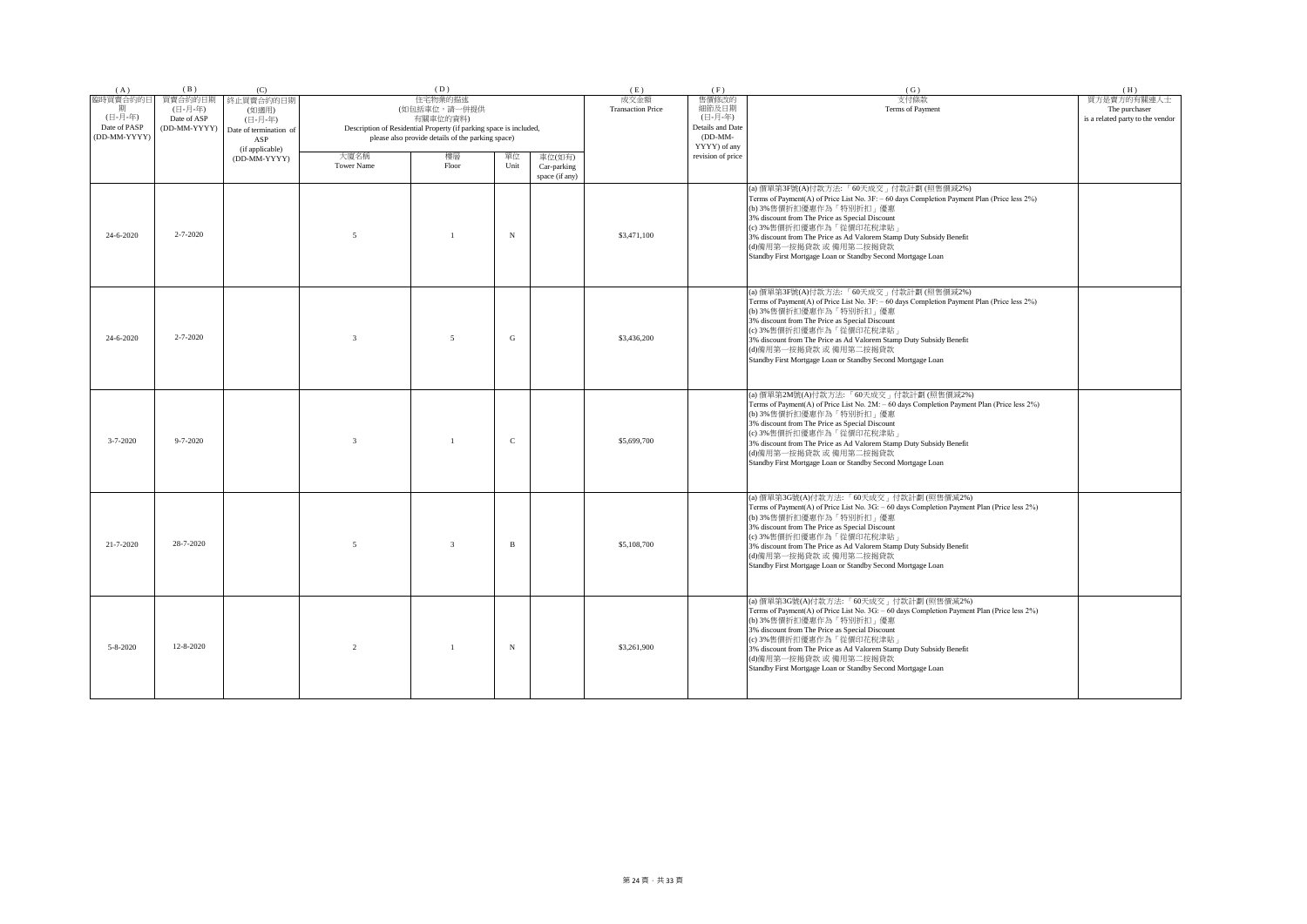| (A)                          | (B)                | (C)                    |                   | (D)                                                                |              |                | (E)                              | (F)                           | (G)                                                                                                                                                                                                                                                                                                                                                                                                                                                                                                                                                                                                                             | (H)                              |
|------------------------------|--------------------|------------------------|-------------------|--------------------------------------------------------------------|--------------|----------------|----------------------------------|-------------------------------|---------------------------------------------------------------------------------------------------------------------------------------------------------------------------------------------------------------------------------------------------------------------------------------------------------------------------------------------------------------------------------------------------------------------------------------------------------------------------------------------------------------------------------------------------------------------------------------------------------------------------------|----------------------------------|
| 臨時買賣合約的日                     | 買賣合約的日期<br>(日-月-年) | 終止買賣合約的日期<br>(如適用)     |                   | 住宅物業的描述<br>(如包括車位,請一併提供                                            |              |                | 成交金額<br><b>Transaction Price</b> | 售價修改的<br>細節及日期                | 支付條款<br>Terms of Payment                                                                                                                                                                                                                                                                                                                                                                                                                                                                                                                                                                                                        | 買方是賣方的有關連人士<br>The purchaser     |
| (日-月-年)                      | Date of ASP        | (日-月-年)                |                   | 有關車位的資料)                                                           |              |                |                                  | (日-月-年)                       |                                                                                                                                                                                                                                                                                                                                                                                                                                                                                                                                                                                                                                 | is a related party to the vendor |
| Date of PASP<br>(DD-MM-YYYY) | (DD-MM-YYYY)       | Date of termination of |                   | Description of Residential Property (if parking space is included, |              |                |                                  | Details and Date<br>$(DD-MM-$ |                                                                                                                                                                                                                                                                                                                                                                                                                                                                                                                                                                                                                                 |                                  |
|                              |                    | ASP<br>(if applicable) |                   | please also provide details of the parking space)                  |              |                |                                  | YYYY) of any                  |                                                                                                                                                                                                                                                                                                                                                                                                                                                                                                                                                                                                                                 |                                  |
|                              |                    | (DD-MM-YYYY)           | 大廈名稱              | 樓層                                                                 | 單位           | 車位(如有)         |                                  | revision of price             |                                                                                                                                                                                                                                                                                                                                                                                                                                                                                                                                                                                                                                 |                                  |
|                              |                    |                        | <b>Tower Name</b> | Floor                                                              | Unit         | Car-parking    |                                  |                               |                                                                                                                                                                                                                                                                                                                                                                                                                                                                                                                                                                                                                                 |                                  |
|                              |                    |                        |                   |                                                                    |              | space (if any) |                                  |                               |                                                                                                                                                                                                                                                                                                                                                                                                                                                                                                                                                                                                                                 |                                  |
| $11 - 8 - 2020$              | 14-8-2020          |                        | $\overline{3}$    |                                                                    | F            |                | \$3,880,000                      |                               | (a) 臨時訂金即樓價<br>5%於買方簽署臨時買賣合約時繳付,買方須於簽署臨時買賣合約的日期後五個工作天內簽署正<br>式買賣合約;<br>A preliminary deposit equivalent to 5% of the purchase price shall be paid upon signing of the preliminary<br>agreement for sale and purchase. The agreement for sale and purchase shall be signed by the Purchaser<br>within 5 working days after the date of signing of the preliminary agreement for sale and purchase.<br>(b) 樓價 95%餘款於買方簽署臨時買賣合約後九十天內繳付。<br>A balance of 95% of the purchase price shall be paid within 90 days after signing of the preliminary<br>agreement for sale and purchase.<br>(c) 備用第一按揭貸款<br>Standby First Mortgage Loan |                                  |
| $16 - 8 - 2020$              | $21 - 8 - 2020$    |                        | $\mathbf{3}$      | $\mathbf{3}$                                                       | $\mathsf{C}$ |                | \$6,170,900                      |                               | (a) 價單第2M號(A)付款方法: 「60天成交」付款計劃 (照售價減2%)<br>Terms of Payment(A) of Price List No. 2M: - 60 days Completion Payment Plan (Price less 2%)<br>(b) 3%售價折扣優惠作為「特別折扣」優惠<br>3% discount from The Price as Special Discount<br>(c) 3%售價折扣優惠作為「從價印花稅津貼」<br>3% discount from The Price as Ad Valorem Stamp Duty Subsidy Benefit<br>(d)備用第一按揭貸款 或 備用第二按揭貸款<br>Standby First Mortgage Loan or Standby Second Mortgage Loan                                                                                                                                                                                                                   |                                  |
| $16 - 8 - 2020$              | 20-8-2020          |                        |                   | $\overline{1}$                                                     | $\mathbf{I}$ |                | \$3,947,600                      |                               | (a) 價單第2M號(A)付款方法: 「60天成交」付款計劃 (照售價減2%)<br>Terms of Payment(A) of Price List No. 2M: - 60 days Completion Payment Plan (Price less 2%)<br>(b) 3%售價折扣優惠作為「特別折扣」優惠<br>3% discount from The Price as Special Discount<br>(c) 3%售價折扣優惠作為「從價印花稅津貼」<br>3% discount from The Price as Ad Valorem Stamp Duty Subsidy Benefit<br>(d)備用第一按揭貸款 或 備用第二按揭貸款<br>Standby First Mortgage Loan or Standby Second Mortgage Loan                                                                                                                                                                                                                   |                                  |
| 31-8-2020                    | $4 - 9 - 2020$     |                        | $\overline{3}$    | 2                                                                  | $\mathsf{C}$ |                | \$6,049,800                      |                               | (a) 價單第10號(A)付款方法:「60天成交」付款計劃(照售價減2%)<br>Terms of Payment(A) of Price List No. 1O: - 60 days Completion Payment Plan (Price less 2%)<br>(b) 3%售價折扣優惠作為「特別折扣」優惠<br>3% discount from The Price as Special Discount<br>(c) 3%售價折扣優惠作為「從價印花稅津貼」<br>3% discount from The Price as Ad Valorem Stamp Duty Subsidy Benefit<br>(d)備用第一按揭貸款 或 備用第二按揭貸款<br>Standby First Mortgage Loan or Standby Second Mortgage Loan                                                                                                                                                                                                                     |                                  |
| 11-9-2020                    | 18-9-2020          |                        | $\overline{1}$    | 2                                                                  | L            |                | \$4,641,600                      |                               | (a) 價單第1P號(A)付款方法: 「60天成交」付款計劃 (照售價減2%)<br>Terms of Payment(A) of Price List No. 1P: - 60 days Completion Payment Plan (Price less 2%)<br>(b) 3%售價折扣優惠作為「從價印花稅津貼」<br>3% discount from The Price as Ad Valorem Stamp Duty Subsidy Benefit<br>(c)備用第一按揭貸款 或 備用第二按揭貸款<br>Standby First Mortgage Loan or Standby Second Mortgage Loan                                                                                                                                                                                                                                                                                               |                                  |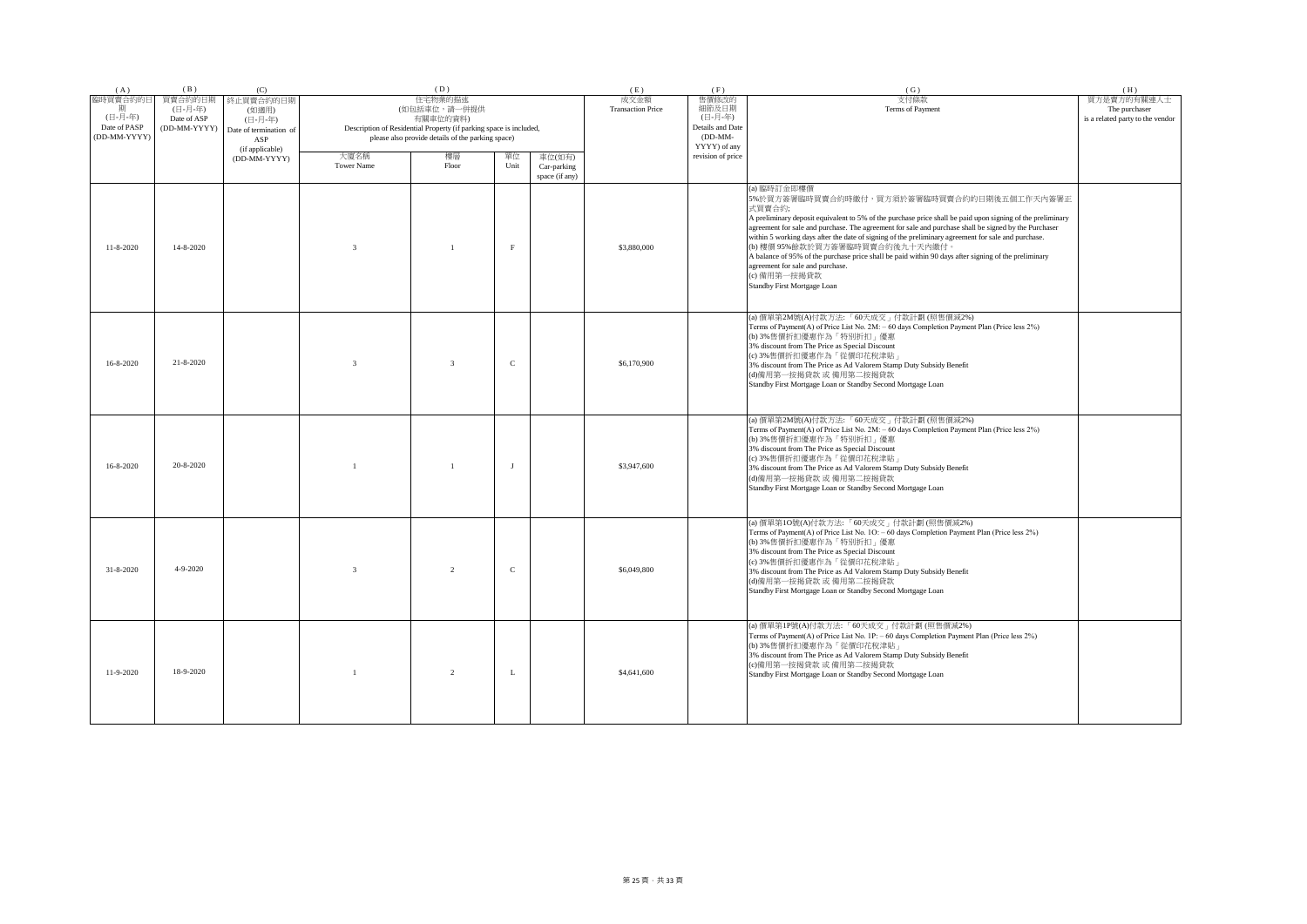| (A)             | (B)                | (C)                    |                   | (D)                                                                |                     | (E)                              | (F)                       | (G)                                                                                                                                   | (H)                              |
|-----------------|--------------------|------------------------|-------------------|--------------------------------------------------------------------|---------------------|----------------------------------|---------------------------|---------------------------------------------------------------------------------------------------------------------------------------|----------------------------------|
| 臨時買賣合約的日<br>龃   | 買賣合約的日期<br>(日-月-年) | 終止買賣合約的日期<br>(如適用)     |                   | 住宅物業的描述<br>(如包括車位,請一併提供                                            |                     | 成交金額<br><b>Transaction Price</b> | 售價修改的<br>細節及日期            | 支付條款<br>Terms of Payment                                                                                                              | 買方是賣方的有關連人士<br>The purchaser     |
| (日-月-年)         | Date of ASP        | (日-月-年)                |                   | 有關車位的資料)                                                           |                     |                                  | (日-月-年)                   |                                                                                                                                       | is a related party to the vendor |
| Date of PASP    | (DD-MM-YYYY)       | Date of termination of |                   | Description of Residential Property (if parking space is included, |                     |                                  | Details and Date          |                                                                                                                                       |                                  |
| (DD-MM-YYYY)    |                    | ASP<br>(if applicable) |                   | please also provide details of the parking space)                  |                     |                                  | $(DD-MM-$<br>YYYY) of any |                                                                                                                                       |                                  |
|                 |                    | (DD-MM-YYYY)           | 大廈名稱              | 樓層                                                                 | 單位<br>車位(如有)        |                                  | revision of price         |                                                                                                                                       |                                  |
|                 |                    |                        | <b>Tower Name</b> | Floor                                                              | Unit<br>Car-parking |                                  |                           |                                                                                                                                       |                                  |
|                 |                    |                        |                   |                                                                    | space (if any)      |                                  |                           |                                                                                                                                       |                                  |
|                 |                    |                        |                   |                                                                    |                     |                                  |                           | (a) 價單第4號(A)付款方法:「60天成交」付款計劃 (照售價減2%)<br>Terms of Payment(A) of Price List No. 4: - 60 days Completion Payment Plan (Price less 2%)   |                                  |
|                 |                    |                        |                   |                                                                    |                     |                                  |                           | (b) 3%售價折扣優惠作為「從價印花稅津貼」                                                                                                               |                                  |
|                 |                    |                        |                   |                                                                    |                     |                                  |                           | 3% discount from The Price as Ad Valorem Stamp Duty Subsidy Benefit                                                                   |                                  |
| 28-9-2020       | $7-10-2020$        |                        |                   | $\overline{3}$                                                     | $\mathcal{C}$       | \$5,871,900                      |                           | (c)備用第一按揭貸款 或 備用第二按揭貸款<br>Standby First Mortgage Loan or Standby Second Mortgage Loan                                                 |                                  |
|                 |                    |                        |                   |                                                                    |                     |                                  |                           |                                                                                                                                       |                                  |
|                 |                    |                        |                   |                                                                    |                     |                                  |                           |                                                                                                                                       |                                  |
|                 |                    |                        |                   |                                                                    |                     |                                  |                           |                                                                                                                                       |                                  |
|                 |                    |                        |                   |                                                                    |                     |                                  |                           | (a) 價單第4號(A)付款方法:「60天成交」付款計劃(照售價減2%)<br>Terms of Payment(A) of Price List No. 4: - 60 days Completion Payment Plan (Price less 2%)    |                                  |
|                 |                    |                        |                   |                                                                    |                     |                                  |                           | (b) 3%售價折扣優惠作為「從價印花稅津貼」                                                                                                               |                                  |
|                 |                    |                        |                   |                                                                    |                     |                                  |                           | 3% discount from The Price as Ad Valorem Stamp Duty Subsidy Benefit<br>(c)備用第一按揭貸款 或 備用第二按揭貸款                                         |                                  |
| 7-10-2020       | 14-10-2020         |                        | $\overline{5}$    | 5                                                                  | $_{\rm N}$          | \$3,731,600                      |                           | Standby First Mortgage Loan or Standby Second Mortgage Loan                                                                           |                                  |
|                 |                    |                        |                   |                                                                    |                     |                                  |                           |                                                                                                                                       |                                  |
|                 |                    |                        |                   |                                                                    |                     |                                  |                           |                                                                                                                                       |                                  |
|                 |                    |                        |                   |                                                                    |                     |                                  |                           |                                                                                                                                       |                                  |
|                 |                    |                        |                   |                                                                    |                     |                                  |                           | (a) 價單第3H號(A)付款方法:「60天成交」付款計劃 (照售價減2%)<br>Terms of Payment(A) of Price List No. 3H: - 60 days Completion Payment Plan (Price less 2%) |                                  |
|                 |                    |                        |                   |                                                                    |                     |                                  |                           | (b) 3%售價折扣優惠作為「從價印花稅津貼」                                                                                                               |                                  |
| $9-10-2020$     | 19-10-2020         |                        | $\overline{5}$    | $\overline{1}$                                                     | K                   | \$3,162,700                      |                           | 3% discount from The Price as Ad Valorem Stamp Duty Subsidy Benefit<br>(c)備用第一按揭貸款 或 備用第二按揭貸款                                         |                                  |
|                 |                    |                        |                   |                                                                    |                     |                                  |                           | Standby First Mortgage Loan or Standby Second Mortgage Loan                                                                           |                                  |
|                 |                    |                        |                   |                                                                    |                     |                                  |                           |                                                                                                                                       |                                  |
|                 |                    |                        |                   |                                                                    |                     |                                  |                           |                                                                                                                                       |                                  |
|                 |                    |                        |                   |                                                                    |                     |                                  |                           | (a) 價單第2N號(A)付款方法: 「60天成交」付款計劃 (照售價減2%)                                                                                               |                                  |
|                 |                    |                        |                   |                                                                    |                     |                                  |                           | Terms of Payment(A) of Price List No. 2N: - 60 days Completion Payment Plan (Price less 2%)<br>(b) 3%售價折扣優惠作為「從價印花稅津貼」                |                                  |
|                 |                    |                        |                   |                                                                    |                     |                                  |                           | 3% discount from The Price as Ad Valorem Stamp Duty Subsidy Benefit                                                                   |                                  |
|                 | $11 - 12 - 2020$   |                        | $\mathcal{R}$     |                                                                    | $\mathbf{B}$        |                                  |                           | (c)備用第一按揭貸款 或 備用第二按揭貸款                                                                                                                |                                  |
| $4 - 12 - 2020$ |                    |                        |                   | 6                                                                  |                     | \$5,436,600                      |                           | Standby First Mortgage Loan or Standby Second Mortgage Loan                                                                           |                                  |
|                 |                    |                        |                   |                                                                    |                     |                                  |                           |                                                                                                                                       |                                  |
|                 |                    |                        |                   |                                                                    |                     |                                  |                           |                                                                                                                                       |                                  |
|                 |                    |                        |                   |                                                                    |                     |                                  |                           |                                                                                                                                       |                                  |
|                 |                    |                        |                   |                                                                    |                     |                                  |                           | (a) 價單第4號(A)付款方法:「60天成交」付款計劃 (照售價減2%)<br>Terms of Payment(A) of Price List No. 4: - 60 days Completion Payment Plan (Price less 2%)   |                                  |
|                 |                    |                        |                   |                                                                    |                     |                                  |                           | (b) 3%售價折扣優惠作為「從價印花稅津貼」                                                                                                               |                                  |
|                 |                    |                        |                   |                                                                    |                     |                                  |                           | 3% discount from The Price as Ad Valorem Stamp Duty Subsidy Benefit                                                                   |                                  |
| 10-12-2020      | 15-12-2020         |                        | $\overline{5}$    | 5                                                                  | B                   | \$5,330,400                      |                           | (c)備用第一按揭貸款 或 備用第二按揭貸款<br>Standby First Mortgage Loan or Standby Second Mortgage Loan                                                 |                                  |
|                 |                    |                        |                   |                                                                    |                     |                                  |                           |                                                                                                                                       |                                  |
|                 |                    |                        |                   |                                                                    |                     |                                  |                           |                                                                                                                                       |                                  |
|                 |                    |                        |                   |                                                                    |                     |                                  |                           |                                                                                                                                       |                                  |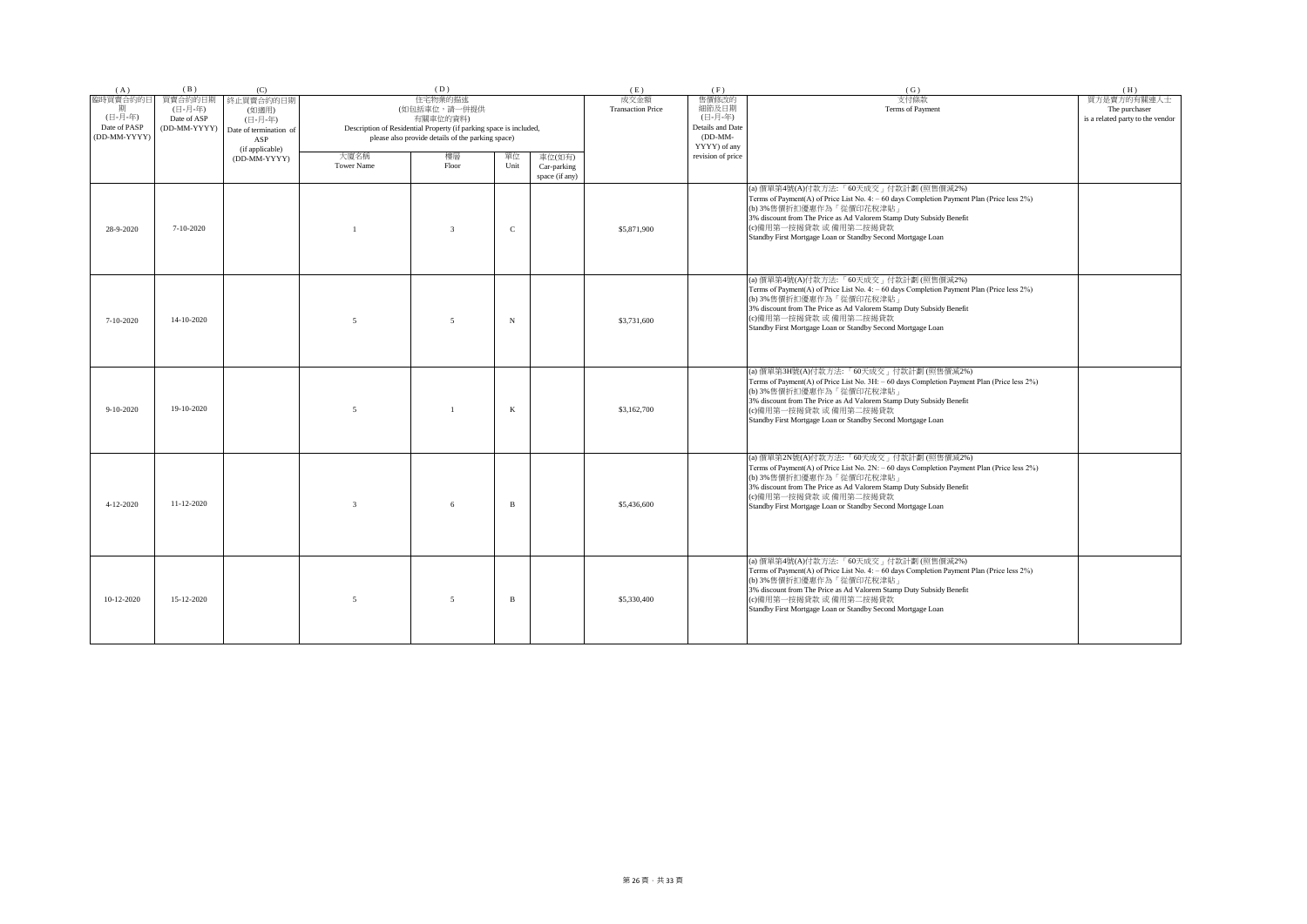| (A)             | (B)          | (C)                    |                   | (D)                                                                |             |                | (E)                      | (F)               | (G)                                                                                                                                                                                                                                                                                                                               | (H)                              |
|-----------------|--------------|------------------------|-------------------|--------------------------------------------------------------------|-------------|----------------|--------------------------|-------------------|-----------------------------------------------------------------------------------------------------------------------------------------------------------------------------------------------------------------------------------------------------------------------------------------------------------------------------------|----------------------------------|
| 臨時買賣合約的日        | 買賣合約的日期      | 終止買賣合約的日期              |                   | 住宅物業的描述                                                            |             |                | 成交金額                     | 售價修改的             | 支付條款                                                                                                                                                                                                                                                                                                                              | 買方是賣方的有關連人士                      |
|                 | (日-月-年)      | (如適用)                  |                   | (如包括車位,請一併提供                                                       |             |                | <b>Transaction Price</b> | 細節及日期             | Terms of Payment                                                                                                                                                                                                                                                                                                                  | The purchaser                    |
| (日-月-年)         | Date of ASP  | (日-月-年)                |                   | 有關車位的資料)                                                           |             |                |                          | (日-月-年)           |                                                                                                                                                                                                                                                                                                                                   | is a related party to the vendor |
| Date of PASP    | (DD-MM-YYYY) | Date of termination of |                   | Description of Residential Property (if parking space is included, |             |                |                          | Details and Date  |                                                                                                                                                                                                                                                                                                                                   |                                  |
| (DD-MM-YYYY)    |              | ASP                    |                   | please also provide details of the parking space)                  |             |                |                          | $(DD-MM-$         |                                                                                                                                                                                                                                                                                                                                   |                                  |
|                 |              | (if applicable)        |                   |                                                                    |             |                |                          | YYYY) of any      |                                                                                                                                                                                                                                                                                                                                   |                                  |
|                 |              | (DD-MM-YYYY)           | 大廈名稱              | 樓層                                                                 | 單位          | 車位(如有)         |                          | revision of price |                                                                                                                                                                                                                                                                                                                                   |                                  |
|                 |              |                        | <b>Tower Name</b> | Floor                                                              | Unit        | Car-parking    |                          |                   |                                                                                                                                                                                                                                                                                                                                   |                                  |
|                 |              |                        |                   |                                                                    |             | space (if any) |                          |                   |                                                                                                                                                                                                                                                                                                                                   |                                  |
| 24-12-2020      | 30-12-2020   |                        | $\mathfrak{D}$    | 6                                                                  | N           |                | \$3,809,500              |                   | (a) 價單第3H號(A)付款方法:「60天成交」付款計劃(照售價減2%)<br>Terms of Payment(A) of Price List No. 3H: - 60 days Completion Payment Plan (Price less 2%)<br>(b) 3%售價折扣優惠作為「從價印花稅津貼」<br>3% discount from The Price as Ad Valorem Stamp Duty Subsidy Benefit<br>(c)備用第一按揭貸款 或 備用第二按揭貸款<br>Standby First Mortgage Loan or Standby Second Mortgage Loan   |                                  |
| $14 - 1 - 2021$ | 20-1-2021    |                        | $\mathcal{R}$     | $\overline{\phantom{0}}$                                           | K           |                | \$3,824,700              |                   | (a) 價單第3H號(A)付款方法:「60天成交」付款計劃 (照售價減2%)<br>Terms of Payment(A) of Price List No. 3H: - 60 days Completion Payment Plan (Price less 2%)<br>(b) 3%售價折扣優惠作為「從價印花稅津貼」<br>3% discount from The Price as Ad Valorem Stamp Duty Subsidy Benefit<br>(c)備用第一按揭貸款 或 備用第二按揭貸款<br>Standby First Mortgage Loan or Standby Second Mortgage Loan  |                                  |
| 20-1-2021       | 27-1-2021    |                        | 5                 | $\overline{3}$                                                     | D           |                | \$3,786,700              |                   | (a) 價單第3H號(A)付款方法:「60天成交」付款計劃(照售價減2%)<br>Terms of Payment(A) of Price List No. 3H: - 60 days Completion Payment Plan (Price less 2%)<br>(b) 3%售價折扣優惠作為「從價印花稅津貼」<br>3% discount from The Price as Ad Valorem Stamp Duty Subsidy Benefit<br>(c)備用第一按揭貸款 或 備用第二按揭貸款<br>Standby First Mortgage Loan or Standby Second Mortgage Loan   |                                  |
| $1 - 4 - 2021$  | 12-4-2021    |                        |                   |                                                                    | K           |                | \$4,076,300              |                   | (a) 價單第2N號(A)付款方法: 「60天成交」付款計劃 (照售價減2%)<br>Terms of Payment(A) of Price List No. 2N: - 60 days Completion Payment Plan (Price less 2%)<br>(b) 3%售價折扣優惠作為「從價印花稅津貼」<br>3% discount from The Price as Ad Valorem Stamp Duty Subsidy Benefit<br>(c)備用第一按揭貸款 或 備用第二按揭貸款<br>Standby First Mortgage Loan or Standby Second Mortgage Loan |                                  |
| 21-4-2021       | 27-4-2021    |                        | $\overline{1}$    | $\overline{2}$                                                     | $\mathbf C$ |                | \$5,711,000              |                   | (a) 價單第1P號(A)付款方法: 「60天成交」付款計劃 (照售價減2%)<br>Terms of Payment(A) of Price List No. 1P: - 60 days Completion Payment Plan (Price less 2%)<br>(b) 3%售價折扣優惠作為「從價印花稅津貼」<br>3% discount from The Price as Ad Valorem Stamp Duty Subsidy Benefit<br>(c)備用第一按揭貸款 或 備用第二按揭貸款<br>Standby First Mortgage Loan or Standby Second Mortgage Loan |                                  |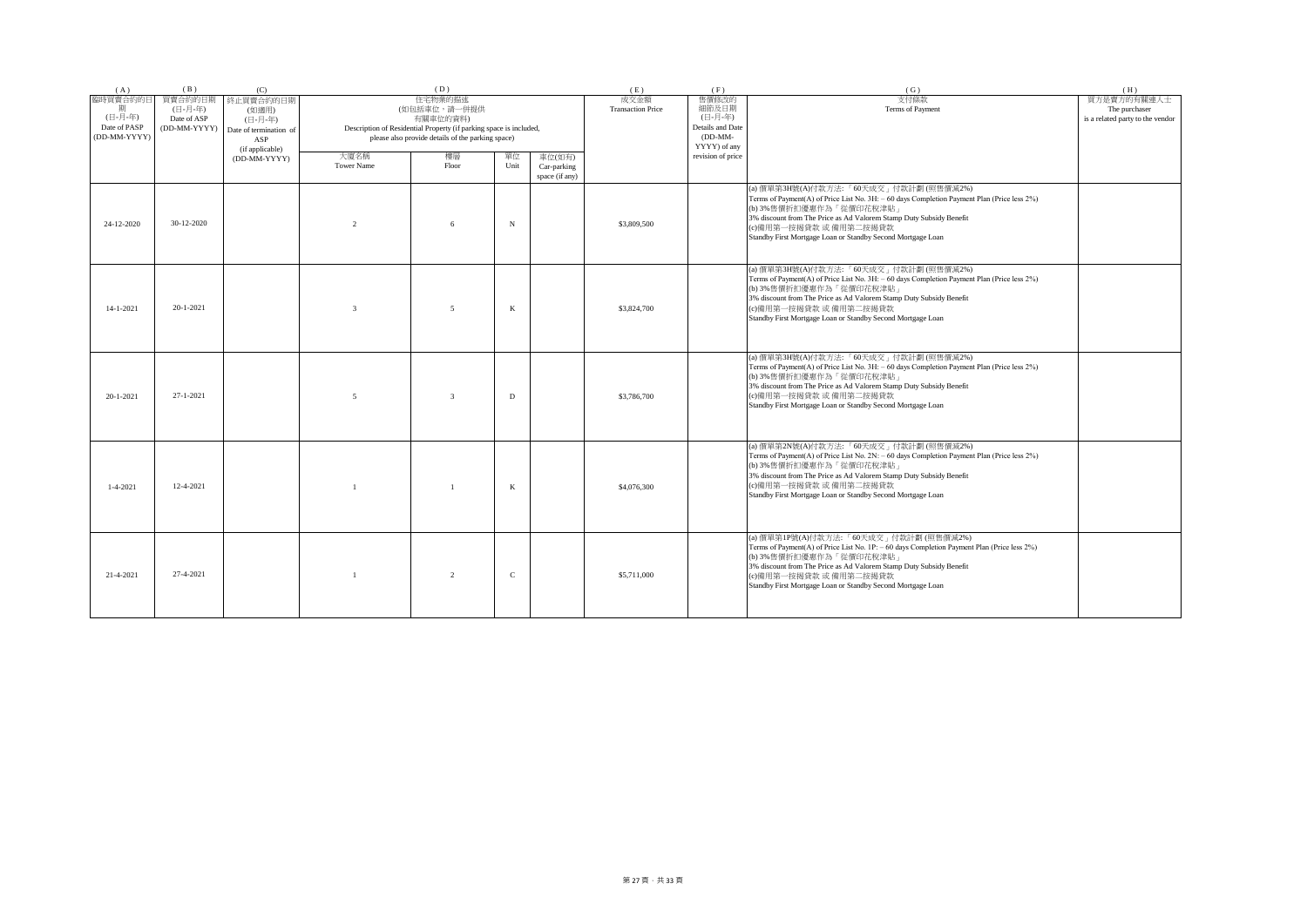| (A)                                                      | (B)                                               | (C)                                                            |                           | (D)                                                                                                                                                            |              |                                         | (E)                              | (F)                                                                        | (G)                                                                                                                                                                                                                                                                                                                                                                                                                                                                                                                                                                                                                               | (H)                                                              |
|----------------------------------------------------------|---------------------------------------------------|----------------------------------------------------------------|---------------------------|----------------------------------------------------------------------------------------------------------------------------------------------------------------|--------------|-----------------------------------------|----------------------------------|----------------------------------------------------------------------------|-----------------------------------------------------------------------------------------------------------------------------------------------------------------------------------------------------------------------------------------------------------------------------------------------------------------------------------------------------------------------------------------------------------------------------------------------------------------------------------------------------------------------------------------------------------------------------------------------------------------------------------|------------------------------------------------------------------|
| 臨時買賣合約的日<br>期<br>(日-月-年)<br>Date of PASP<br>(DD-MM-YYYY) | 買賣合約的日期<br>(日-月-年)<br>Date of ASP<br>(DD-MM-YYYY) | 終止買賣合約的日期<br>(如適用)<br>(日-月-年)<br>Date of termination of<br>ASP |                           | 住宅物業的描述<br>(如包括車位,請一併提供<br>有關車位的資料)<br>Description of Residential Property (if parking space is included,<br>please also provide details of the parking space) |              |                                         | 成交金額<br><b>Transaction Price</b> | 售價修改的<br>細節及日期<br>(日-月-年)<br>Details and Date<br>$(DD-MM-$<br>YYYY) of any | 支付條款<br>Terms of Payment                                                                                                                                                                                                                                                                                                                                                                                                                                                                                                                                                                                                          | 買方是賣方的有關連人士<br>The purchaser<br>is a related party to the vendor |
|                                                          |                                                   | (if applicable)<br>(DD-MM-YYYY)                                | 大廈名稱<br><b>Tower Name</b> | 樓層<br>Floor                                                                                                                                                    | 單位<br>Unit   | 車位(如有)<br>Car-parking<br>space (if any) |                                  | revision of price                                                          |                                                                                                                                                                                                                                                                                                                                                                                                                                                                                                                                                                                                                                   |                                                                  |
| $17 - 5 - 2021$                                          | 25-5-2021                                         |                                                                |                           | $\mathbf{1}$                                                                                                                                                   | H            |                                         | \$3,600,000                      |                                                                            | (a) 臨時訂金即樓價<br>5%於買方簽署臨時買賣合約時繳付,買方須於簽署臨時買賣合約的日期後五個工作天內簽署正<br>式買賣合約;<br>A preliminary deposit equivalent to 5% of the purchase price shall be paid upon signing of the preliminary<br>agreement for sale and purchase. The agreement for sale and purchase shall be signed by the Purchaser<br>within 5 working days after the date of signing of the preliminary agreement for sale and purchase.<br>(b) 樓價 95%餘款於買方簽署臨時買賣合約後180天內繳付。<br>A balance of 95% of the purchase price shall be paid within 180 days after signing of the preliminary<br>agreement for sale and purchase.<br>(c) 備用第一按揭貸款<br>Standby First Mortgage Loan |                                                                  |
| 27-5-2021                                                | $3 - 6 - 2021$                                    |                                                                | $\overline{2}$            | $\overline{2}$                                                                                                                                                 | B            |                                         | \$4,297,800                      |                                                                            | (a) 價單第1P號(A)付款方法: 「60天成交」付款計劃 (照售價減2%)<br>Terms of Payment(A) of Price List No. 1P: - 60 days Completion Payment Plan (Price less 2%)<br>(b) 3%售價折扣優惠作為「從價印花稅津貼」<br>3% discount from The Price as Ad Valorem Stamp Duty Subsidy Benefit<br>(c)備用第一按揭貸款 或 備用第二按揭貸款<br>Standby First Mortgage Loan or Standby Second Mortgage Loan                                                                                                                                                                                                                                                                                                 |                                                                  |
| $2 - 7 - 2021$                                           | $9 - 7 - 2021$                                    |                                                                | $\overline{\phantom{0}}$  | 5                                                                                                                                                              | $\mathbf{A}$ |                                         | \$4,267,400                      |                                                                            | (a) 價單第4號(A)付款方法:「60天成交」付款計劃(照售價減2%)<br>Terms of Payment(A) of Price List No. 4: - 60 days Completion Payment Plan (Price less 2%)<br>(b) 3%售價折扣優惠作為「從價印花稅津貼」<br>3% discount from The Price as Ad Valorem Stamp Duty Subsidy Benefit<br>(c)備用第一按揭貸款 或 備用第二按揭貸款<br>Standby First Mortgage Loan or Standby Second Mortgage Loan                                                                                                                                                                                                                                                                                                     |                                                                  |
| $12 - 7 - 2021$                                          | 19-7-2021                                         |                                                                | $\overline{5}$            | $\overline{3}$                                                                                                                                                 | ${\rm G}$    |                                         | \$3,264,200                      |                                                                            | (a) 價單第3H號(A)付款方法:「60天成交」付款計劃(照售價減2%)<br>Terms of Payment(A) of Price List No. 3H: - 60 days Completion Payment Plan (Price less 2%)<br>(b) 3%售價折扣優惠作為「從價印花稅津貼」<br>3% discount from The Price as Ad Valorem Stamp Duty Subsidy Benefit<br>(c)備用第一按揭貸款 或 備用第二按揭貸款<br>Standby First Mortgage Loan or Standby Second Mortgage Loan                                                                                                                                                                                                                                                                                                   |                                                                  |
| 21-7-2021                                                | 27-7-2021                                         |                                                                | $\overline{1}$            | $\overline{1}$                                                                                                                                                 | $\mathbf{F}$ |                                         | \$4,200,900                      |                                                                            | (a) 價單第2N號(A)付款方法: 「60天成交」付款計劃 (照售價減2%)<br>Terms of Payment(A) of Price List No. 2N: - 60 days Completion Payment Plan (Price less 2%)<br>(b) 3%售價折扣優惠作為「從價印花稅津貼」<br>3% discount from The Price as Ad Valorem Stamp Duty Subsidy Benefit<br>(c)備用第一按揭貸款 或 備用第二按揭貸款<br>Standby First Mortgage Loan or Standby Second Mortgage Loan                                                                                                                                                                                                                                                                                                 |                                                                  |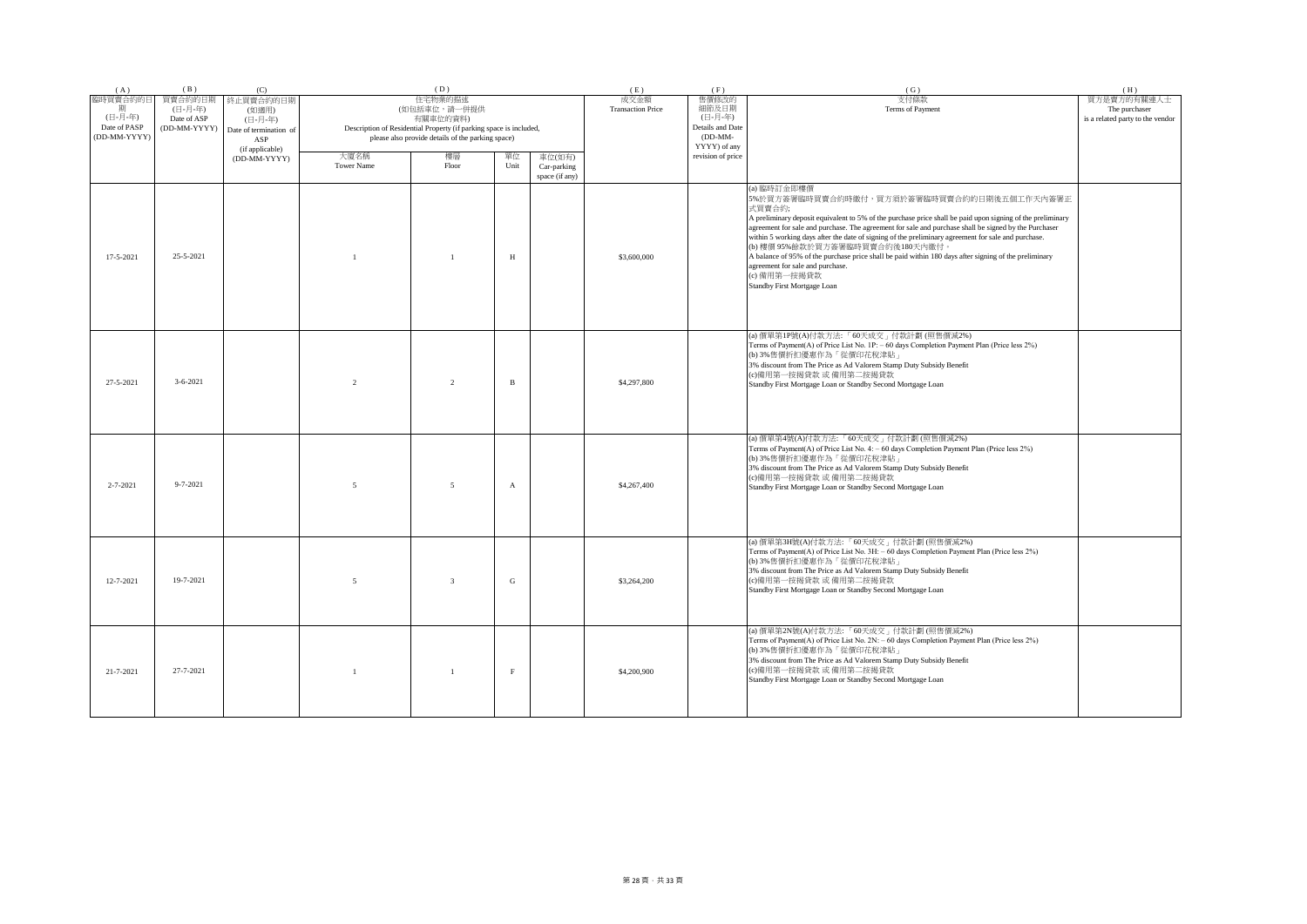| (A)             | (B)                    | (C)                           |                          | (D)                                                                            |               |                | (E)                      | (F)               | (G)                                                                                                                                                                                                                                                                                                                                                                                                                                                                                                                                                                                                                               | (H)                              |
|-----------------|------------------------|-------------------------------|--------------------------|--------------------------------------------------------------------------------|---------------|----------------|--------------------------|-------------------|-----------------------------------------------------------------------------------------------------------------------------------------------------------------------------------------------------------------------------------------------------------------------------------------------------------------------------------------------------------------------------------------------------------------------------------------------------------------------------------------------------------------------------------------------------------------------------------------------------------------------------------|----------------------------------|
| 臨時買賣合約的日        | 買賣合約的日期                | 終止買賣合約的日期                     |                          | 住宅物業的描述                                                                        |               |                | 成交金額                     | 售價修改的             | 支付條款                                                                                                                                                                                                                                                                                                                                                                                                                                                                                                                                                                                                                              | 買方是賣方的有關連人士                      |
| (日-月-年)         | (日-月-年)<br>Date of ASP | (如適用)                         |                          | (如包括車位,請一併提供                                                                   |               |                | <b>Transaction Price</b> | 細節及日期<br>(日-月-年)  | Terms of Payment                                                                                                                                                                                                                                                                                                                                                                                                                                                                                                                                                                                                                  | The purchaser                    |
| Date of PASP    | (DD-MM-YYYY)           | (日-月-年)                       |                          | 有關車位的資料)<br>Description of Residential Property (if parking space is included, |               |                |                          | Details and Date  |                                                                                                                                                                                                                                                                                                                                                                                                                                                                                                                                                                                                                                   | is a related party to the vendor |
| (DD-MM-YYYY)    |                        | Date of termination of<br>ASP |                          | please also provide details of the parking space)                              |               |                |                          | $(DD-MM-$         |                                                                                                                                                                                                                                                                                                                                                                                                                                                                                                                                                                                                                                   |                                  |
|                 |                        | (if applicable)               |                          |                                                                                |               |                |                          | YYYY) of any      |                                                                                                                                                                                                                                                                                                                                                                                                                                                                                                                                                                                                                                   |                                  |
|                 |                        | (DD-MM-YYYY)                  | 大廈名稱                     | 樓層                                                                             | 單位            | 車位(如有)         |                          | revision of price |                                                                                                                                                                                                                                                                                                                                                                                                                                                                                                                                                                                                                                   |                                  |
|                 |                        |                               | <b>Tower Name</b>        | Floor                                                                          | Unit          | Car-parking    |                          |                   |                                                                                                                                                                                                                                                                                                                                                                                                                                                                                                                                                                                                                                   |                                  |
|                 |                        |                               |                          |                                                                                |               | space (if any) |                          |                   |                                                                                                                                                                                                                                                                                                                                                                                                                                                                                                                                                                                                                                   |                                  |
| 24-7-2021       | 30-7-2021              |                               | $\mathfrak{D}$           | $\overline{5}$                                                                 | $\mathcal{C}$ |                | \$4,960,900              |                   | (a) 價單第4號(A)付款方法: 「60天成交」付款計劃 (照售價減2%)<br>Terms of Payment(A) of Price List No. 4: - 60 days Completion Payment Plan (Price less 2%)<br>(b) 3%售價折扣優惠作為「從價印花稅津貼」<br>3% discount from The Price as Ad Valorem Stamp Duty Subsidy Benefit<br>(c)備用第一按揭貸款 或 備用第二按揭貸款<br>Standby First Mortgage Loan or Standby Second Mortgage Loan                                                                                                                                                                                                                                                                                                   |                                  |
| $13 - 8 - 2021$ | 19-8-2021              |                               | $\overline{\mathbf{3}}$  |                                                                                | D             |                | \$3,380,000              |                   | (a) 臨時訂金即樓價<br>5%於買方簽署臨時買賣合約時繳付,買方須於簽署臨時買賣合約的日期後五個工作天內簽署正<br>式買賣合約;<br>A preliminary deposit equivalent to 5% of the purchase price shall be paid upon signing of the preliminary<br>agreement for sale and purchase. The agreement for sale and purchase shall be signed by the Purchaser<br>within 5 working days after the date of signing of the preliminary agreement for sale and purchase.<br>(b) 樓價 95%餘款於買方簽署臨時買賣合約後180天內繳付<br>A balance of 95% of the purchase price shall be paid within 180 days after signing of the preliminary<br>agreement for sale and purchase.<br>(c) 備用第一按揭貸款<br>Standby First Mortgage Loan  |                                  |
| $30 - 8 - 2021$ | $6 - 9 - 2021$         |                               | 5                        |                                                                                | N             |                | \$3,768,600              |                   | (a) 價單第4號(A)付款方法:「60天成交」付款計劃 (照售價減2%)<br>Terms of Payment(A) of Price List No. 4: - 60 days Completion Payment Plan (Price less 2%)<br>(b) 3%售價折扣優惠作為「從價印花稅津貼」<br>3% discount from The Price as Ad Valorem Stamp Duty Subsidy Benefit<br>(c)備用第一按揭貸款 或 備用第二按揭貸款<br>Standby First Mortgage Loan or Standby Second Mortgage Loan                                                                                                                                                                                                                                                                                                    |                                  |
| 23-9-2021       | 30-9-2021              |                               | $\overline{\phantom{0}}$ | $\mathfrak{D}$                                                                 | E             |                | \$4,268,300              |                   | (a) 價單第1P號(D)付款方法: 「60天成交」付款計劃 (照售價減2%)<br>Terms of Payment(D) of Price List No. 1P: - 60 days Completion Payment Plan (Price less 2%)<br>(b) 3%售價折扣優惠作為「從價印花稅津貼」<br>3% discount from The Price as Ad Valorem Stamp Duty Subsidy Benefit<br>(c)備用第一按揭貸款 或 備用第二按揭貸款<br>Standby First Mortgage Loan or Standby Second Mortgage Loan                                                                                                                                                                                                                                                                                                 |                                  |
| 8-10-2021       | 18-10-2021             |                               |                          |                                                                                | G             |                | \$3,420,000              |                   | (a) 臨時訂金即樓價<br>5%於買方簽署臨時買賣合約時繳付,買方須於簽署臨時買賣合約的日期後五個工作天內簽署正<br>式買賣合約;<br>A preliminary deposit equivalent to 5% of the purchase price shall be paid upon signing of the preliminary<br>agreement for sale and purchase. The agreement for sale and purchase shall be signed by the Purchaser<br>within 5 working days after the date of signing of the preliminary agreement for sale and purchase.<br>(b) 樓價 95%餘款於買方簽署臨時買賣合約後180天內繳付。<br>A balance of 95% of the purchase price shall be paid within 180 days after signing of the preliminary<br>agreement for sale and purchase.<br>(c) 備用第一按揭貸款<br>Standby First Mortgage Loan |                                  |
| $8 - 11 - 2021$ | 15-11-2021             |                               | $\mathfrak{D}$           | $\overline{5}$                                                                 | $\mathbf{A}$  |                | \$3,972,900              |                   | (a) 價單第4號(A)付款方法: 「60天成交」付款計劃 (照售價減2%)<br>Terms of Payment(A) of Price List No. 4: - 60 days Completion Payment Plan (Price less 2%)<br>(b) 3%售價折扣優惠作為「從價印花稅津貼」<br>3% discount from The Price as Ad Valorem Stamp Duty Subsidy Benefit<br>(c)備用第一按揭貸款 或 備用第二按揭貸款<br>Standby First Mortgage Loan or Standby Second Mortgage Loan                                                                                                                                                                                                                                                                                                   |                                  |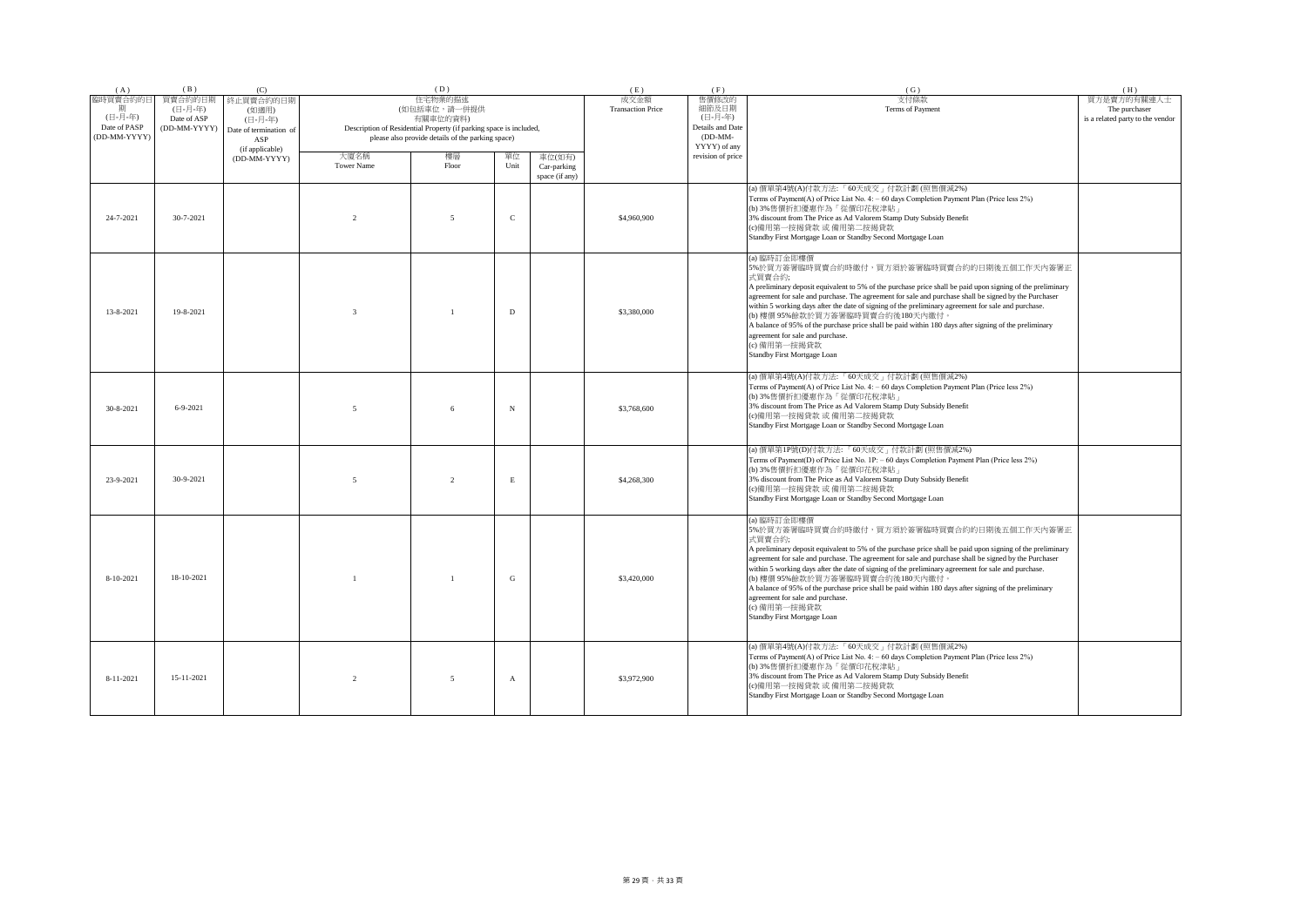| (A)                                                      | (B)                                               | (C)                                                            |                           | (D)                                                                                                                                                            |             |                                         | (E)                              | (F)                                                      | (G)                                                                                                                                                                                                                                                                                                                                                                                                                                                                                                                                                                                                                               | (H)                                                              |
|----------------------------------------------------------|---------------------------------------------------|----------------------------------------------------------------|---------------------------|----------------------------------------------------------------------------------------------------------------------------------------------------------------|-------------|-----------------------------------------|----------------------------------|----------------------------------------------------------|-----------------------------------------------------------------------------------------------------------------------------------------------------------------------------------------------------------------------------------------------------------------------------------------------------------------------------------------------------------------------------------------------------------------------------------------------------------------------------------------------------------------------------------------------------------------------------------------------------------------------------------|------------------------------------------------------------------|
| 臨時買賣合約的日<br>期<br>(日-月-年)<br>Date of PASP<br>(DD-MM-YYYY) | 買賣合約的日期<br>(日-月-年)<br>Date of ASP<br>(DD-MM-YYYY) | 終止買賣合約的日期<br>(如適用)<br>(日-月-年)<br>Date of termination of<br>ASP |                           | 住宅物業的描述<br>(如包括車位,請一併提供<br>有關車位的資料)<br>Description of Residential Property (if parking space is included,<br>please also provide details of the parking space) |             |                                         | 成交金額<br><b>Transaction Price</b> | 售價修改的<br>細節及日期<br>(日-月-年)<br>Details and Date<br>(DD-MM- | 支付條款<br>Terms of Payment                                                                                                                                                                                                                                                                                                                                                                                                                                                                                                                                                                                                          | 買方是賣方的有關連人士<br>The purchaser<br>is a related party to the vendor |
|                                                          |                                                   | (if applicable)<br>(DD-MM-YYYY)                                | 大廈名稱<br><b>Tower Name</b> | 樓層<br>Floor                                                                                                                                                    | 單位<br>Unit  | 車位(如有)<br>Car-parking<br>space (if any) |                                  | YYYY) of any<br>revision of price                        |                                                                                                                                                                                                                                                                                                                                                                                                                                                                                                                                                                                                                                   |                                                                  |
| 12-11-2021                                               | 18-11-2021                                        |                                                                | $\sim$                    | $\overline{5}$                                                                                                                                                 | $_{\rm F}$  |                                         | \$3,775,300                      |                                                          | (a) 價單第4號(A)付款方法:「60天成交」付款計劃 (照售價減2%)<br>Terms of Payment(A) of Price List No. 4: - 60 days Completion Payment Plan (Price less 2%)<br>(b) 3%售價折扣優惠作為「從價印花稅津貼」<br>3% discount from The Price as Ad Valorem Stamp Duty Subsidy Benefit<br>(c)備用第一按揭貸款 或 備用第二按揭貸款<br>Standby First Mortgage Loan or Standby Second Mortgage Loan                                                                                                                                                                                                                                                                                                    |                                                                  |
| 12-11-2021                                               | 18-11-2021                                        |                                                                | $\mathbf{3}$              | $\overline{3}$                                                                                                                                                 | $\mathbf M$ |                                         | \$5,275,300                      |                                                          | (a) 價單第3H號(A)付款方法:「60天成交」付款計劃(照售價減2%)<br>Terms of Payment(A) of Price List No. 3H: - 60 days Completion Payment Plan (Price less 2%)<br>(b) 3%售價折扣優惠作為「從價印花稅津貼」<br>3% discount from The Price as Ad Valorem Stamp Duty Subsidy Benefit<br>(c)備用第一按揭貸款 或 備用第二按揭貸款<br>Standby First Mortgage Loan or Standby Second Mortgage Loan                                                                                                                                                                                                                                                                                                   |                                                                  |
| 22-11-2021                                               | 29-11-2021                                        |                                                                | $\overline{3}$            | $\mathbf{1}$                                                                                                                                                   | G           |                                         | \$3,213,600                      |                                                          | (a) 臨時訂金即樓價<br>5%於買方簽署臨時買賣合約時繳付,買方須於簽署臨時買賣合約的日期後五個工作天內簽署正<br>式買賣合約;<br>A preliminary deposit equivalent to 5% of the purchase price shall be paid upon signing of the preliminary<br>agreement for sale and purchase. The agreement for sale and purchase shall be signed by the Purchaser<br>within 5 working days after the date of signing of the preliminary agreement for sale and purchase.<br>(b) 樓價 95%餘款於買方簽署臨時買賣合約後60天內繳付。<br>A balance of 95% of the purchase price shall be paid within 60 days after signing of the preliminary<br>agreement for sale and purchase.<br>(c) 備用第一按揭貸款<br>Standby First Mortgage Loan   |                                                                  |
| 22-11-2021                                               | 29-11-2021                                        |                                                                | $\mathbf{3}$              | $\overline{1}$                                                                                                                                                 | H           |                                         | \$3,450,000                      |                                                          | (a) 臨時訂金即樓價<br>5%於買方簽署臨時買賣合約時繳付,買方須於簽署臨時買賣合約的日期後五個工作天內簽署正<br>式買賣合約;<br>A preliminary deposit equivalent to 5% of the purchase price shall be paid upon signing of the preliminary<br>agreement for sale and purchase. The agreement for sale and purchase shall be signed by the Purchaser<br>within 5 working days after the date of signing of the preliminary agreement for sale and purchase.<br>(b) 樓價 95%餘款於買方簽署臨時買賣合約後60天內繳付。<br>A balance of 95% of the purchase price shall be paid within 60 days after signing of the preliminary<br>agreement for sale and purchase.<br>(c) 備用第一按揭貸款<br>Standby First Mortgage Loan   |                                                                  |
| 29-11-2021                                               | $6 - 12 - 2021$                                   |                                                                | $\mathbf{3}$              |                                                                                                                                                                | $\bf K$     |                                         | \$4,080,000                      |                                                          | (a) 臨時訂金即樓價<br>5%於買方簽署臨時買賣合約時繳付,買方須於簽署臨時買賣合約的日期後五個工作天內簽署正<br>式買賣合約;<br>A preliminary deposit equivalent to 5% of the purchase price shall be paid upon signing of the preliminary<br>agreement for sale and purchase. The agreement for sale and purchase shall be signed by the Purchaser<br>within 5 working days after the date of signing of the preliminary agreement for sale and purchase.<br>(b) 樓價 95%餘款於買方簽署臨時買賣合約後180天內繳付。<br>A balance of 95% of the purchase price shall be paid within 180 days after signing of the preliminary<br>agreement for sale and purchase.<br>(c) 備用第一按揭貸款<br>Standby First Mortgage Loan |                                                                  |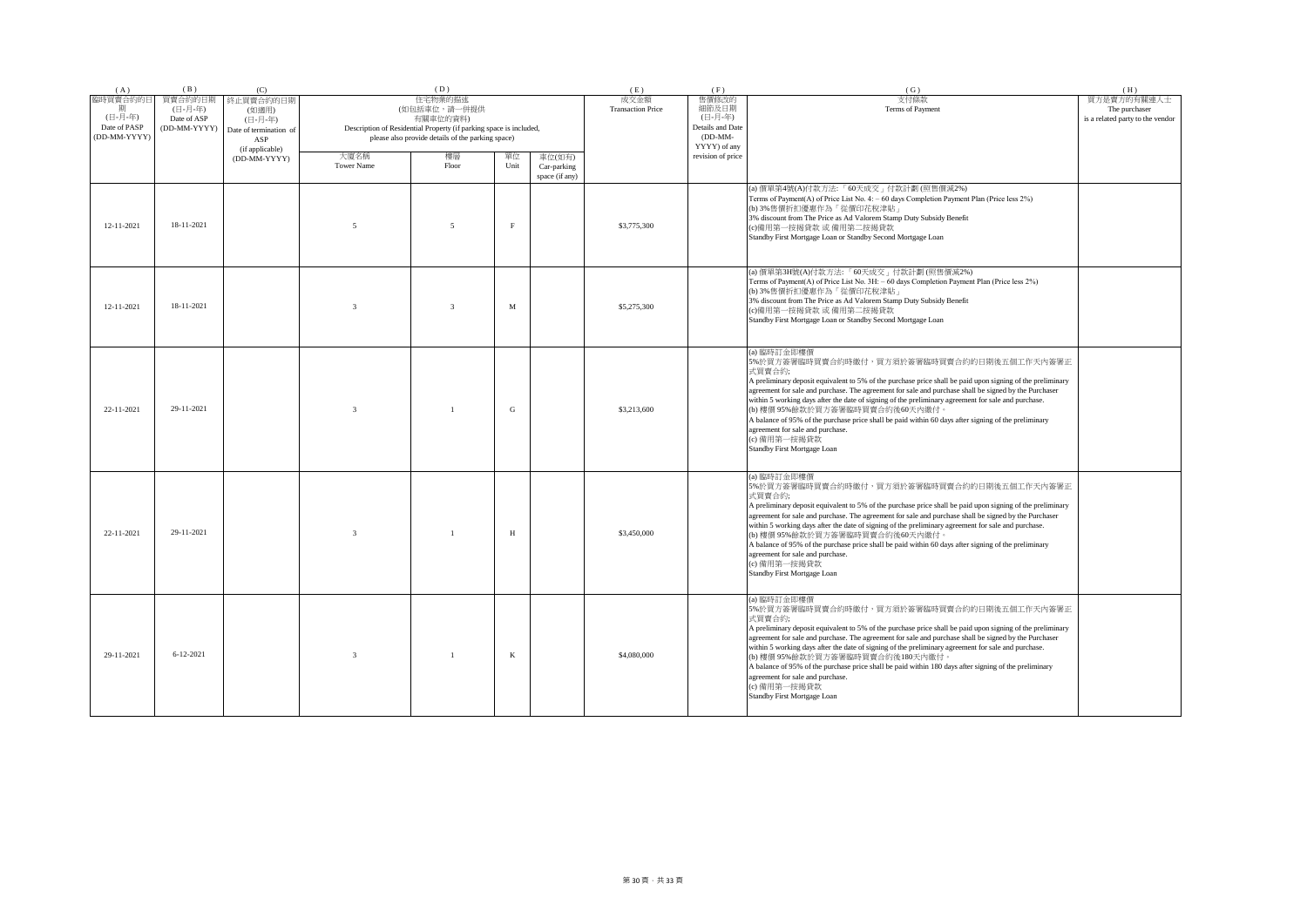| (A)                                                 | (B)                                               | (C)                                                                               |                           | (D)                                                                                                                                                            |              |                                         | (E)                              | (F)                                                                        | (G)                                                                                                                                                                                                                                                                                                                            | (H)                                                              |
|-----------------------------------------------------|---------------------------------------------------|-----------------------------------------------------------------------------------|---------------------------|----------------------------------------------------------------------------------------------------------------------------------------------------------------|--------------|-----------------------------------------|----------------------------------|----------------------------------------------------------------------------|--------------------------------------------------------------------------------------------------------------------------------------------------------------------------------------------------------------------------------------------------------------------------------------------------------------------------------|------------------------------------------------------------------|
| 臨時買賣合約的日<br>(日-月-年)<br>Date of PASP<br>(DD-MM-YYYY) | 買賣合約的日期<br>(日-月-年)<br>Date of ASP<br>(DD-MM-YYYY) | 終止買賣合約的日期<br>(如適用)<br>(日-月-年)<br>Date of termination of<br>ASP<br>(if applicable) |                           | 住宅物業的描述<br>(如包括車位,請一併提供<br>有關車位的資料)<br>Description of Residential Property (if parking space is included,<br>please also provide details of the parking space) |              |                                         | 成交金額<br><b>Transaction Price</b> | 售價修改的<br>細節及日期<br>(日-月-年)<br>Details and Date<br>$(DD-MM-$<br>YYYY) of any | 支付條款<br>Terms of Payment                                                                                                                                                                                                                                                                                                       | 買方是賣方的有關連人士<br>The purchaser<br>is a related party to the vendor |
|                                                     |                                                   | (DD-MM-YYYY)                                                                      | 大廈名稱<br><b>Tower Name</b> | 樓層<br>Floor                                                                                                                                                    | 單位<br>Unit   | 車位(如有)<br>Car-parking<br>space (if any) |                                  | revision of price                                                          |                                                                                                                                                                                                                                                                                                                                |                                                                  |
| $10 - 5 - 2022$                                     | 17-5-2022                                         |                                                                                   | $\mathfrak{D}$            | $\sim$                                                                                                                                                         | B            |                                         | \$4,594,200                      |                                                                            | (a) 價單第4號(A)付款方法:「60天成交」付款計劃 (照售價減2%)<br>Terms of Payment(A) of Price List No. 4: - 60 days Completion Payment Plan (Price less 2%)<br>(b) 3%售價折扣優惠作為「從價印花稅津貼」<br>3% discount from The Price as Ad Valorem Stamp Duty Subsidy Benefit<br>(c)備用第一按揭貸款 或 備用第二按揭貸款<br>Standby First Mortgage Loan or Standby Second Mortgage Loan |                                                                  |
| $10 - 5 - 2022$                                     | 17-5-2022                                         |                                                                                   |                           | $\mathbf{3}$                                                                                                                                                   | H            |                                         | \$3,595,700                      |                                                                            | (a) 價單第4號(A)付款方法:「60天成交」付款計劃 (照售價減2%)<br>Terms of Payment(A) of Price List No. 4: - 60 days Completion Payment Plan (Price less 2%)<br>(b) 3%售價折扣優惠作為「從價印花稅津貼」<br>3% discount from The Price as Ad Valorem Stamp Duty Subsidy Benefit<br>(c)備用第一按揭貸款 或 備用第二按揭貸款<br>Standby First Mortgage Loan or Standby Second Mortgage Loan |                                                                  |
| 10-5-2022                                           | 17-5-2022                                         |                                                                                   | $\mathcal{R}$             | $\sim$                                                                                                                                                         |              |                                         | \$4,419,400                      |                                                                            | (a) 價單第4號(A)付款方法:「60天成交」付款計劃(照售價減2%)<br>Terms of Payment(A) of Price List No. 4: - 60 days Completion Payment Plan (Price less 2%)<br>(b) 3%售價折扣優惠作為「從價印花稅津貼」<br>3% discount from The Price as Ad Valorem Stamp Duty Subsidy Benefit<br>(c)備用第一按揭貸款 或 備用第二按揭貸款<br>Standby First Mortgage Loan or Standby Second Mortgage Loan  |                                                                  |
| 16-5-2022                                           | 23-5-2022                                         |                                                                                   |                           | $\mathbf{3}$                                                                                                                                                   | E            |                                         | \$6,406,800                      |                                                                            | (a) 價單第5號(A)付款方法:「60天成交」付款計劃(照售價減2%)<br>Terms of Payment(A) of Price List No. 5: - 60 days Completion Payment Plan (Price less 2%)<br>(b) 3%售價折扣優惠作為「從價印花稅津貼」<br>3% discount from The Price as Ad Valorem Stamp Duty Subsidy Benefit<br>(c)備用第一按揭貸款 或 備用第二按揭貸款<br>Standby First Mortgage Loan or Standby Second Mortgage Loan  |                                                                  |
| 31-5-2022                                           | $6 - 6 - 2022$                                    |                                                                                   | 5                         | 5                                                                                                                                                              | $\mathbf{C}$ |                                         | \$5,518,500                      |                                                                            | (a) 價單第4號(A)付款方法:「60天成交」付款計劃 (照售價減2%)<br>Terms of Payment(A) of Price List No. 4: - 60 days Completion Payment Plan (Price less 2%)<br>(b) 3%售價折扣優惠作為「從價印花稅津貼」<br>3% discount from The Price as Ad Valorem Stamp Duty Subsidy Benefit<br>(c)備用第一按揭貸款 或 備用第二按揭貸款<br>Standby First Mortgage Loan or Standby Second Mortgage Loan |                                                                  |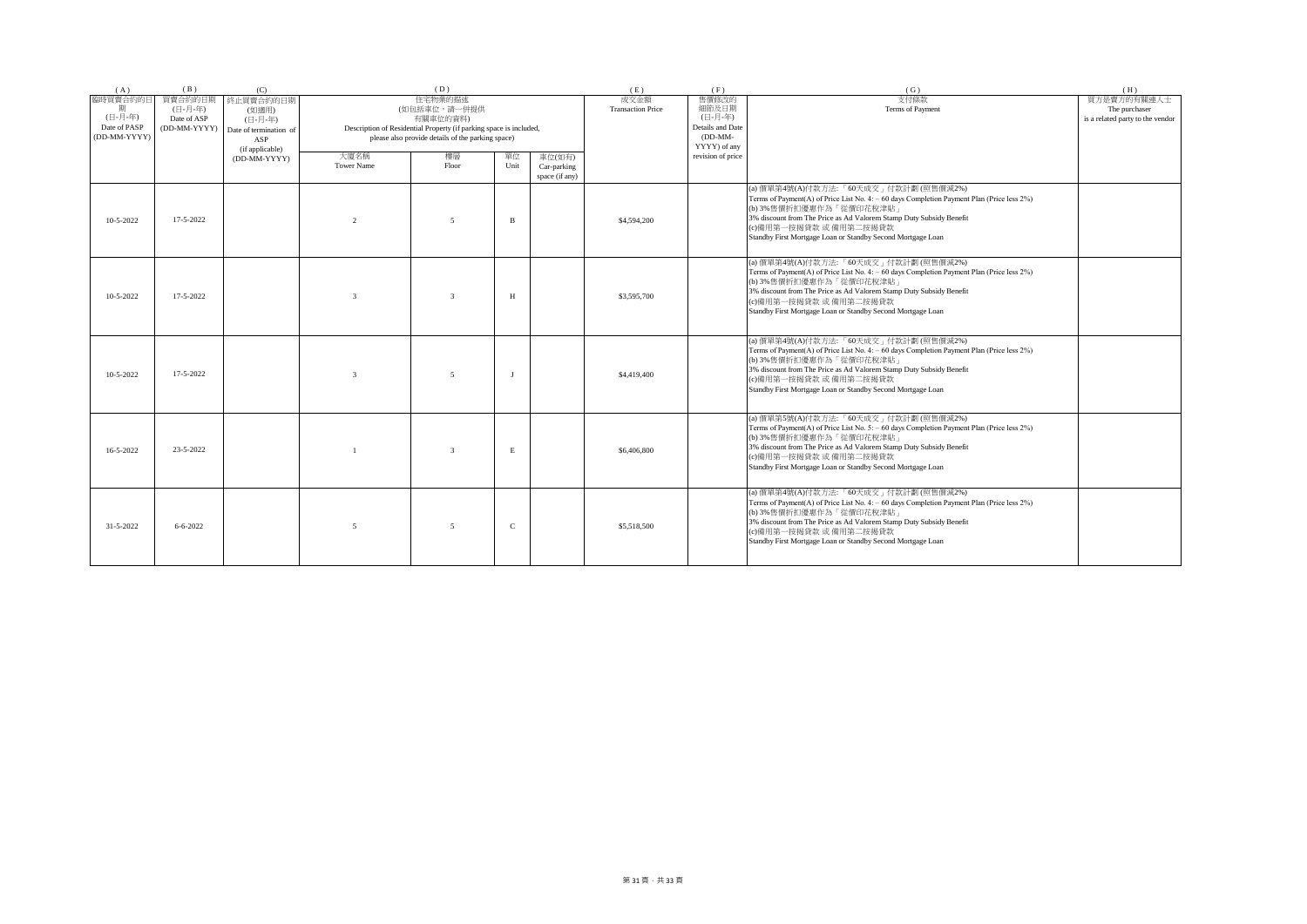| (H)                              |
|----------------------------------|
| 買方是賣方的有關連人士                      |
| The purchaser                    |
| is a related party to the vendor |
|                                  |
|                                  |
|                                  |
|                                  |
|                                  |
|                                  |
|                                  |
|                                  |
|                                  |
|                                  |
|                                  |
|                                  |
|                                  |
|                                  |